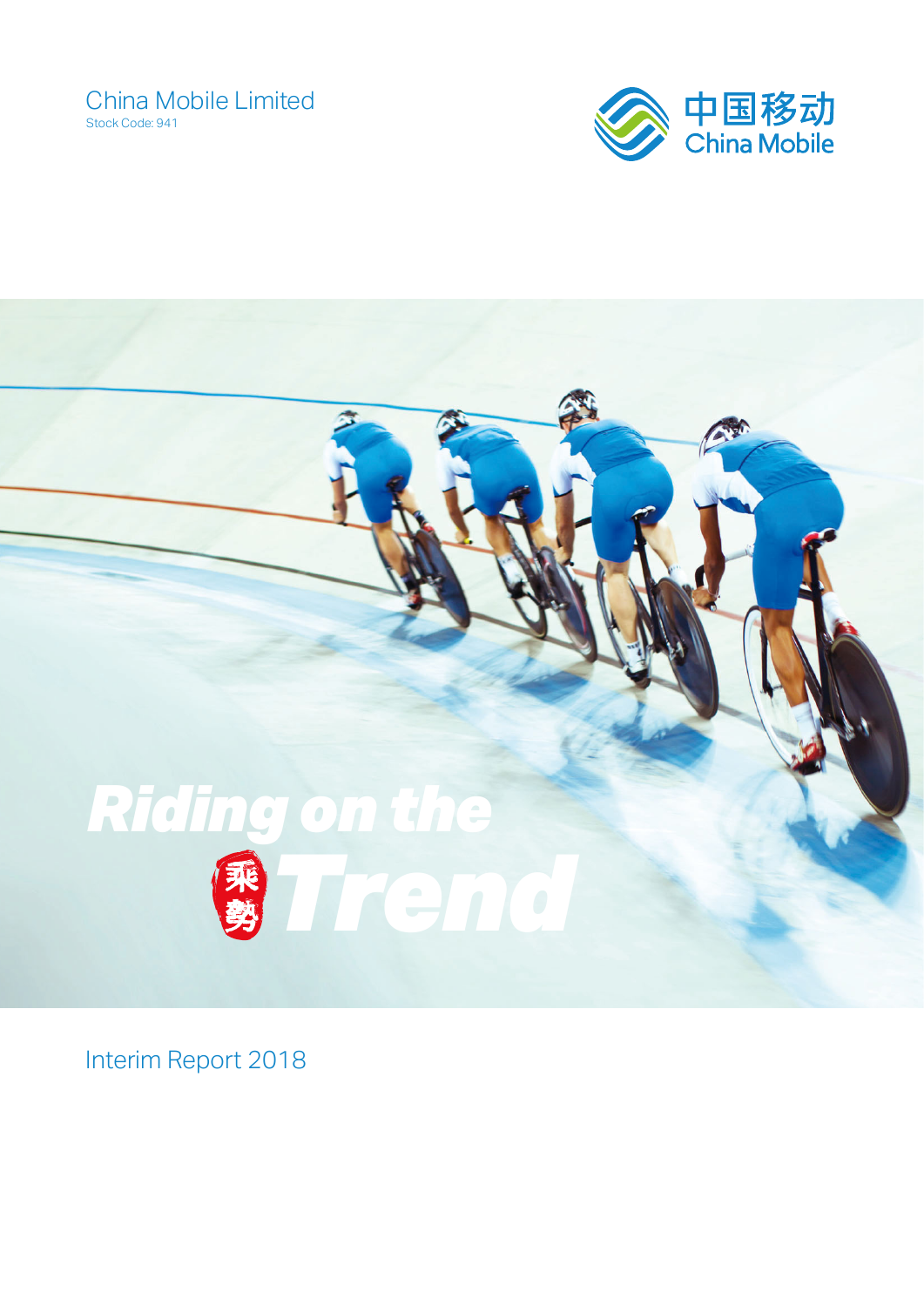# *Contents*

- **1** Financial Highlights
- **2** Chairman's Statement
- **9** Financial Review
- **11** Interim Financial Information
- **11** Unaudited Condensed Consolidated Statement of Comprehensive Income
- **13** Unaudited Condensed Consolidated Balance Sheet
- **15** Unaudited Condensed Consolidated Statement of Changes in Equity
- **16** Unaudited Condensed Consolidated Statement of Cash Flows
- **17** Notes to Unaudited Condensed Consolidated Interim Financial Information
- **40** Report on Review of Interim Financial Information
- **41** Other Information

# **FORWARD-LOOKING STATEMENTS**

Certain statements contained in this interim report may be viewed as "forward-looking statements" within the meaning of Section 27A of the U.S. Securities Act of 1933, as amended, and Section 21E of the U.S. Securities Exchange Act of 1934, as amended. Such forward-looking statements involve known and unknown risks, uncertainties and other factors, which may cause the actual performance, financial condition or results of operations of the Company to be materially different from those implied by such forward-looking statements. In addition, the Company does not intend to update these forward-looking statements. Further information regarding these risks, uncertainties and other factors is included in the Company's most recent Annual Report on Form 20-F and other filings with the U.S. Securities and Exchange Commission.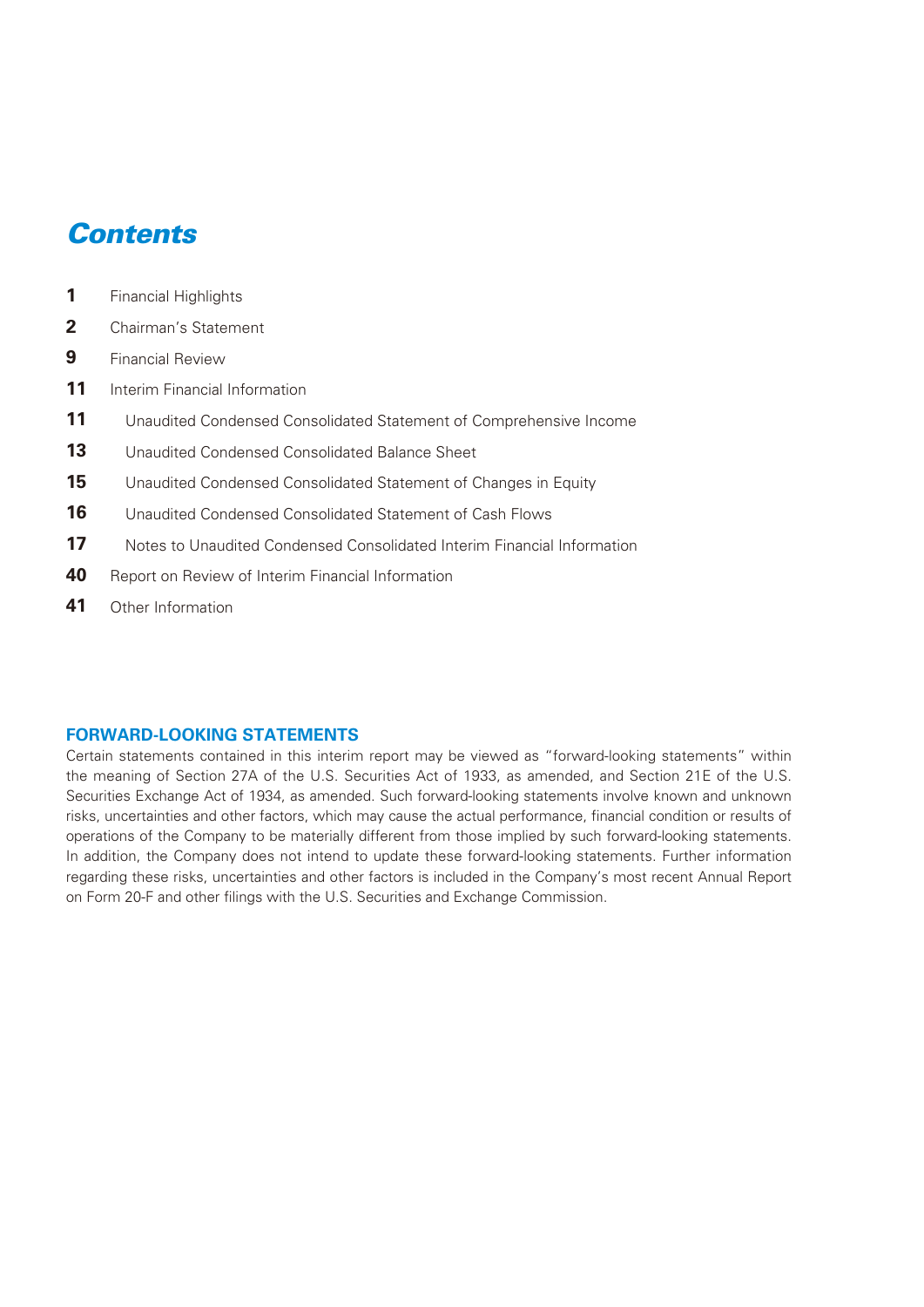

|                                                                   | Six months ended 30 June |         |
|-------------------------------------------------------------------|--------------------------|---------|
|                                                                   | 2017                     | 2018    |
| Operating revenue (RMB million)                                   | 388,871                  | 391,832 |
| Of which: Revenue from telecommunications services (RMB million)  | 347,950                  | 356,120 |
| EBITDA <sup>2</sup> (RMB million)                                 | 140,710                  | 145,886 |
| EBITDA margin <sup>3</sup>                                        | 36.2%                    | 37.2%   |
| EBITDA as % of revenue from telecommunications services           | 40.4%                    | 41.0%   |
| Profit attributable to equity shareholders (RMB million)          | 62,675                   | 65,641  |
| Margin of profit attributable to equity shareholders <sup>4</sup> | 16.1%                    | 16.8%   |
| Basic earnings per share (RMB)                                    | 3.06                     | 3.21    |
| Dividend per share - Interim (HK\$)                               | 1.623                    | 1.826   |
| Dividend per share – Special (HK\$)                               | 3.200                    |         |

# **Operating Revenue**

(RMB million)

#### **EBITDA** (RMB million)



# **Profit Attributable to Equity Shareholders**

(RMB million)



|        | <b>Basic Earnings Per Share</b> |  |  |
|--------|---------------------------------|--|--|
| IDMADI |                                 |  |  |

**1H2018**

1H2017

(RMB)



**145,886**

140,710

3 EBITDA margin = EBITDA/Operating revenue

4 Margin of profit attributable to equity shareholders = Profit attributable to equity shareholders/Operating revenue

<sup>1</sup> All revenue growth figures contained in this report are derived after applying the new revenue standard (IFRS/HKFRS 15) to the revenue figures of the comparative period last year pursuant to a static calculation.

<sup>2</sup> The Company defines EBITDA as profit for the period before taxation, share of profit of investments accounted for using the equity method, finance costs, interest and other income, other gains, depreciation and amortization of other intangible assets.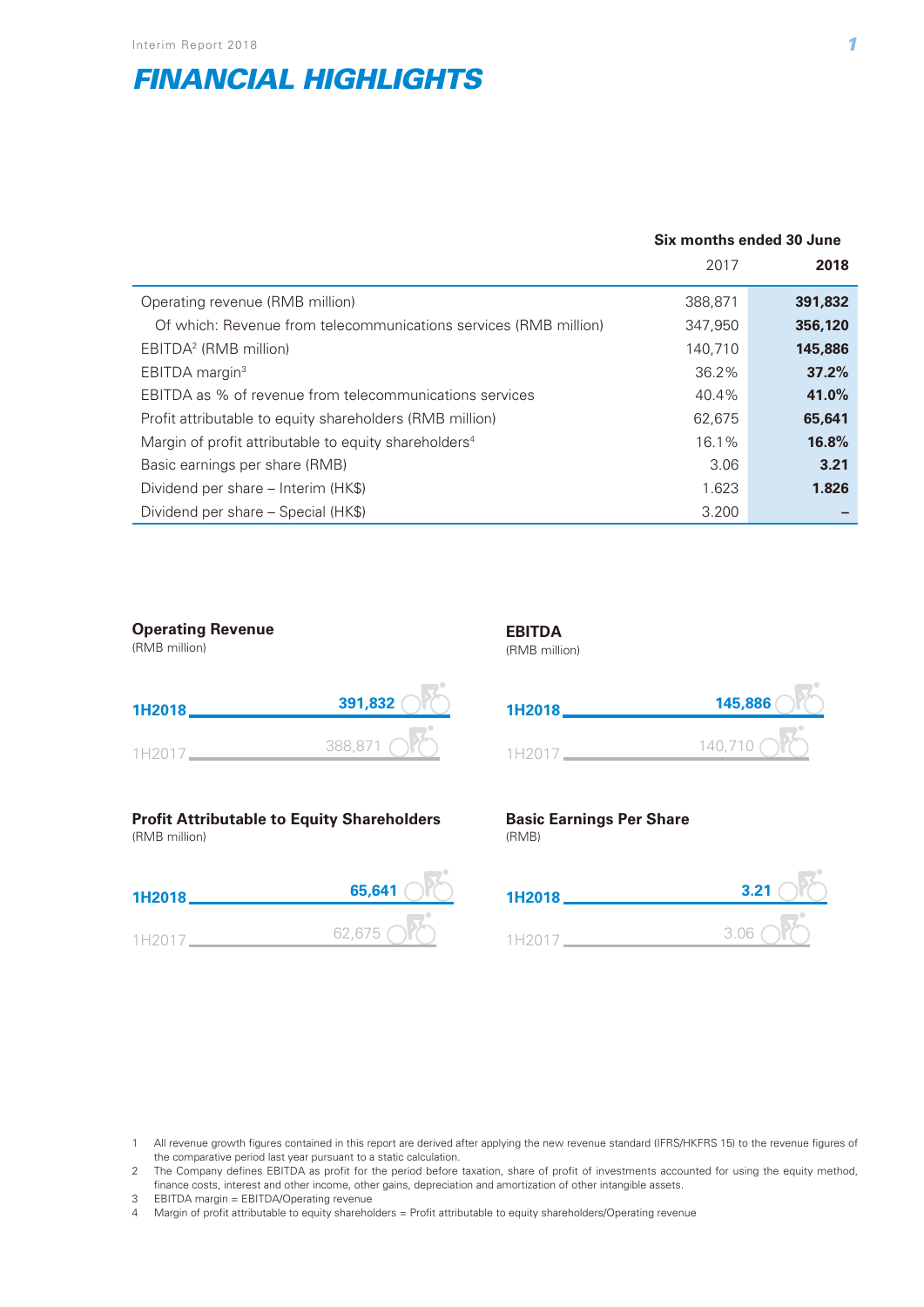# *CHAIRMAN'S STATEMENT*

# **Dear Shareholders,**

In the first half of 2018, market competition has intensified and cross-sector convergence has increased pace. At the same time, operators were required to take further actions operationally to comply with the state policy of "speed upgrade and tariff reduction". Faced with this complex environment, across the China Mobile business, we closely adhered to the "Big Connectivity" strategy and took considered moves to proactively tackle both market competition and other emerging challenges, launching various initiatives for the personal mobile, household, corporate and emerging businesses. There was further integration of these four important growth engines, and at the same time a step-up in our reforms and enhancements to our management efficiency. Thanks to these collective and coordinated efforts, we have maneuvered along the course of our development and maintained satisfactory growth in our financial performance.

# **OPERATING RESULTS**

Our financial performance in the first half of 2018 remained healthy. We recorded operating revenue of RMB391.8 billion, up by 2.9% compared to the same period last year. Telecommunications services revenue was RMB356.1 billion, up by 5.5% compared to the same period last year, maintaining our solid market position. We continued to exercise delicate cost management in order to boost the Company's cost efficiency. In the first half of 2018, our EBITDA grew by 3.7% compared to the same period last year, reaching RMB145.9 billion. Profit attributable to equity shareholders grew by 4.7% year-on-year to RMB65.6 billion, maintaining our profitability at a leading level among top-tier global telecommunications operators.

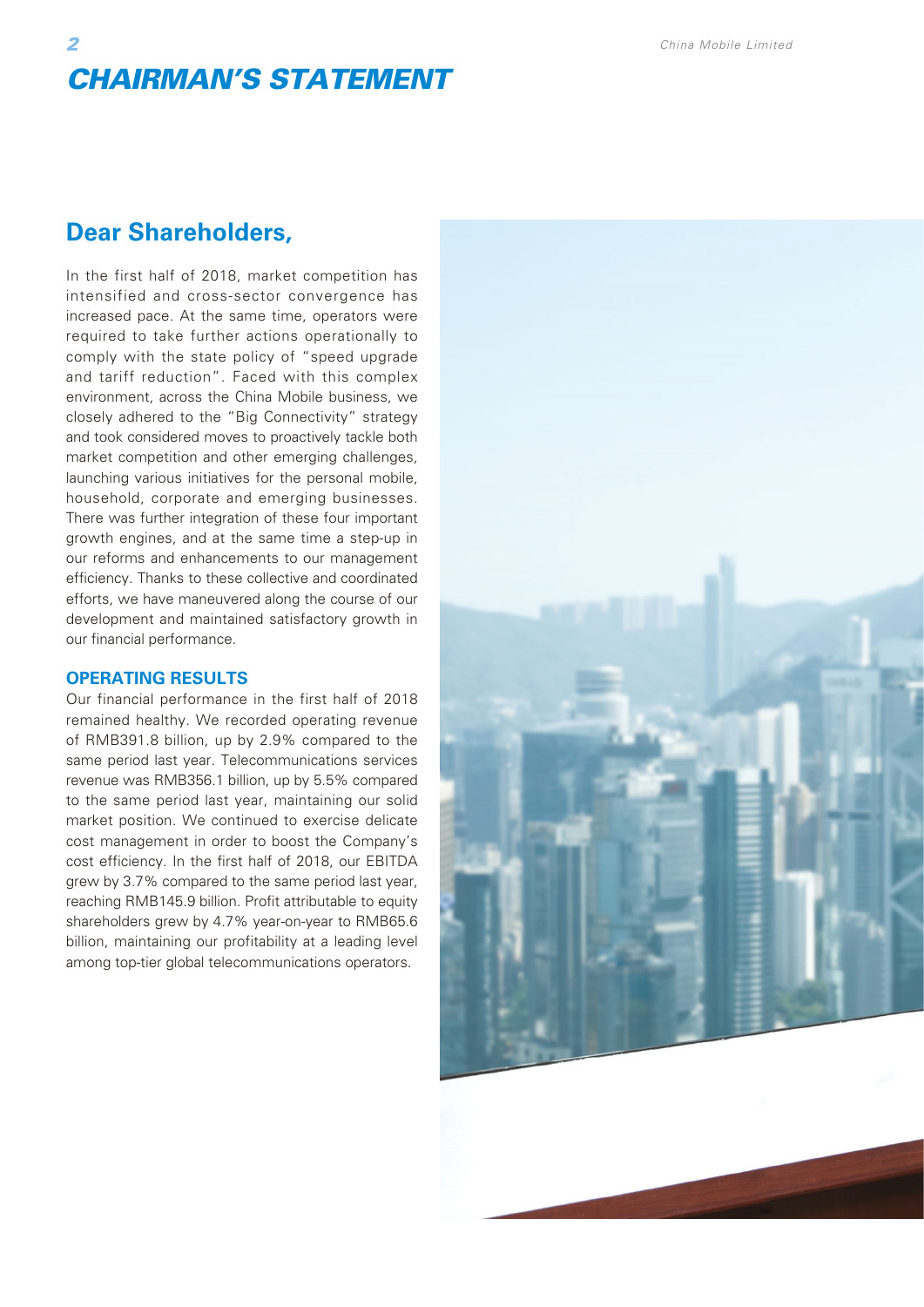Interim Report 2018 *CHAIRMAN'S STATEMENT*

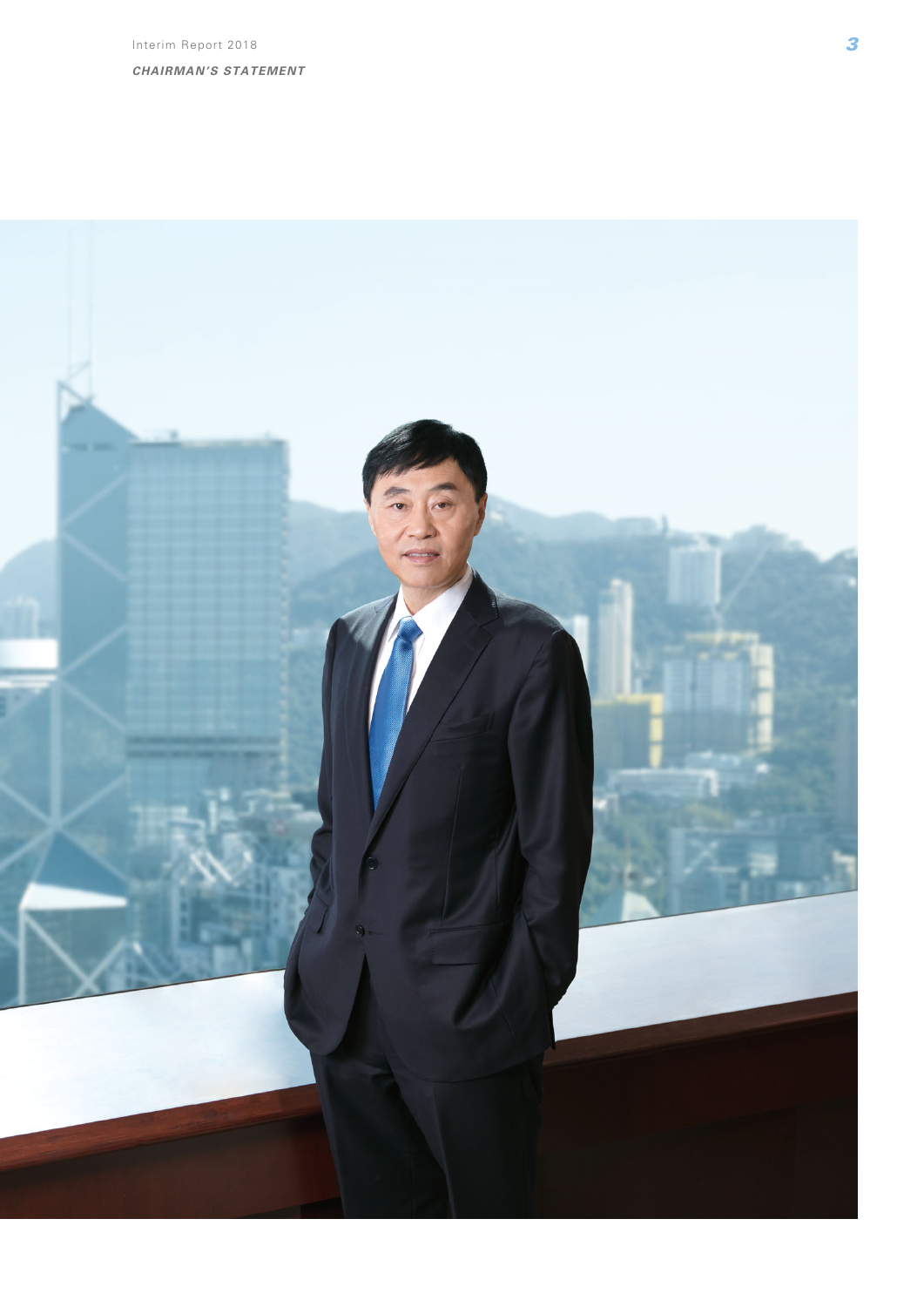Our total number of connections has increased to 1.425 billion, comprising 906 million mobile connections, 135 million wireline broadband connections and 384 million IoT (Internet of Things) smart connections. We found it particularly encouraging that in some areas, machine-to-machine connections have already outnumbered human-tohuman connections.

With due consideration given to our profitability, current level of cash flow and provision for future development, the Board declared payment of an interim dividend of HK\$1.826 per share for 2018, equivalent to a dividend payout ratio of 48%.

The Board believes that our industry-leading profitability and on-going ability to generate healthy cash flow will provide sufficient support for our future development and generate good returns for our shareholders.

#### **PERSONAL MOBILE MARKET**

Personal mobile market remains our biggest revenue contributor. In the first half of 2018, we effectively implemented further initiatives in response to the "speed upgrade and tariff reduction" regulatory requirement and proactively mitigated the associated risks in advance. To counter the intensifying competition on customer and data traffic market shares, we further adjusted our strategy and took a series of actions to develop our 4G business as well as data traffic operations. As a result, we saw our 4G net additional customers and data traffic market share swing back to a positive trend. Overall, we maintained our leading position in the personal mobile market.

In terms of network construction, we have newly added 190,000 4G base stations in the first half of the year. To reinforce our competitive edge in the premium 4G network, we have made measured investments to ensure adequate network capacity while continuously improving the indoor in-depth coverage. We worked to secure continuous coverage in urban areas while improving the network in rural areas to sustain our leading advantage in overall network coverage and quality.

Our ongoing efforts in customer development has paid off with a net addition of 18.61 million mobile customers in the first half of 2018, driving the total number of mobile customers beyond the 900 million milestone. Among this base 680 million are 4G customers. With a net addition of 27.32 million 4G customers in the first half of 2018, the 4G penetration rate of our mobile customers has reached 74.7%.

We have implemented various measures to tackle the head-on competition of large-data, low-tariff packages offered by our peers. Firstly, we activated tariff elasticity to capture the upside of data traffic and increased the stickiness for our existing customers. Secondly, against the backdrop of the cancellation of domestic data roaming tariffs, we optimized our package plans and offered a new tariff structure that better suits the needs of our customers. Thirdly, we launched convergence marketing initiatives to uncover potential mobile customers in various business lines including the household and corporate markets. Lastly, we enriched our content offering by fostering cooperation with Internet companies to enhance customer loyalty. Our proactive actions to counter the activities of competitive firms have yielded positive results. In the first half of 2018, the average handset data traffic per user per month, or DOU, of 4G customers exceeded 3GB while the total handset data traffic increased by 153% year-on-year. Data traffic revenue maintained a double-digit growth rate.

We will leverage our advantages in scale, network and depth of resources to optimize our marketing strategies and make proactive moves to respond to market competition and fortify our leading position in the 4G market.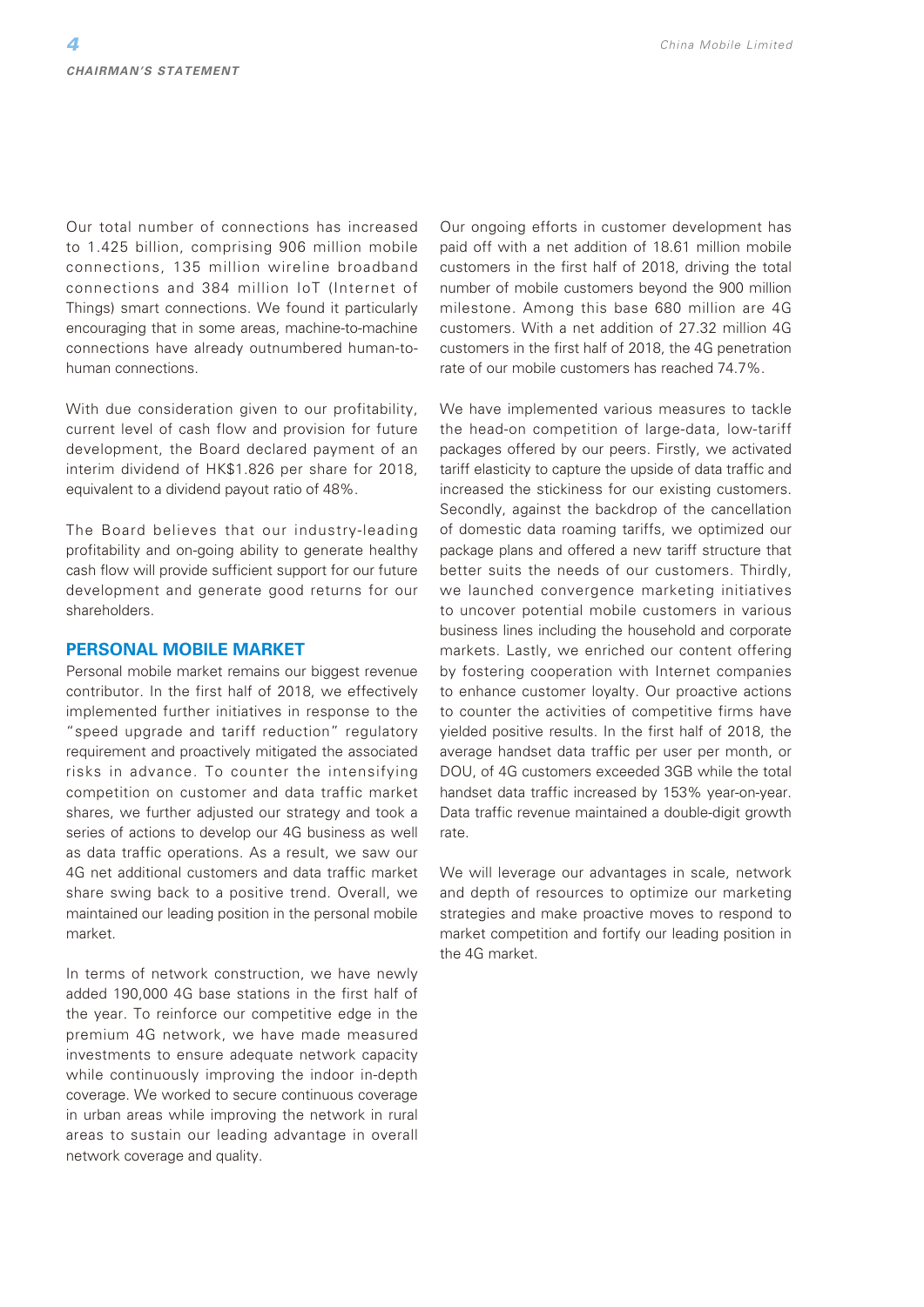# **HOUSEHOLD MARKET**

Household market has become an important growth driver for the Company in the recent years. Committed to boosting network speed and quality with a focus on targeted development, we sped up our expansion in the household market, with increases in both customer base and value. In the first half of 2018, we have recorded growth in market shares in terms of both customers and revenue in the household broadband market. Net growth in household broadband customers reached 18.80 million, accounting for 57% of the total number of net additional customers in the industry, driving the total number of our household broadband customers to 128 million. An increasing number of customers have opted for our higher-end products, with 42.5% of our customers using broadband with bandwidth of 100Mbps or above, up by 20.5 percentage points from the end of 2017. Household broadband revenue reached RMB21.0 billion, representing a year-onyear increase of 49.1% and becoming an important revenue growth driver.

We committed substantial effort to building out our smart household ecosystem. Through enhancing the quality of our premium products such as Mobaihe (a digital set-top box) and Smart Home Gateway, we have boosted the growth of our household digital business. In the first half of 2018, the number of subscribers for Mobaihe has exceeded 79.15 million, with a net addition of 21.90 million since the end of 2017. Penetration of this service amongst our household broadband customers reached 61.7%.

High network quality and compelling content applications have driven the continued growth in customer value. In the first half of 2018, household broadband blended ARPU reached RMB34.8, or an increase of 7.3% year-on-year. Our focus for the second half of 2018 will remain on upgrading the network and enhancing service quality, in order to obtain more customers and expand the value of our broadband business.

# **CORPORATE MARKET**

We rode on growth opportunities presented by the "Internet+" state policy through continued expansion into major industries and the development of key products and applications. This has resulted in quantifiable progress in the growth in volume and revenue generated by our corporate business, as well as a strengthened position in this market. We served more than 6.70 million corporate customers and achieved a 21.2% year-on-year rise in telecommunications and informatisation services revenue, with a market share of more than 38%. Internet dedicated lines and IDC (Internet Data Centre) are amongst the key products that maintained a fast pace of growth, with 26.9% year-on-year revenue growth from dedicated lines and 56.8% from IDC. The market shares of the two products increased by 3.8 and 3.5 percentage points from the full year 2017 respectively.

We delved into vertical markets by working closely with our partners in seven key sectors, namely industrial, agriculture, education, public administration, finance, transportation and healthcare, providing each with tailored integrated solutions. A number of these solutions have developed in scale, with 11 of them generating annualised revenue of more than RMB100 million. Amongst them, our "and-Education" solution has generated revenue of more than RMB2.0 billion in the first half of 2018.

Our commitment to serving SMEs (small and medium-enterprises) was underscored by substantial tariff reductions on Internet dedicated lines, benefiting 2.13 million SMEs. We have launched concessionary corporate broadband packages for SMEs, significantly reducing their broadband access costs. An SME cloud application platform and structured cluster integration packages were launched to build our SME base through multiple channels.

In the second half of 2018, we will focus our efforts on key business areas and amplify any synergy with our partnering platforms that own corporate customer resources to speed up our expansion in the strategic markets of individual industries and high-value SMEs. This will allow us to continue a track record of leapfrog development in the corporate market.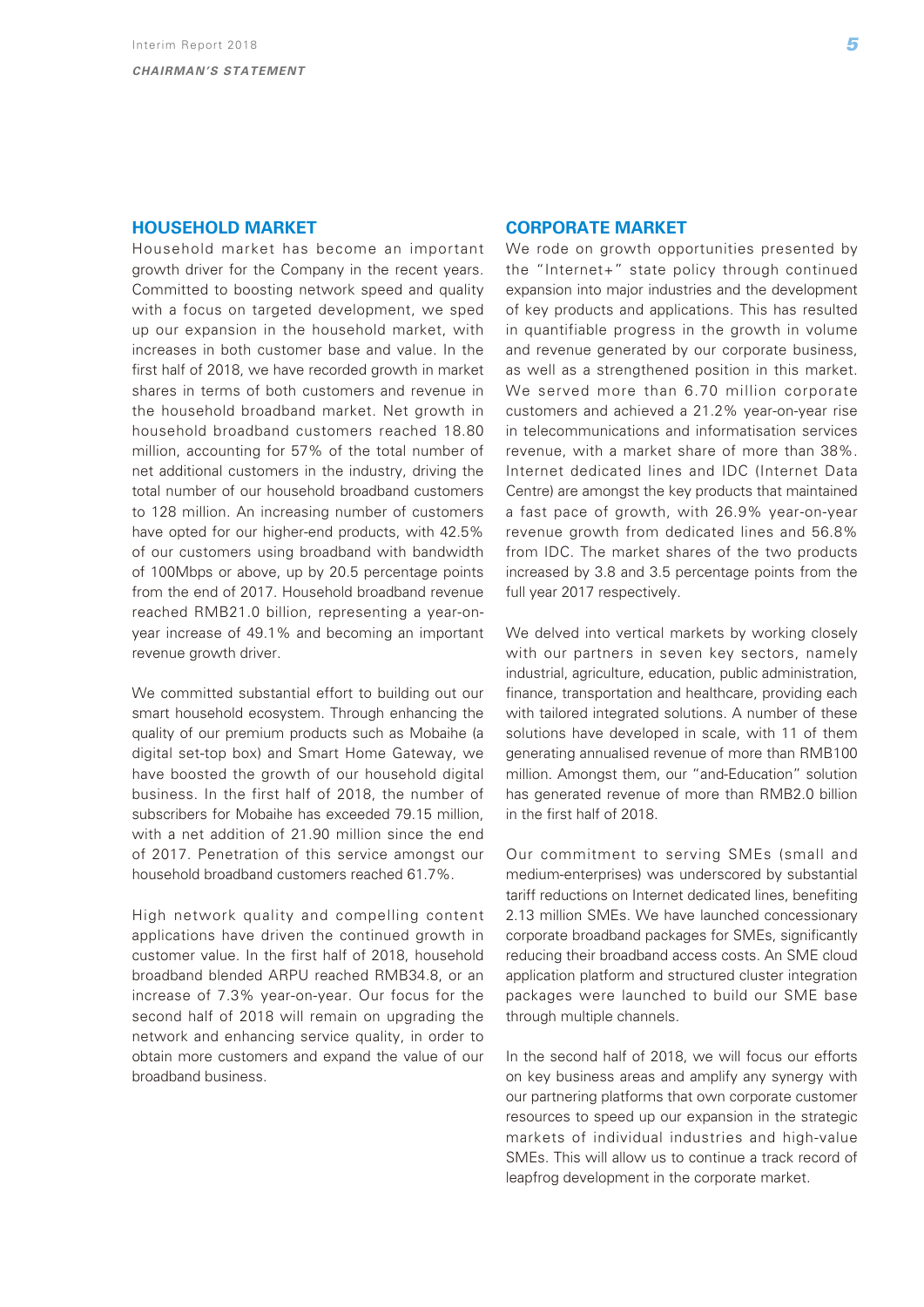# **EMERGING BUSINESS**

We have been exploring ways to nurture innovation as a key to creating new growth momentum. In this regard, we are rigorously strengthening our competitiveness and growing our customer base in the emerging business, as well as developing new businesses and models of digital services to support the Company in delivering increased value. The measures have yielded notable results. In the first half of 2018, application and information services revenue grew by 23.5% year-on-year, creating more significant positive impact on the overall revenue.

We continued to proactively roll out initiatives which blend technological innovations with product innovations. Based on our core proprietary research and development capabilities, we persistently enhanced our product portfolio and features via our professional operations. We have stepped up efforts in developing competitive digital products, enriching content and innovating marketing models in order to enhance consumer experience.

In the first half of 2018, our digital media MIGU introduced FIFA World Cup related quality content and, leveraging this, launched target-oriented Internet marketing that offered membership privileges and large-data packages. The campaign achieved encouraging results. During the period, MIGU recorded more than 4.3 billion viewership on the FIFA World Cup matches. Our mobile payment business is another focus area of development and transaction value of "and-Wallet" has exceeded RMB1.36 trillion.

Meanwhile, we continued to leverage the innate advantages from being an ICT (Information and Communication Technology) operator to support the fast development of the ecosystem on our platform. On this platform, we sped up the sharing of our core competency in areas including telecommunications, Internet, IoT and digital household services. We continued to unleash the synergy between our cloud resources and current applications and further developed our data convergence, analysis and application capabilities. These initiatives will create new growth opportunities for our future development. We are building out a high-quality NB-IoT (Narrow band-Internet of Things) network and will realise continuous coverage to areas at town level and above across the country by the end of this year. At the same time, we will continue to promote our selfdeveloped IoT open platform OneNET, as well as constructing a high performance IoT smart service system, in order to provide quality one-stop service for our extensive IoT customer base. In the first half of 2018, our IoT business achieved rapid growth, with a net addition of 155 million IoT smart connections. The total number of IoT smart connections has reached 384 million and revenue from IoT business recorded a year-on-year growth of 47.6%. In the foreseeable future, platforms and applications associated with areas including Internet of vehicles, manufacturing, smart wearables, education and healthcare will become important drivers sustaining revenue growth of the Company.

# **COMPETITION AND REGULATORY ENVIRONMENT**

The Company's operating environment has experienced major changes in the recent years surrounding industry transformation and technological evolution, giving rise to new opportunities as well as imposing rigorous challenges for us as peer competition continues to intensify and cross-sector convergence progresses further.

The networks, businesses and services offered by existing operators have become more homogenous, creating fierce competition for both customers and data traffic. Operators inevitably have to fundamentally change the way they market their products and services along with how they interact with their customers.

On another front, Internet and the real economy are increasingly woven together while the vertical value chain integration as well as horizontal crosssector integration have become more visible. Peer operators have transformed and upgraded their digital services to foster new growth momentum. Internet companies and other industry players have also moved fast to grasp emerging opportunities and build out their digital strategy.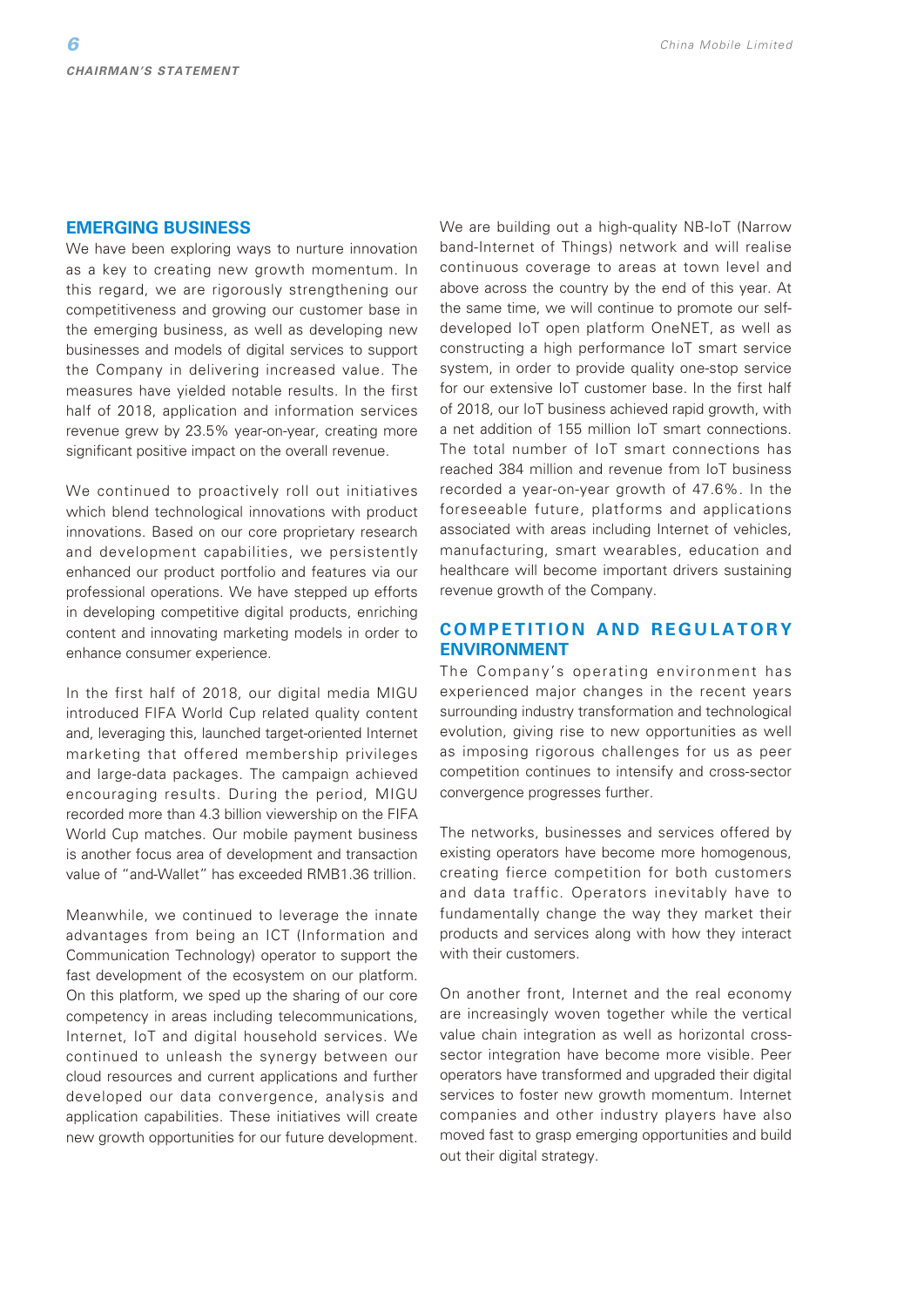In response to the new requirements of "speed upgrade and tariff reduction", we have cancelled all domestic data roaming tariffs and further reduced tariffs for handset data traffic, household broadband and corporate Internet dedicated lines. These measures directly benefited 750 million user accounts. We have enabled more people to access quality and affordable information and communication services by adopting advanced technologies and reducing network costs. We are striving to establish an innovative business model, offer a wider choice of our data packages and increase customer patronage. In doing so we want to drive usage and maintain value, which will offset the effect of tariff reductions on our financial performance.

We have been granted the LTE FDD (Frequency-Division Duplexing) operating permit. Following this, we will speed up network convergence, which allows us to upgrade our network quality at lower costs, resulting in better and more convenient customer services that enhance customer experience.

# **CORPORATE GOVERNANCE AND SOCIAL RESPONSIBILITY**

We are committed to maintaining an effective governance structure by putting in place comprehensive and transparent mechanisms as the foundation for good corporate governance. We implemented the "Safeguarding Compliance" programme to ensure our operations adhere to all applicable rules and regulations. We also placed strong emphasis on communication with the investing community throughout the capital markets to promote a higher degree of mutual understanding and trust. Our continued efforts in this aspect have gained wide recognition. So far this year we have won a number of awards, including "Asia's Icon on Corporate Governance" award, "Asia's Best Investor Relations Company" award, "Asian Corporate Director Recognition Award", "Asia's Best CEO" award and "Asia's Best CFO" award by the wellrespected business magazine Corporate Governance Asia.

We always hold close to our hearts the goal to help resolve imbalanced development and issues of underdevelopment by providing quality network, products and services, in order to satisfy people's needs in their pursuit for a better life. We are committed to fulfilling our social responsibility by narrowing the digital divide, ensuring network and information security, as well as improving people's livelihood, helping the underprivileged, building out a healthy ecosystem and alleviating poverty. We are pleased to note that our efforts have gained wide recognition from society.

#### **FULL-YEAR OUTLOOK**

A visionary will adjust his strategies over time and a wise man will measure his methods against trends. Industry competition, cross-sector integration, regulatory policies and the organic transition from old drivers to new growth momentum are all changes and challenges that we are well aware of across the board. We will ride on these trends and forge ahead with plans to raise market shares in our key business lines, maintain healthy growth and propel transformation, in order to assume control over the direction of our future development.

Our focus for the rest of the year will remain on increasing our customer and data traffic market shares, while striving to maintain our leadership in the personal mobile market. On the one hand, we will proactively and precisely launch all possible measures to expand our business scale, gain market shares and maintain customer value. On the other hand, we will strengthen the cooperation with proven Internet companies to market content-based data products on a more massive scale, in order to further boost data traffic revenue.

We will make dynamic moves to unleash synergies in household, corporate and emerging businesses and turn them into growth drivers. This integrative strategy will include marketing a combination of fixed and mobile products in an effort to promote the integrated development of our digital household portfolio and to raise the value of our household business. We will also step up efforts to develop the corporate market by focusing on vertical sectors and accelerating the replication and promotion of fully-fledged industry solutions. Finally, we will increase the contribution from the emerging business by permeating relevant products into the usage scenarios of data users, hence persistently nurturing new growth areas.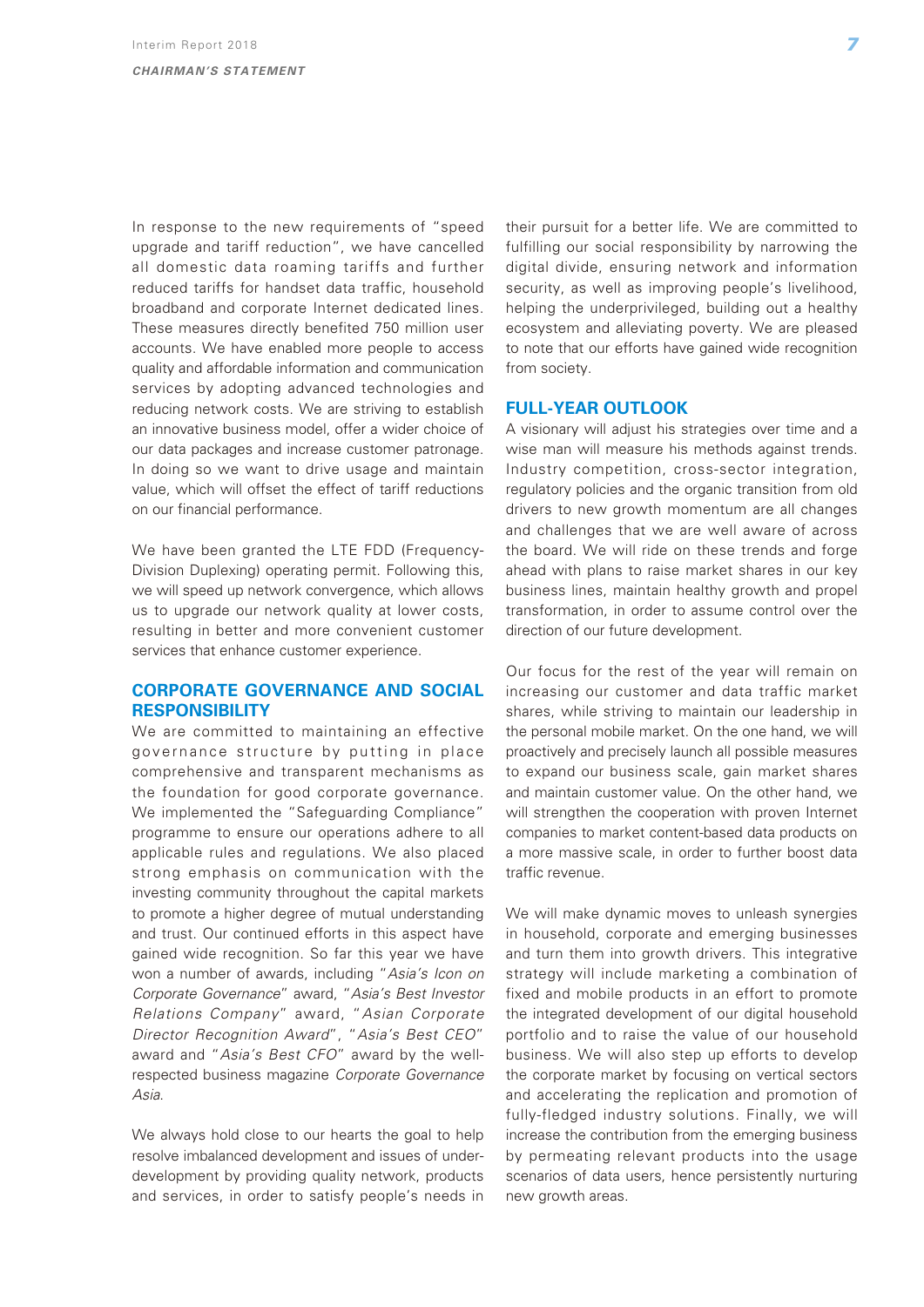We will continue to offer our customers premium services to satisfy their expectations. To do this, firstly, we will strengthen our network and IT system support to solidify the foundation of our services and secondly, to raise customer satisfaction, we will establish a full-service, full-touchpoint service system, while extending our offering to a wider range of smart services through applications of technologies such as AI (Artificial Intelligence) and big data, to ensure that we provide differentiated, precise and proactive services. By doing so, we will enhance the connectivity value to our customers and safeguard our future development.

Aligning with these new development trends, we will continue to formulate our strategy in key areas to future-proof our development. Firstly, we will proactively apply AI, big data and cloud computing technology in all aspects of operations to further our own digital transformation. Secondly, we will participate in the evolution of information and communication technology to build out our infrastructure that will enable the new generation of smart connection. Thirdly, as an industry leader, we will continue to promote open operations and collaboration with leading Internet companies and industry partners, working together strategically in order to create an innovative ecosystem that benefits all and promotes value sharing.

The development of 5G bears great significance to the Company for its profound implications on our sustainability. We have therefore attached high importance to 5G research and development, as well as 5G trial tests. Following our participation in the finalisation of the first set of international 5G technology standards in the first half of 2018, we will continue to proactively roll out trial tests on the 5G network and other tests on 5G applications in the second half of 2018, as well as investing resources into the 5G Joint Innovation Centre and studying the possibility of cross-industry integration and applications that will speed up the commercialisation of the 5G technology. We are keen to generate returns on our investments and will plan our future investments on 5G taking into consideration the level of maturity of the industry and business models that emerge.

It has been our focus to strike a reasonable balance between the needs for near-term returns and longterm development, as well as the expectations of customers, shareholders, the public and the regulators. For full-year 2018, we will maintain stable growth in telecommunications services revenue, net profits and shareholders returns. Looking forward, we have every confidence in the Company's sustainable development.

#### **ACKNOWLEDGEMENT**

Mr. Sha Yuejia resigned from his positions as Executive Director and Vice President of the Company in May 2018. Having played significant roles, Mr. Sha performed outstandingly and made a tremendous contribution to the Company during his service. On behalf of the Board of Directors, I express our sincere gratitude to Mr. Sha.

Mr. Frank Wong Kwong Shing resigned from the role of Independent Non-Executive Director in May 2018 after serving the Board for 15 years. I would like to express my heartfelt gratitude to Mr. Wong for his valuable contribution over the years.

Finally, on behalf of the Board, I thank all our shareholders, customers and the public for their longstanding support, and all our staff for their hard work and dedication. We are committed, as always, to maximizing value for our shareholders.

Barts

**Shang Bing** Chairman

Hong Kong, 9 August 2018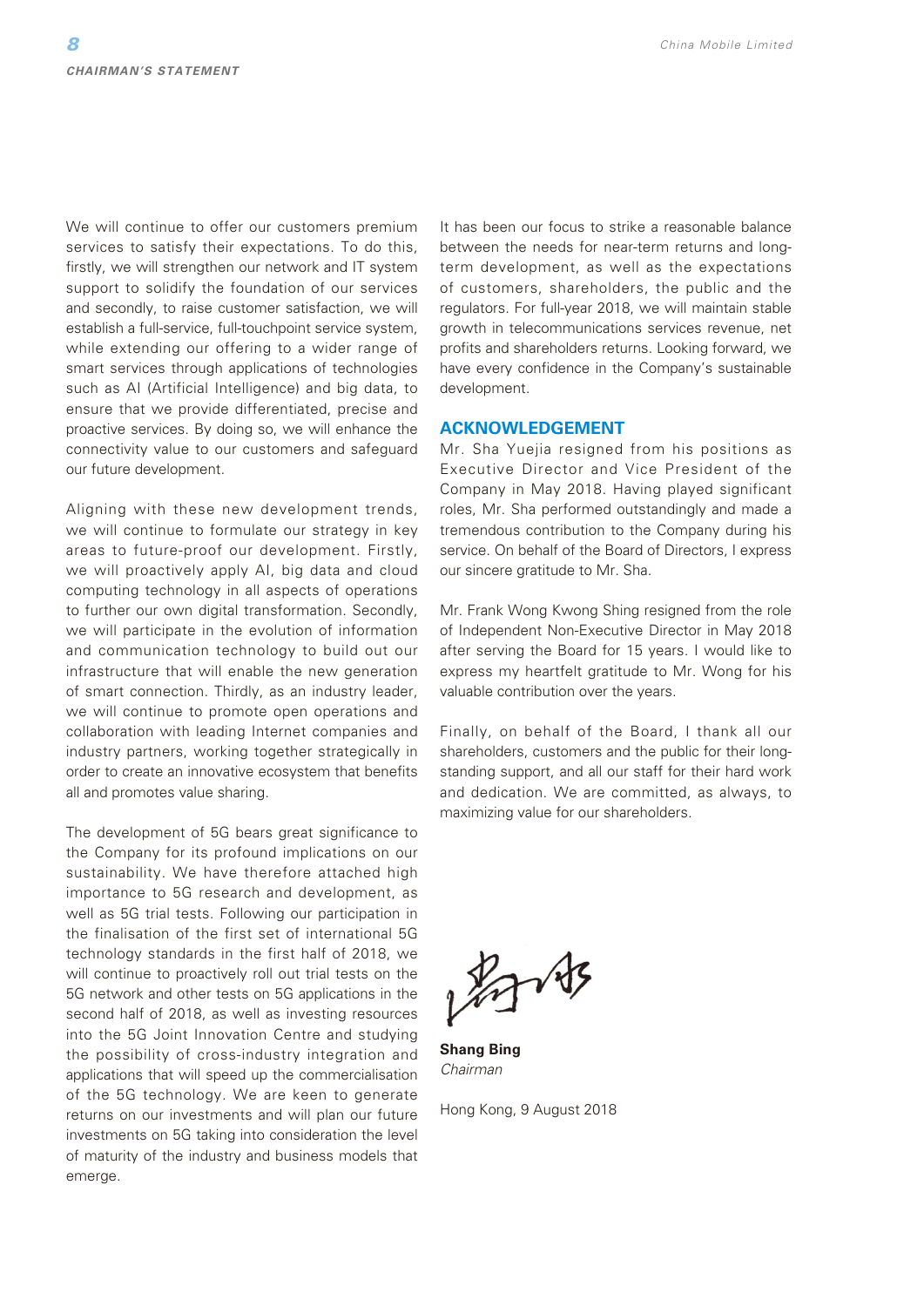

### **OPERATING REVENUE**

In the first half of 2018, the Group's operating revenue recorded a continuous growth to RMB391.8 billion, up by 2.9% over the same period last year, of which revenue from telecommunications services reached RMB356.1 billion, up by 5.5% over the same period last year. The Group has continued to promote the integrated development of the "four growth engines", with data services continuing to maintain a positive growth momentum. Revenue from data services was RMB283.1 billion, up by 16.3% over the same period last year, and its contribution to the revenue from telecommunications services increased to 79.5%. The Group's revenue structure was further optimized, of which revenue from wireless data traffic reached RMB205.9 billion, up by 13.0% over the same period last year, and was the largest source of revenue of the Group. Revenue from wireline broadband services was RMB26.0 billion, up by 49.2% over the same period last year, and its contribution to the revenue from telecommunications services continued to increase year after year. Revenue from applications and information services was RMB36.6 billion, up by 23.5% over the same period last year, achieving momentum for rapid scale growth.

#### **OPERATING EXPENSES**

With market competition becoming more intensified and the Group being at the key stage of its transformational development, the Group will continue to adhere to the principle of "forward-looking planning, effective resource allocation, rational investment and refined management" in order to increase revenue, reduce expenditure and maintain favorable profitability. In the first half of 2018, the Group's operating expenses were RMB322.1 billion, up by 0.4% over the same period last year, representing 82.2% of operating revenue. As a result of effective cost control, percentage of operative expenses to operating revenue were down by 0.3 percentage points over the same period last year.

With respect to asset-related costs, the Group has continued to maintain its level of investments in recent years. As its assets scale continued to expand, depreciation expenses increased by 4.2% in the first half of 2018. Tower leasing fee was RMB19.4 billion, up by 5.4% over the same period last year. The Group comprehensively promoted refined management, and maintenance expenses were RMB31.4 billion, down by 4.4% over the same period last year.

With respect to selling expenses, the Group focused on the precision marketing of customers and strived to improve the efficiency of marketing resources. Selling expenses decreased by 3.8% over the same period last year.

With respect to personnel expenses, the Group continued to adjust and optimize its personnel structure and increased the compensation allocation and motivation in favor of primary frontline and core employees. Moreover, average labor cost has continuously increased society-wide. Employee benefit and related expenses for the first half of 2018 were RMB43.0 billion, up by 5.6% over the same period last year, representing 11.0% of operating revenue. As of 30 June 2018, the total number of employees was 485,000.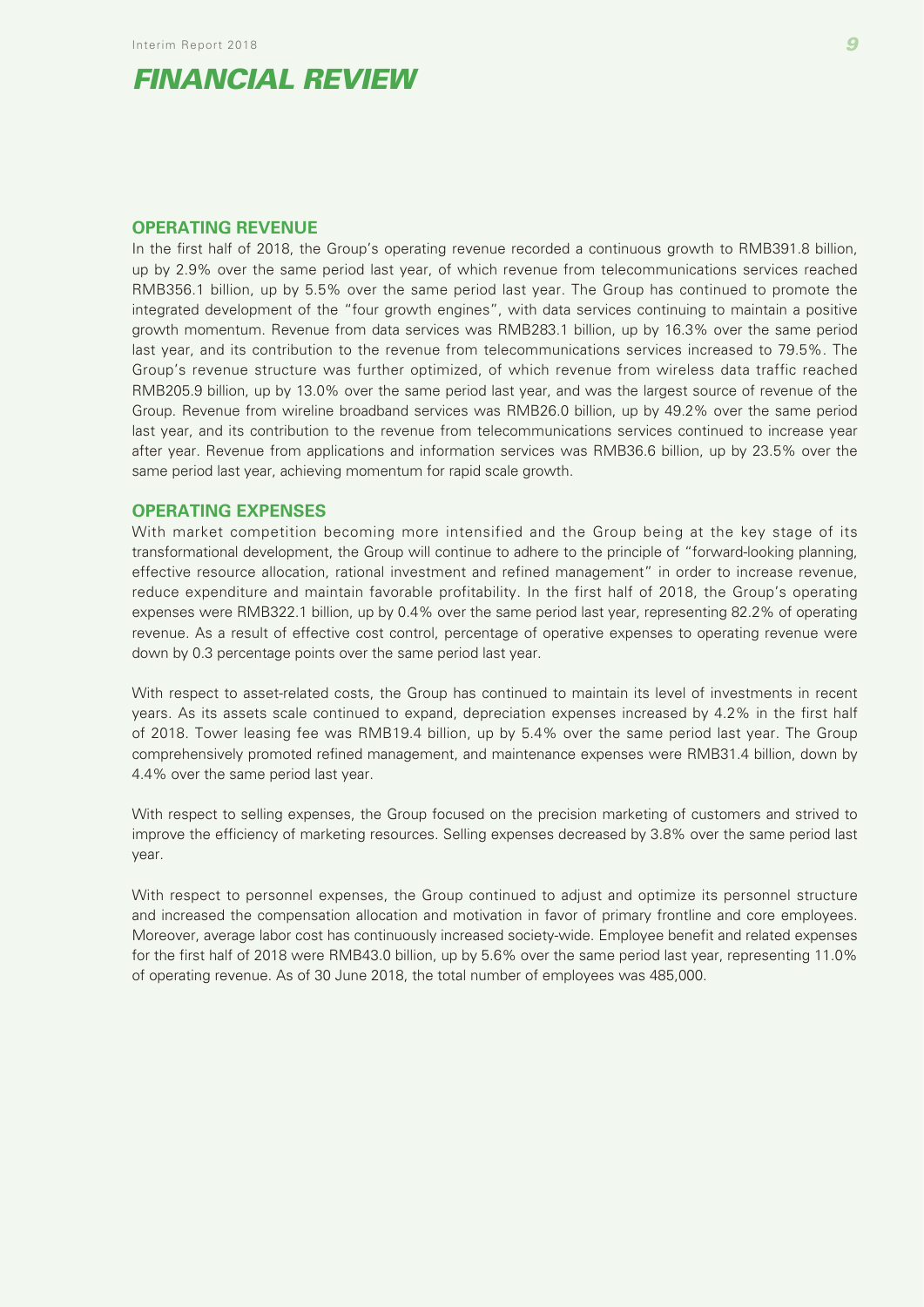# **PROFITABILITY**

The Group strived to reinforce cost reduction and efficiency enhancement and improved operating efficiency, thereby continuously maintaining favorable profitability. In the first half of 2018, profit attributable to equity shareholders was RMB65.6 billion, up by 4.7% over the same period last year, and the margin of profit attributable to equity shareholders was 16.8%, representing an increase of 0.7 percentage points over the same period last year. EBITDA was RMB145.9 billion, up by 3.7% over the same period last year, and EBITDA margin was 37.2%. EBITDA represented 41.0% of revenue from telecommunications services.

# **CAPITAL EXPENDITURE**

In order to satisfy customer demands, the Group continued to establish its quality 4G networks by precisely investing in network capacity maintenance and continuously improving indoor in-depth coverage, urban continuous coverage and rural wide area coverage. In the first half of 2018, the Group's capital expenditure was RMB79.5 billion, representing 22.3% of revenue from telecommunications services, of which RMB25.6 billion was invested in 4G networks, funded primarily by cash generated from operating activities.

# **CAPITAL STRUCTURE**

The financial position of the Group continued to remain at a steady level. As of 30 June 2018, total assets and total liabilities amounted to RMB1,565.1 billion and RMB530.1 billion, respectively, and the liabilities-to-assets ratio was 33.9%.

The Group has firmly adhered to its prudent financial risk management policies and maintained sound repayment capabilities.

# **FINANCIAL POLICIES AND CASH FLOW**

Amidst the complex operating environment and investment pressure, the Group continued to maintain a healthy cash flow as a result of the stable and favorable growth in its business operations and revenue, refined cost control and the continuous effect of economies of scale. Free cash flow was RMB38.9 billion for the six months ended 30 June 2018. As of 30 June 2018, the Group's total cash and bank balances were RMB394.8 billion, of which 97.6%, 1.0% and 1.4% were denominated in Renminbi, U.S. dollars and Hong Kong dollars, respectively.

The Group will consistently uphold prudent financial policies and strictly monitor and control financial risks in order to maintain a healthy cash flow generating capability as well as value preservation and enhancement capabilities. In addition, the Group will focus on scientific resource allocation, maintain a healthy structure and level of capital and reinforce and develop favorable economic benefits in order to continuously create value for its shareholders.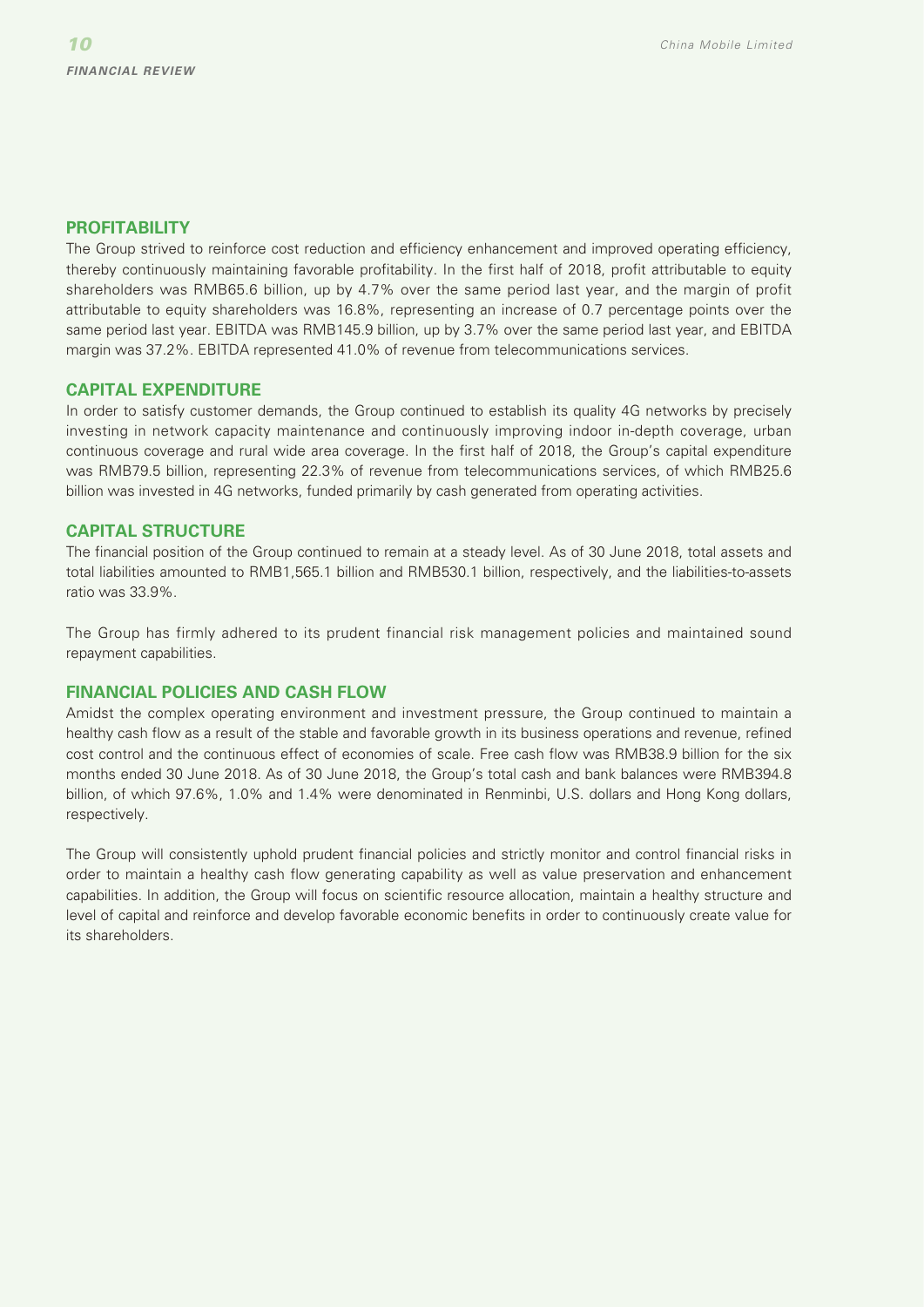#### **Interim Financial Information**

*UNAUDITED CONDENSED CONSOLIDATED STATEMENT OF COMPREHENSIVE INCOME*

for the six months ended 30 June 2018 (Expressed in Renminbi ("RMB"))

|                                                                                                                                |                | <b>Six months ended 30 June</b> |                  |  |
|--------------------------------------------------------------------------------------------------------------------------------|----------------|---------------------------------|------------------|--|
|                                                                                                                                |                | 2018                            | 2017             |  |
|                                                                                                                                | <b>Note</b>    | <b>Million</b>                  | Million          |  |
| <b>Operating revenue</b>                                                                                                       | 5              |                                 |                  |  |
| Revenue from telecommunications services                                                                                       |                | 356,120                         | 347,950          |  |
| Revenue from sales of products and others                                                                                      |                | 35,712                          | 40,921           |  |
|                                                                                                                                |                | 391,832                         | 388,871          |  |
| <b>Operating expenses</b>                                                                                                      |                |                                 |                  |  |
| Leased lines and network assets                                                                                                |                | 24,396                          | 23,190           |  |
| Interconnection<br>Depreciation                                                                                                |                | 10,447<br>75,623                | 10,600<br>72,586 |  |
| Employee benefit and related expenses                                                                                          | 6              | 42,975                          | 40,711           |  |
| Selling expenses                                                                                                               |                | 32,847                          | 34,140           |  |
| Cost of products sold                                                                                                          |                | 36,354                          | 42,740           |  |
| Other operating expenses                                                                                                       |                | 99,505                          | 96,930           |  |
|                                                                                                                                |                | 322,147                         | 320,897          |  |
| <b>Profit from operations</b>                                                                                                  |                | 69,685                          | 67,974           |  |
| <b>Other gains</b>                                                                                                             |                | 751                             | 450              |  |
| Interest and other income                                                                                                      | $\overline{7}$ | 8,110                           | 7,685            |  |
| <b>Finance costs</b>                                                                                                           |                | (74)                            | (121)            |  |
| Share of profit of investments accounted for<br>using the equity method                                                        |                | 5,747                           | 5,407            |  |
| <b>Profit before taxation</b>                                                                                                  | 8              | 84,219                          | 81,395           |  |
| <b>Taxation</b>                                                                                                                | 9              | (18, 477)                       | (18, 668)        |  |
|                                                                                                                                |                |                                 |                  |  |
| <b>PROFIT FOR THE PERIOD</b>                                                                                                   |                | 65,742                          | 62,727           |  |
| Other comprehensive income for the period, net of tax:<br>Item that will not be subsequently reclassified to<br>profit or loss |                |                                 |                  |  |
| Changes in the fair value of financial assets at<br>fair value through other comprehensive income                              | 14             | $\mathbf{2}$                    |                  |  |
|                                                                                                                                |                |                                 |                  |  |
| Items that may be subsequently reclassified to profit or loss<br>Change in value of available-for-sale financial assets        |                |                                 | 3                |  |
| Exchange differences on translation of financial statements<br>of overseas entities                                            |                | 292                             | (425)            |  |
| Share of other comprehensive income/(loss) of investments                                                                      |                |                                 |                  |  |
| accounted for using the equity method                                                                                          |                | 551                             | (754)            |  |
| TOTAL COMPREHENSIVE INCOME FOR THE PERIOD                                                                                      |                | 66,587                          | 61,551           |  |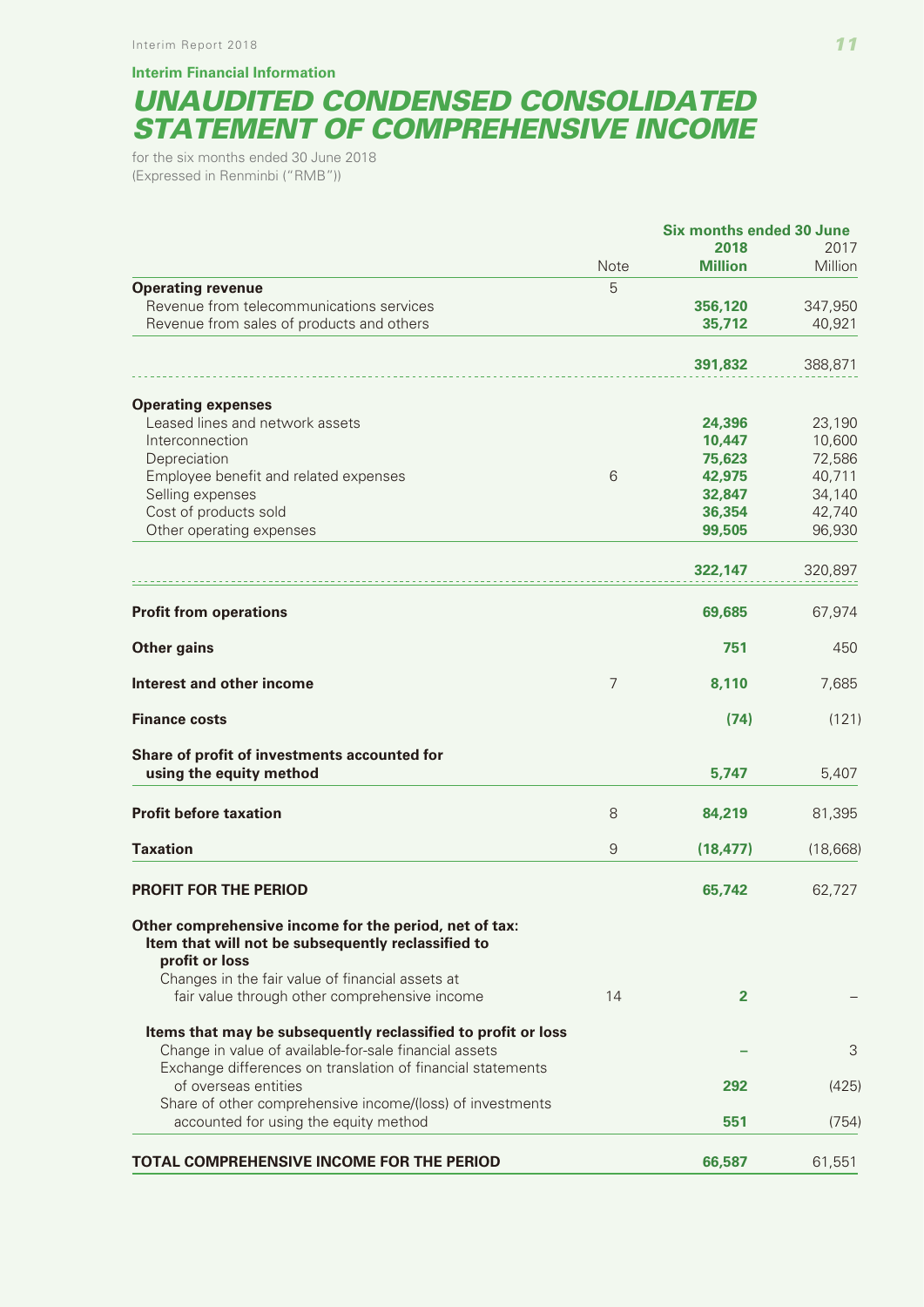for the six months ended 30 June 2018 (Expressed in RMB)

|                                                  |             | Six months ended 30 June |         |
|--------------------------------------------------|-------------|--------------------------|---------|
|                                                  |             | 2018                     | 2017    |
|                                                  | <b>Note</b> | <b>Million</b>           | Million |
| <b>Profit attributable to:</b>                   |             |                          |         |
| Equity shareholders of the Company               |             | 65,641                   | 62,675  |
| Non-controlling interests                        |             | 101                      | 52      |
| <b>PROFIT FOR THE PERIOD</b>                     |             | 65,742                   | 62,727  |
| Total comprehensive income attributable to:      |             |                          |         |
| Equity shareholders of the Company               |             | 66,486                   | 61,499  |
| Non-controlling interests                        |             | 101                      | 52      |
| <b>TOTAL COMPREHENSIVE INCOME FOR THE PERIOD</b> |             | 66,587                   | 61,551  |
|                                                  |             |                          |         |
| Earnings per share - Basic and diluted           | 11          | <b>RMB3.21</b>           | RMB3.06 |
| <b>EBITDA (RMB million)</b>                      |             | 145,886                  | 140,710 |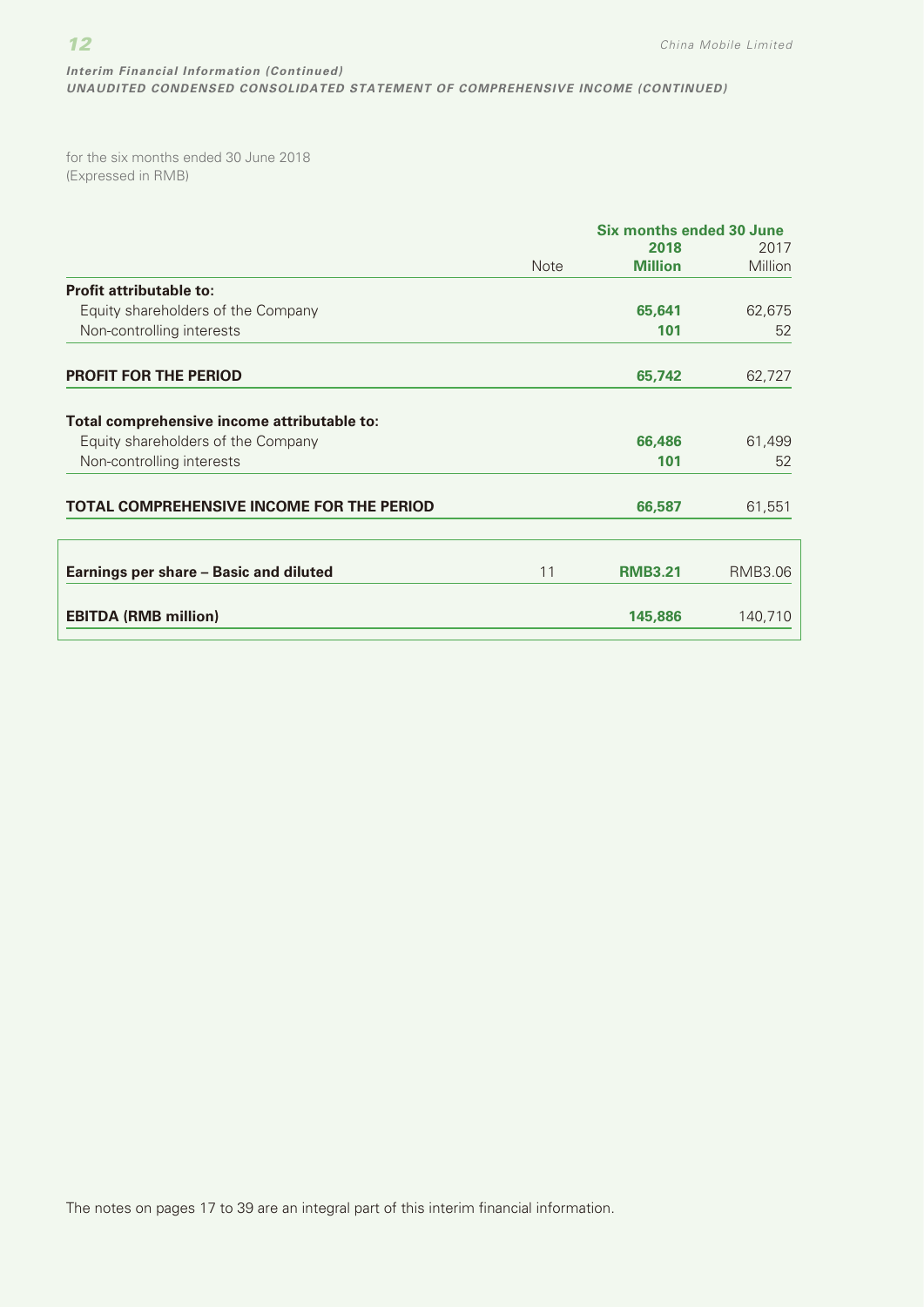# *UNAUDITED CONDENSED CONSOLIDATED BALANCE SHEET*

as at 30 June 2018 (Expressed in RMB)

|                                                                   |      | As at          | As at       |
|-------------------------------------------------------------------|------|----------------|-------------|
|                                                                   |      | 30 June        | 31 December |
|                                                                   |      | 2018           | 2017        |
|                                                                   | Note | <b>Million</b> | Million     |
| <b>Assets</b>                                                     |      |                |             |
| <b>Non-current assets</b>                                         |      |                |             |
| Property, plant and equipment                                     | 12   | 634,581        | 648,029     |
| Construction in progress                                          | 12   | 94,665         | 78,112      |
| Land lease prepayments and others                                 |      | 29,417         | 28,322      |
| Goodwill                                                          |      | 35,343         | 35,343      |
| Other intangible assets                                           |      | 2,307          | 1,721       |
| Investments accounted for using the equity method                 | 13   | 136,725        | 132,499     |
| Deferred tax assets                                               |      | 37,511         | 33,343      |
| Financial assets at fair value through other comprehensive income | 14   | 57             |             |
| Available-for-sale financial assets                               | 14   |                | 44          |
| Restricted bank deposits                                          | 15   | 12,539         | 6,504       |
| Other non-current assets                                          |      | 7,362          |             |
|                                                                   |      | 990,507        | 963,917     |
|                                                                   |      |                |             |
| <b>Current assets</b>                                             |      |                |             |
| Inventories                                                       |      | 10,641         | 10,222      |
| Contract assets                                                   |      | 4,594          |             |
| Accounts receivable                                               | 16   | 34,482         | 24,153      |
| Other receivables                                                 | 17   | 32,790         | 31,201      |
| Prepayments and other current assets                              | 17   | 21,434         | 24,552      |
| Amount due from ultimate holding company                          | 18   | 291            | 221         |
| Tax recoverable                                                   |      | 1,280          | 1,519       |
| Financial assets at fair value through profit or loss             | 14   | 86,822         |             |
| Available-for-sale financial assets                               | 14   |                | 65,630      |
| Restricted bank deposits                                          | 15   | 331            | 691         |
| <b>Bank deposits</b>                                              | 19   | 299,197        | 279,371     |
| Cash and cash equivalents                                         | 20   | 82,751         | 120,636     |
|                                                                   |      | 574,613        | 558,196     |
|                                                                   |      |                |             |
| <b>Total assets</b>                                               |      | 1,565,120      | 1,522,113   |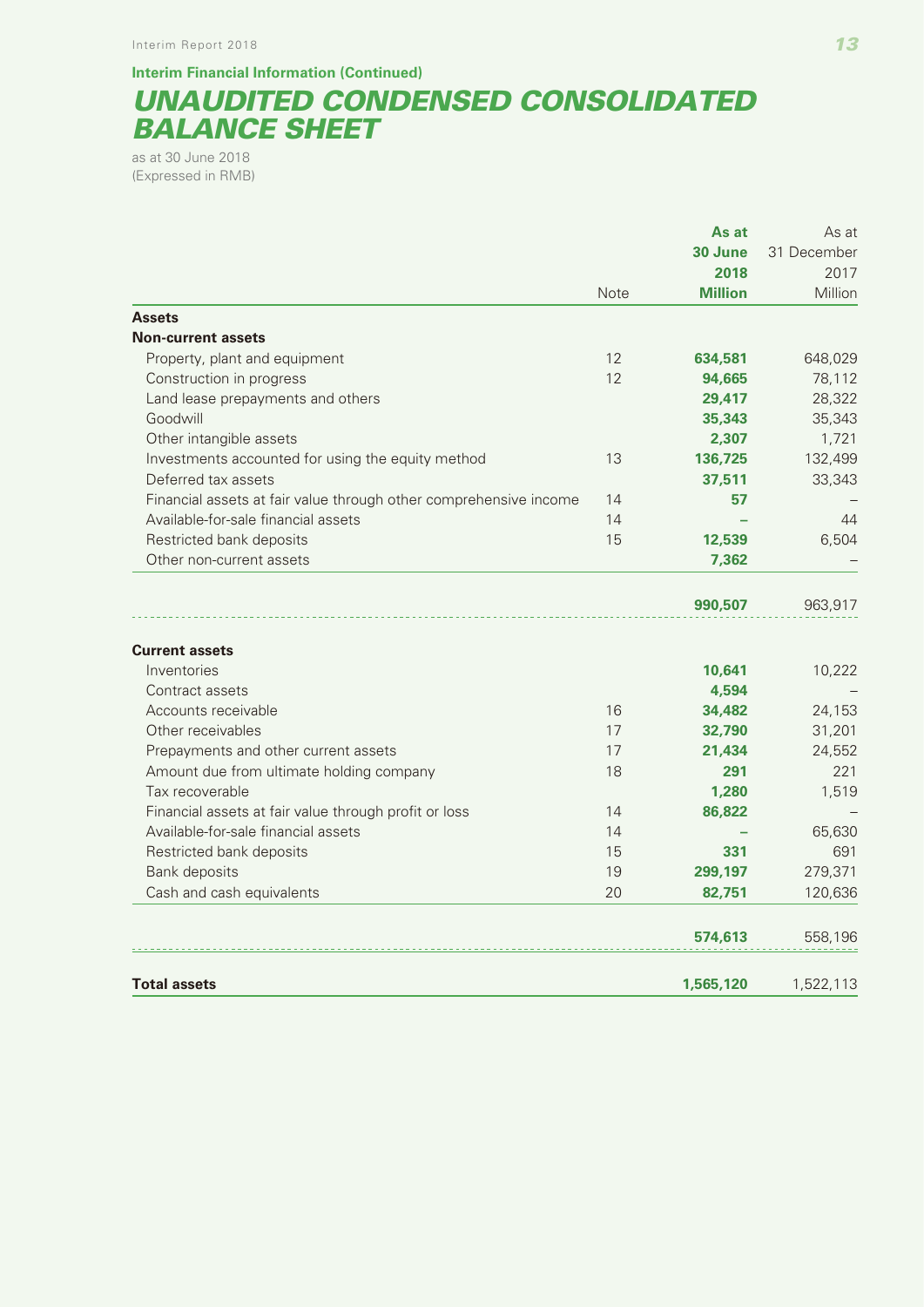*Interim Financial Information (Continued) UNAUDITED CONDENSED CONSOLIDATED BALANCE SHEET (CONTINUED)*

as at 30 June 2018 (Expressed in RMB)

|                                                  |      | As at          | As at       |
|--------------------------------------------------|------|----------------|-------------|
|                                                  |      | 30 June        | 31 December |
|                                                  |      | 2018           | 2017        |
|                                                  | Note | <b>Million</b> | Million     |
| <b>Equity and liabilities</b>                    |      |                |             |
| <b>Liabilities</b>                               |      |                |             |
| <b>Current liabilities</b>                       |      |                |             |
| Accounts payable                                 | 21   | 209,224        | 233,169     |
| Bills payable                                    |      | 4,260          | 3,303       |
| Deferred revenue                                 |      | 65,471         | 85,282      |
| Accrued expenses and other payables              |      | 225,909        | 190,866     |
| Amount due to ultimate holding company           | 18   | 8,002          | 8,646       |
| Current taxation                                 |      | 13,338         | 8,716       |
|                                                  |      | 526,204        | 529,982     |
| <b>Non-current liabilities</b>                   |      |                |             |
| Deferred revenue - non-current                   |      | 3,525          | 2,888       |
| Deferred tax liabilities                         |      | 364            | 362         |
|                                                  |      |                |             |
|                                                  |      | 3,889          | 3,250       |
| <b>Total liabilities</b>                         |      | 530,093        | 533,232     |
| <b>Equity</b>                                    |      |                |             |
| Share capital                                    | 22   | 402,130        | 402,130     |
| Reserves                                         |      | 629,551        | 583,506     |
| Total equity attributable to equity shareholders |      |                |             |
| of the Company                                   |      | 1,031,681      | 985,636     |
| <b>Non-controlling interests</b>                 |      | 3,346          | 3,245       |
|                                                  |      |                |             |
| <b>Total equity</b>                              |      | 1,035,027      | 988,881     |
| <b>Total equity and liabilities</b>              |      | 1,565,120      | 1,522,113   |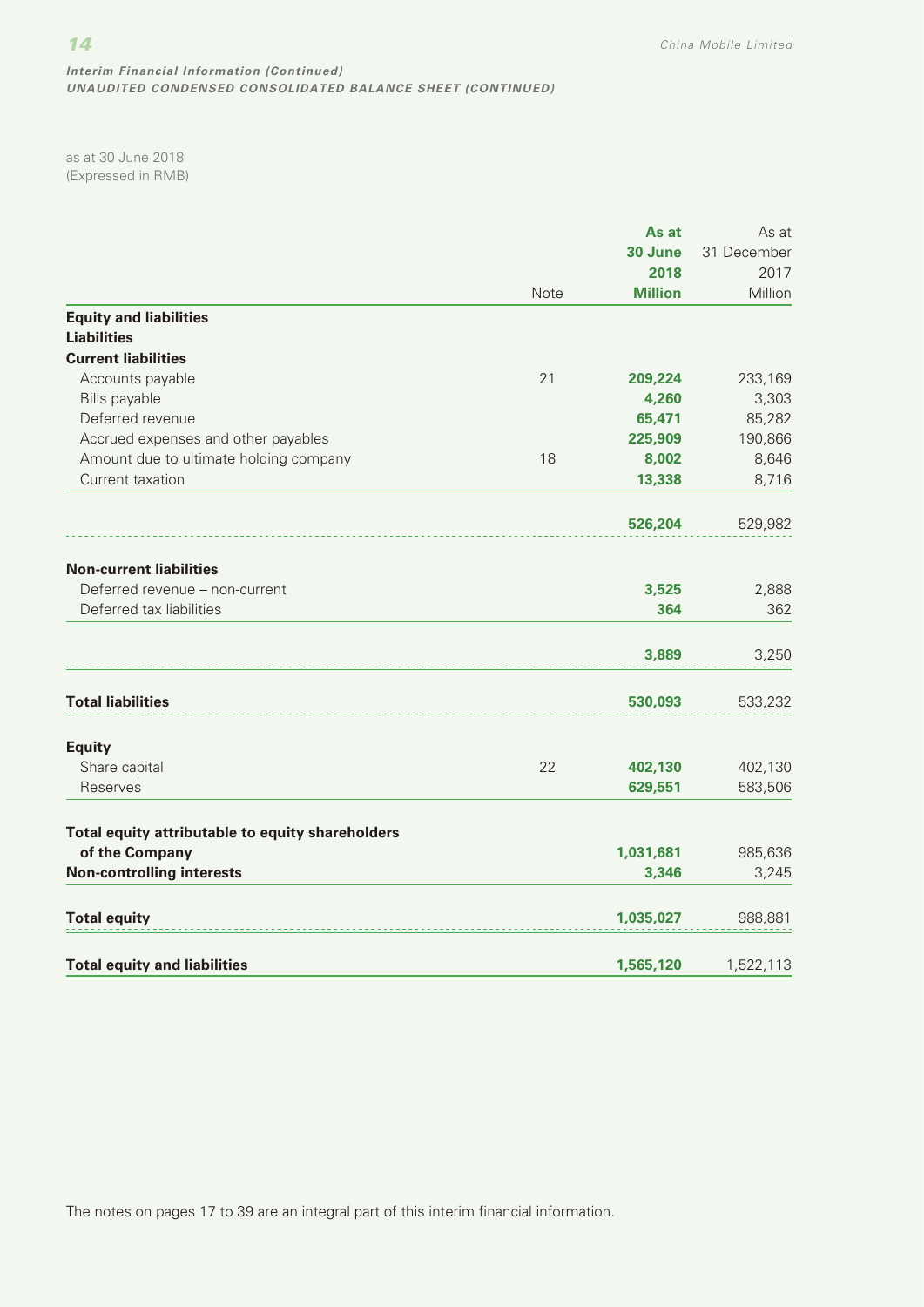# *UNAUDITED CONDENSED CONSOLIDATED STATEMENT OF CHANGES IN EQUITY*

for the six months ended 30 June 2018 (Expressed in RMB)

|                                                                                                                               |                                           |                                      |                                      |                                              | Attributable to equity shareholders of the Company                        |                                       |                                |                                                    |                                          |
|-------------------------------------------------------------------------------------------------------------------------------|-------------------------------------------|--------------------------------------|--------------------------------------|----------------------------------------------|---------------------------------------------------------------------------|---------------------------------------|--------------------------------|----------------------------------------------------|------------------------------------------|
|                                                                                                                               | <b>Share</b><br>capital<br><b>Million</b> | Capital<br>reserve<br><b>Million</b> | General<br>reserve<br><b>Million</b> | <b>Exchange</b><br>reserve<br><b>Million</b> | <b>PRC</b><br><b>Statutory</b><br>and other<br>reserves<br><b>Million</b> | Retained<br>profits<br><b>Million</b> | <b>Total</b><br><b>Million</b> | Non-<br>controlling<br>interests<br><b>Million</b> | <b>Total</b><br>equity<br><b>Million</b> |
| As at 1 January 2017                                                                                                          | 402,130                                   | (265, 308)                           | 72                                   | 609                                          | 305,205                                                                   | 536,313                               | 979,021                        | 3,117                                              | 982,138                                  |
| Changes in equity for the six months<br>ended 30 June 2017:                                                                   |                                           |                                      |                                      |                                              |                                                                           |                                       |                                |                                                    |                                          |
| Profit for the period<br>Change in value of available-for-                                                                    |                                           |                                      |                                      |                                              |                                                                           | 62,675                                | 62,675                         | 52                                                 | 62,727                                   |
| sale financial assets<br>Currency translation difference<br>Share of other comprehensive loss<br>of investments accounted for |                                           | $\sqrt{3}$                           |                                      | (425)                                        |                                                                           |                                       | 3<br>(425)                     | $\overline{a}$<br>-                                | 3<br>(425)                               |
| using equity method                                                                                                           |                                           | (754)                                |                                      |                                              |                                                                           |                                       | (754)                          |                                                    | (754)                                    |
| Total comprehensive income<br>for the period                                                                                  |                                           | (751)                                |                                      | (425)                                        |                                                                           | 62,675                                | 61,499                         | 52                                                 | 61,551                                   |
| Dividends paid during the period<br>(note 10(b))<br>Others                                                                    |                                           |                                      |                                      |                                              | $\overline{\phantom{0}}$<br>45                                            | (22, 204)<br>$\overline{a}$           | (22, 204)<br>45                | (2)<br>$\overline{\phantom{a}}$                    | (22, 206)<br>45                          |
| As at 30 June 2017                                                                                                            | 402,130                                   | (266, 059)                           | 72                                   | 184                                          | 305,250                                                                   | 576,784                               | 1,018,361                      | 3,167                                              | 1,021,528                                |
| As at 31 December 2017<br>(As previously reported)                                                                            | 402,130                                   | (266, 351)                           | 72                                   | (126)                                        | 327,163                                                                   | 522,748                               | 985,636                        | 3,245                                              | 988,881                                  |
| Changes in accounting policies (note 3)                                                                                       |                                           | 548                                  | ÷                                    | ۰                                            | 1,181                                                                     | 4,802                                 | 6,531                          | ۰                                                  | 6,531                                    |
| As at 1 January 2018 (As restated)                                                                                            | 402,130                                   | (265, 803)                           | 72                                   | (126)                                        | 328,344                                                                   | 527,550                               | 992,167                        | 3,245                                              | 995,412                                  |
| Changes in equity for the six months<br>ended 30 June 2018:                                                                   |                                           |                                      |                                      |                                              |                                                                           |                                       |                                |                                                    |                                          |
| Profit for the period<br>Changes in the fair value of financial assets<br>at fair value through                               |                                           |                                      |                                      |                                              |                                                                           | 65,641                                | 65,641                         | 101                                                | 65,742                                   |
| other comprehensive income                                                                                                    |                                           | $\overline{2}$                       |                                      |                                              |                                                                           |                                       | $\overline{2}$                 |                                                    | $\overline{2}$                           |
| Currency translation difference<br>Share of other comprehensive<br>income of investments accounted                            |                                           |                                      |                                      | 292                                          |                                                                           |                                       | 292                            |                                                    | 292                                      |
| for using equity method                                                                                                       |                                           | 551                                  |                                      |                                              |                                                                           |                                       | 551                            |                                                    | 551                                      |
| Total comprehensive income<br>for the period                                                                                  |                                           | 553                                  |                                      | 292                                          |                                                                           | 65,641                                | 66,486                         | 101                                                | 66,587                                   |
| Dividends paid during the period<br>(note 10(b))<br>Others                                                                    |                                           |                                      |                                      |                                              | 88                                                                        | (27,060)                              | (27,060)<br>88                 |                                                    | (27,060)<br>88                           |
| As at 30 June 2018                                                                                                            | 402,130                                   | (265, 250)                           | 72                                   | 166                                          | 328,432                                                                   | 566,131                               | 1,031,681                      | 3,346                                              | 1,035,027                                |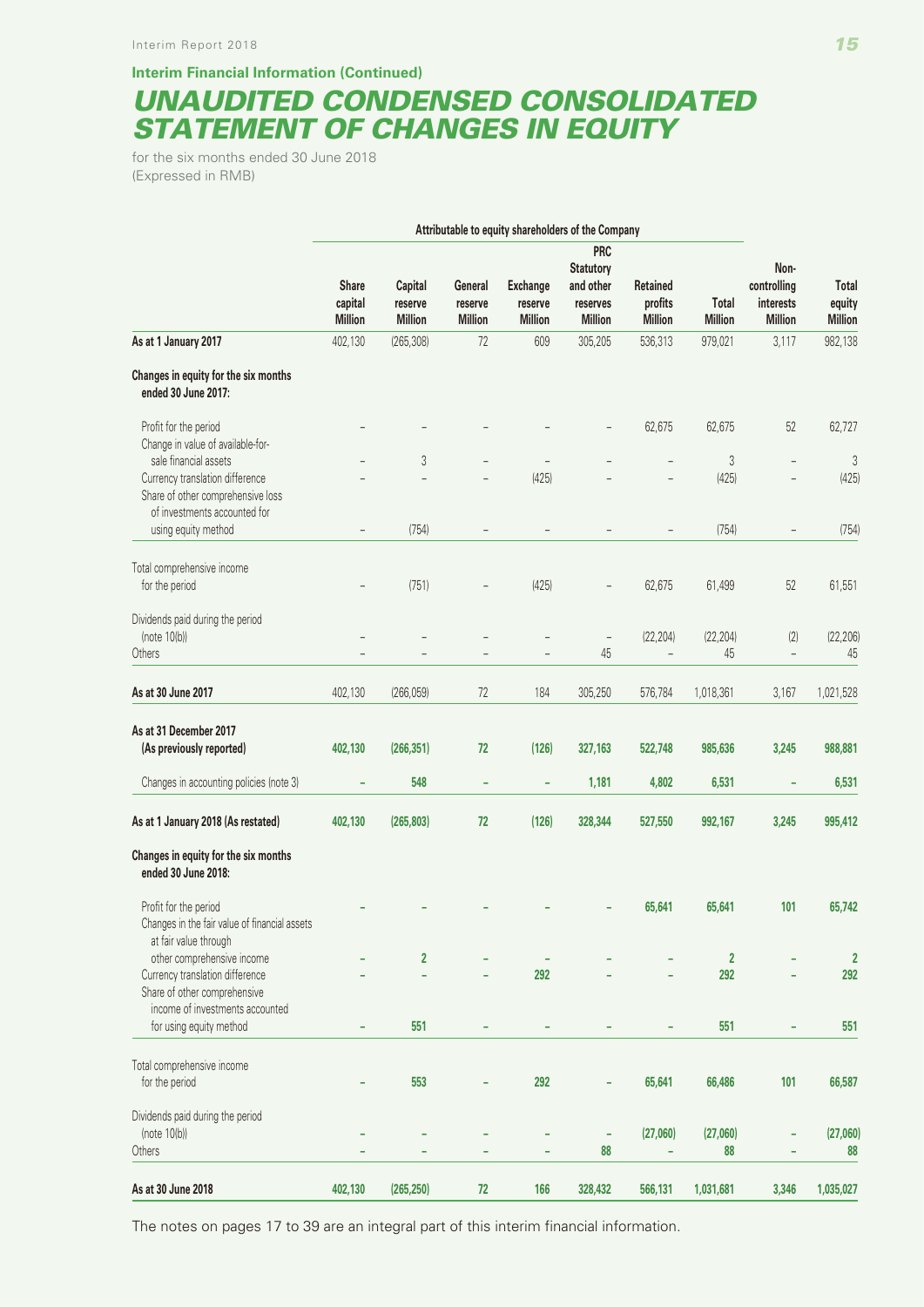# *UNAUDITED CONDENSED CONSOLIDATED STATEMENT OF CASH FLOWS*

for the six months ended 30 June 2018 (Expressed in RMB)

|                                                   | <b>Six months ended 30 June</b> |            |  |
|---------------------------------------------------|---------------------------------|------------|--|
|                                                   | 2018                            | 2017       |  |
|                                                   | <b>Million</b>                  | Million    |  |
| Net cash generated from operating activities      | 118,317                         | 138,265    |  |
| Net cash used in investing activities             | (128, 602)                      | (117, 743) |  |
| Net cash used in financing activities             | (27, 872)                       | (27, 626)  |  |
| Net decrease in cash and cash equivalents         | (38, 157)                       | (7, 104)   |  |
| Cash and cash equivalents as at 1 January         | 120,636                         | 90,413     |  |
| <b>Effect of changes in foreign exchange rate</b> | 272                             | (301)      |  |
| Cash and cash equivalents as at 30 June           | 82,751                          | 83,008     |  |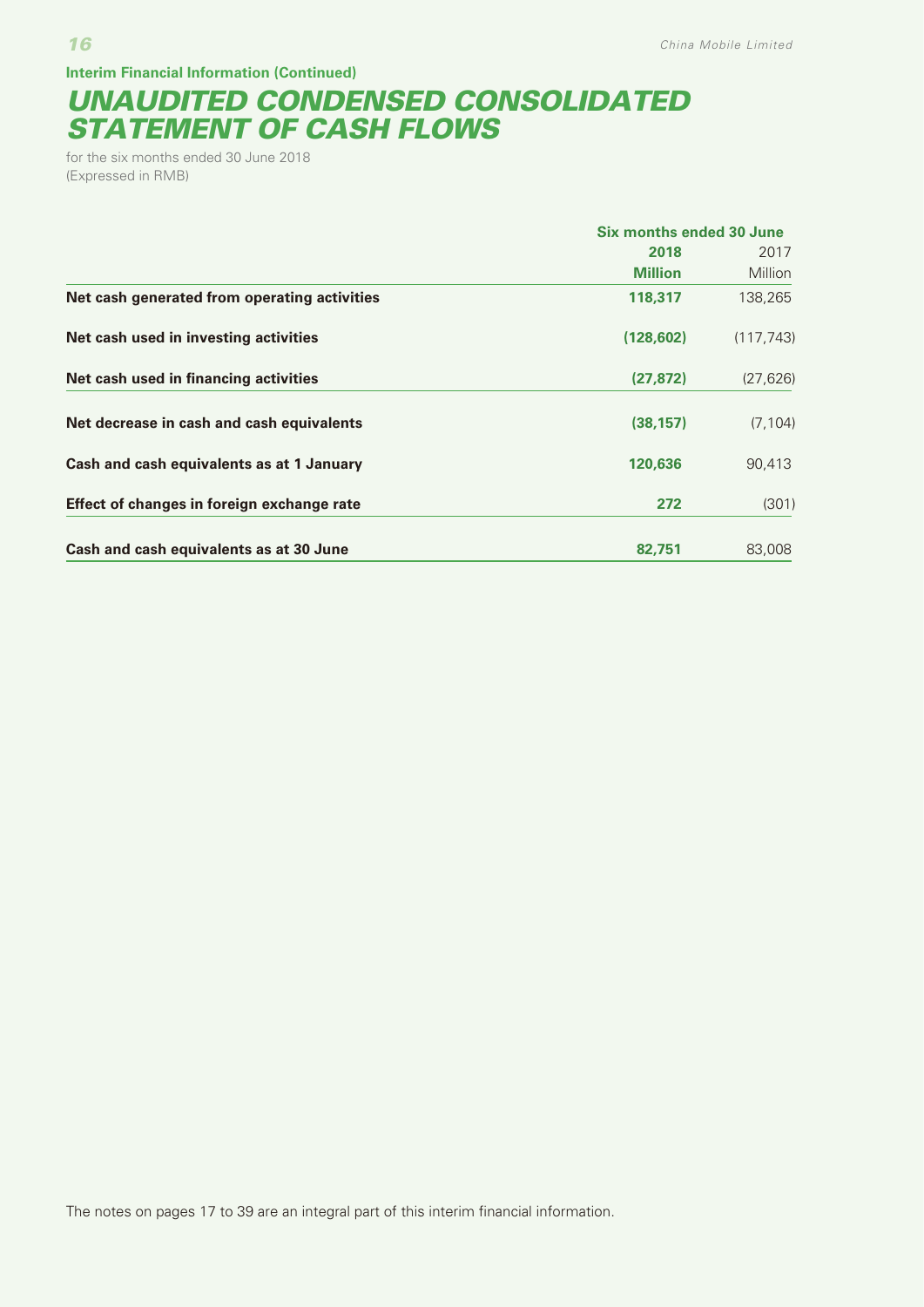# *NOTES TO UNAUDITED CONDENSED CONSOLIDATED INTERIM FINANCIAL INFORMATION*

(Expressed in RMB unless otherwise indicated)

# **1 GENERAL INFORMATION**

China Mobile Limited (the "Company") was incorporated in the Hong Kong Special Administrative Region ("Hong Kong") of the People's Republic of China (the "PRC") on 3 September 1997. The principal activities of the Company and its subsidiaries (together referred to as the "Group") are the provision of telecommunications and related services in the Mainland China and in Hong Kong (for the purpose of preparing the unaudited condensed consolidated interim financial information, Mainland China refers to the PRC excluding Hong Kong, Macau Special Administrative Region of the PRC and Taiwan). The Company's immediate holding company is China Mobile Hong Kong (BVI) Limited (incorporated in British Virgin Islands), and the Company's ultimate holding company is China Mobile Communications Group Co., Ltd. ("CMCC"). The address of the Company's registered office is 60th Floor, The Center, 99 Queen's Road Central, Hong Kong.

The shares of the Company have been listed on The Stock Exchange of Hong Kong Limited since 23 October 1997 and the American Depositary Shares of the Company have been listed on the New York Stock Exchange since 22 October 1997.

The unaudited condensed consolidated interim financial information was approved by the board of directors of the Company for issuance on 9 August 2018.

The Group's condensed consolidated interim financial information is unaudited, but has been reviewed by the Company's Audit Committee. The condensed consolidated interim financial information has also been reviewed by the Company's independent auditor, PricewaterhouseCoopers ("PwC"), in accordance with Hong Kong Standard on Review Engagements 2410, "Review of Interim Financial Information Performed by the Independent Auditor of the Entity", issued by the Hong Kong Institute of Certified Public Accountants ("HKICPA"). PwC's unmodified independent review report to the board of directors is included on page 40 of this interim report.

The financial information relating to the year ended 31 December 2017, that is included in the unaudited condensed consolidated interim financial information for the six months ended 30 June 2018 as comparative information, does not constitute the Company's statutory annual consolidated financial statements for that year but is derived from those financial statements. Further information relating to these statutory financial statements required to be disclosed in accordance with section 436 of the Hong Kong Companies Ordinance (Cap. 622) is as follows:

The Company has delivered the financial statements for the year ended 31 December 2017 to the Registrar of Companies as required by section 662(3) of, and Part 3 of Schedule 6 to, the Hong Kong Companies Ordinance (Cap. 622).

The Company's auditor has reported on those financial statements. The auditor's report was unqualified; did not include a reference to any matters to which the auditor drew attention by way of emphasis without qualifying its report; and did not contain a statement under sections 406(2), 407(2) or (3) of the Hong Kong Companies Ordinance (Cap. 622).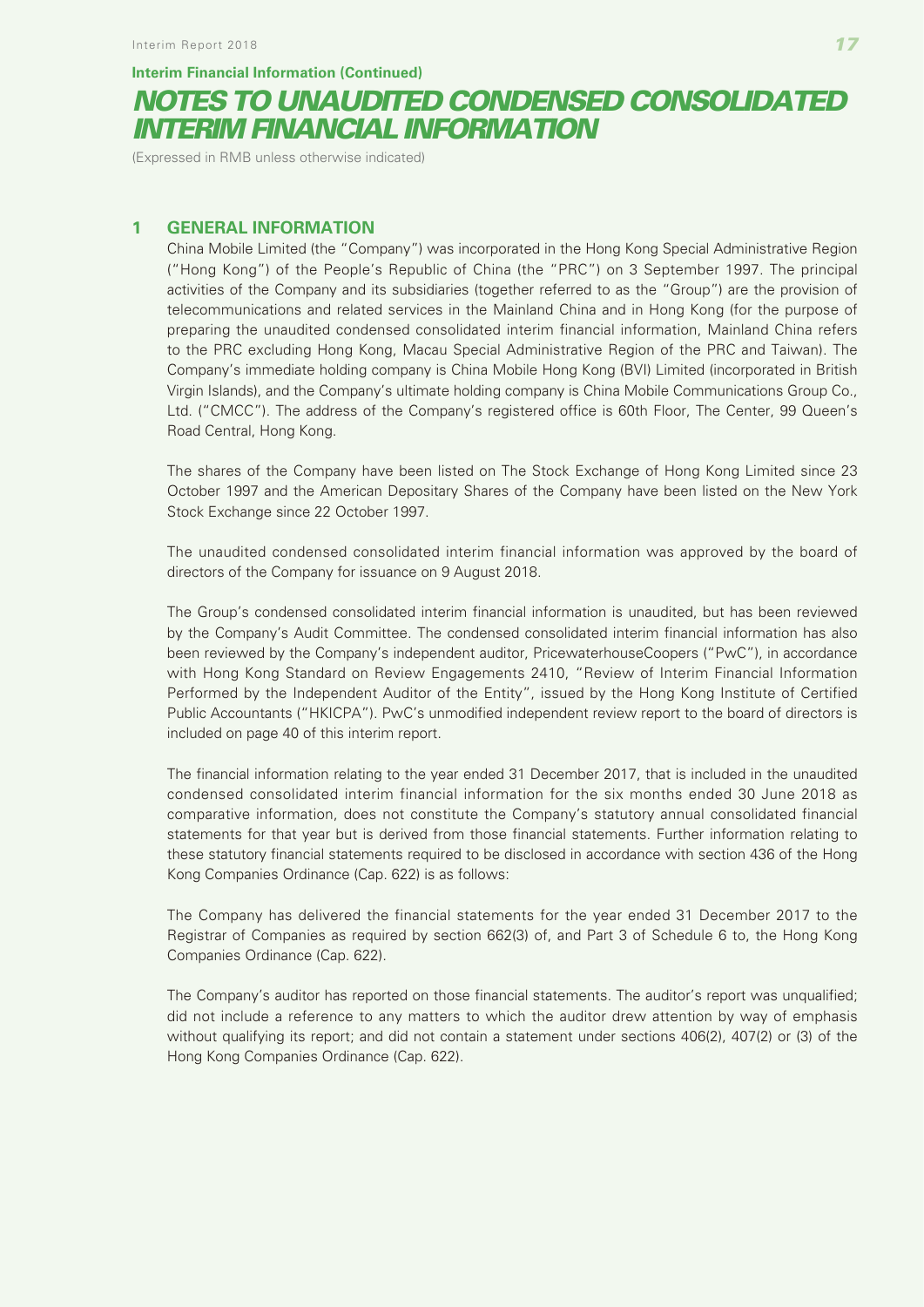# **2 BASIS OF PREPARATION**

The unaudited condensed consolidated interim financial information for the six months ended 30 June 2018 has been prepared in accordance with International Accounting Standard ("IAS") 34, "Interim financial reporting", issued by the International Accounting Standards Board ("IASB") and Hong Kong Accounting Standard ("HKAS") 34, "Interim financial reporting", issued by HKICPA, which are consistent.

The preparation of the unaudited condensed consolidated interim financial information in conformity with IAS/HKAS 34 requires management to make judgements, estimates and assumptions that affect the application of policies and reported amounts of assets and liabilities, income and expenses on a year-todate basis. Actual results may differ from these estimates.

The unaudited condensed consolidated interim financial information should be read in conjunction with the Company's annual financial statements for the year ended 31 December 2017. The Group's policies on financial risk management were set out in the financial statements included in the Company's 2017 Annual Report and there have been no significant changes in these policies for the six months ended 30 June 2018.

No events and transactions that are significant to the changes in financial position and performance of the Group since the annual financial statements for the year ended 31 December 2017 should be included in the Group's unaudited condensed consolidated interim financial information. The unaudited condensed consolidated interim financial information does not include all of the information required for a full set of financial statements prepared in accordance with International Financial Reporting Standards ("IFRSs") or Hong Kong Financial Reporting Standards ("HKFRSs").

# **3 SIGNIFICANT ACCOUNTING POLICIES**

Except as described below, the accounting policies applied in the preparation of this unaudited condensed consolidated interim financial information are consistent with those used in the preparation of the annual financial statements for the year ended 31 December 2017.

The following amended and annual improved standards are mandatory for the first time for the Group's financial year beginning on 1 January 2018 and are applicable for the Group:

IFRS/HKFRS 9 "Financial Instruments" IFRS/HKFRS 15 "Revenue from Contracts with Customers" Annual Improvement to IFRSs/HKFRSs 2014-2016 cycle\* IFRIC/HK(IFRIC) – Int 22, "Foreign Currency Transactions and Advance Consideration"

\* It includes amendment to IFRS/HKFRS 12 "Disclosure of interests in other entities" which was effective in 1 January 2017 and does not have a material impact on the Group.

Amendments to IFRS/HKFRS effective for the financial year beginning on 1 January 2018 do not have a material impact on the Group's unaudited condensed consolidated interim financial information other than IFRS/HKFRS 9 and IFRS/HKFRS 15, details of which are set out in note 3(a) and 3(b), respectively.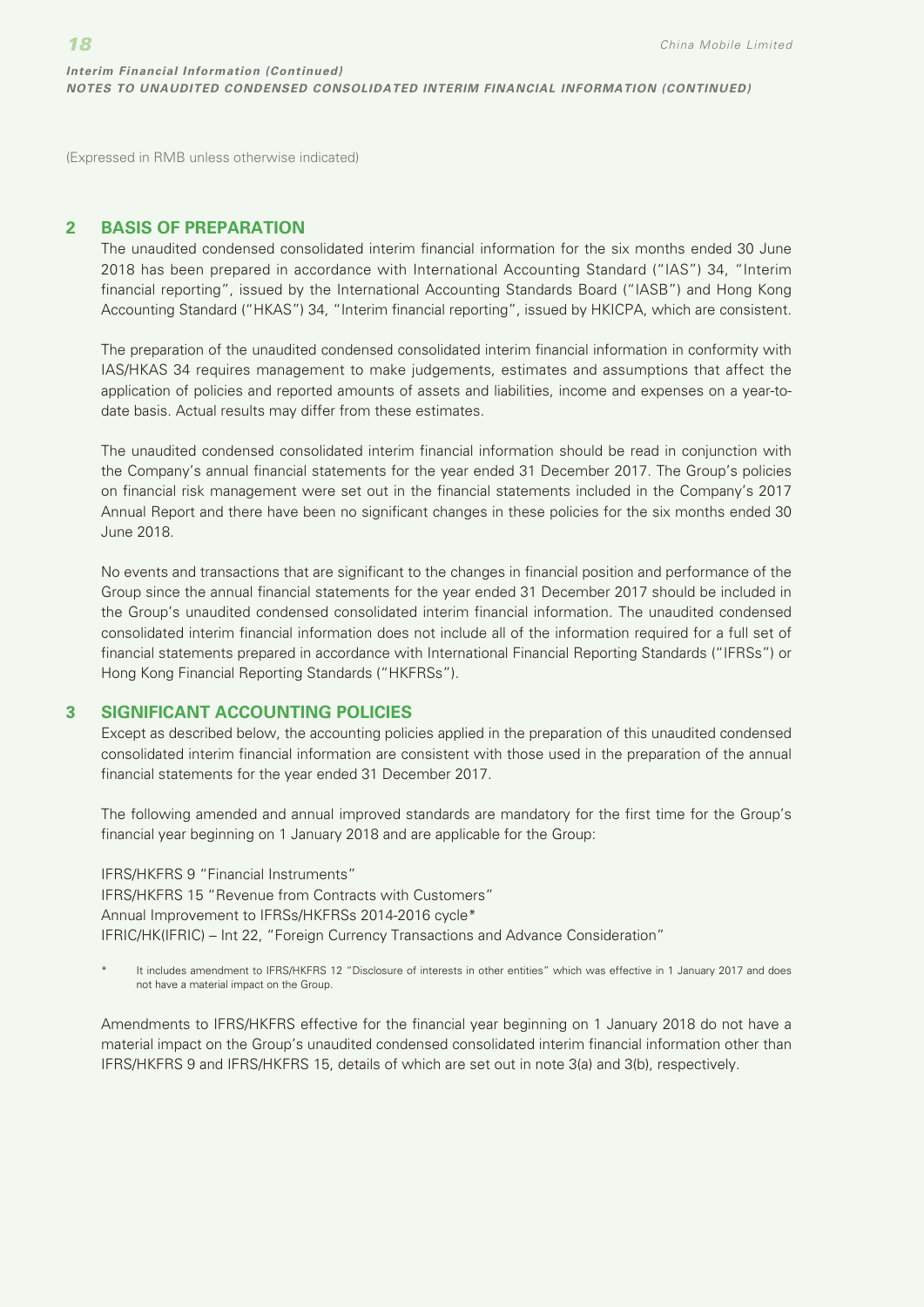# **3 SIGNIFICANT ACCOUNTING POLICIES (CONTINUED)**

**(a) IFRS/HKFRS 9 "Financial Instruments"**

#### **Classification and measurement**

From 1 January 2018 onwards, the Group classifies its financial assets, depending on the Group's business model for managing the financial assets and the contractual terms of the related cash flows, under the following measurement categories:

- those to be measured at amortized cost, and
- those to be measured at fair value (either through other comprehensive income, or through profit or loss).
- (i) The Group's financial assets measured at amortized cost represent those financial assets that are held for collection of contractual cash flows where those cash flows represent solely payments of principal and interest. Applying IFRS/HKFRS 9 does not change the previous classification and measurement of these assets.
- (ii) For equity instruments previously classified as available-for-sale financial assets that are not held for trading, the Group has made an irrevocable election at the time of initial recognition to account for these equity investments at fair value through other comprehensive income ("FVOCI"). There is no subsequent reclassification of fair value gains and losses to profit or loss following the derecognition of the investment. Dividends from such investments continue to be recognized in profit or loss when the Group's right to receive payments is established.
- (iii) Assets that do not meet the criteria for amortized cost or are not elected/classified as FVOCI are classified as financial assets at fair value through profit or loss ("FVPL"), which mainly comprises the wealth management products issued by banks ("WMP"). A gain or loss on a debt investment that is subsequently measured at FVPL is recognized in profit or loss and presented net within interest and other income in the period in which it arises.

Following the adoption of IFRS/HKFRS 9 from 1 January 2018 with the transitional provisions in IFRS/HKFRS 9, it resulted in changes in accounting policies and adjustments to the amounts recognized in the financial statements and the comparative figures have not been restated. There is no impact to the Group's total equity attributable to equity shareholders of the Company arising from the reclassification of financial assets when applying IFRS/HKFRS 9.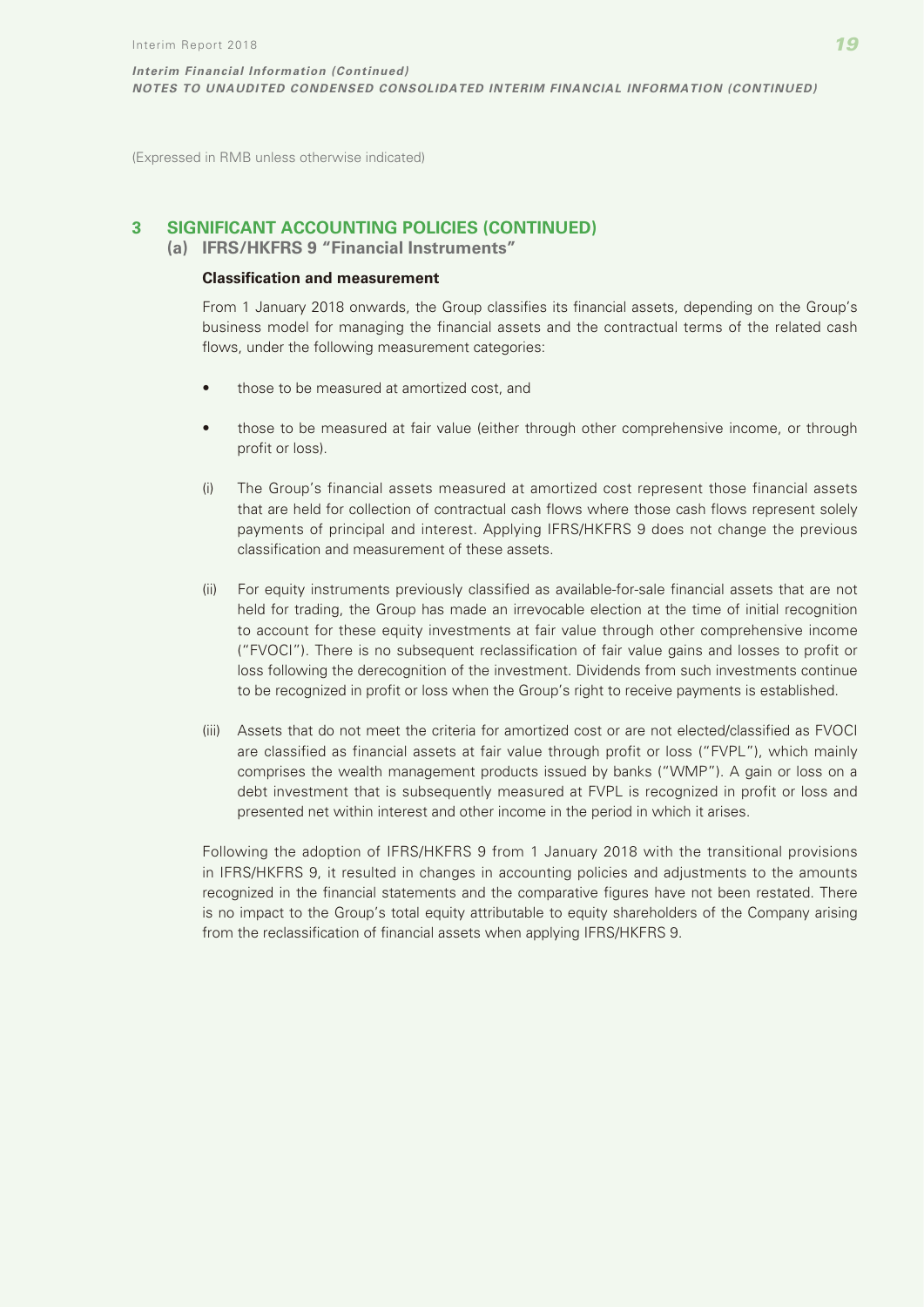# **3 SIGNIFICANT ACCOUNTING POLICIES (CONTINUED)**

# **(a) IFRS/HKFRS 9 "Financial Instruments" (Continued)**

### **Impairment**

From 1 January 2018, the Group assesses on a forward looking basis the expected credit losses associated with its debt instruments carried at amortized cost. The Group has adopted the simplified expected credit loss model for its accounts receivable and contract assets, as required by IFRS/ HKFRS 9 and the expected credit loss model for other debt instruments carried at amortized cost, which have low credit risk at both the beginning and end of the reporting period. The impairment methodology applied depends on whether there has been a significant increase in credit risk.

Financial assets are written off when there is no reasonable expectation of recovery, such as a debtor failing to engage in a repayment plan with the Group. Where loans or receivables have been written off, the Group continues to attempt to recover the receivable due. Where recoveries are made, the recovered amount is recognized in profit or loss.

(i) Accounts receivable and contract assets

Compared to the incurred loss model under previous IAS/HKAS 39, applying the new expected credit model didn't result in significant changes to the loss allowances for accounts receivable as at 30 June 2018 and 1 January 2018. The related retained profits was reduced by RMB165 million and the PRC statutory reserves was reduced by RMB6 million as at 1 January 2018.

Please refer to note 3(b) for details of the loss allowances for contract assets on 1 January 2018.

(ii) Other financial assets at amortized cost

Other financial assets at amortized cost include cash and cash equivalents, bank deposits, loans to related parties and other receivables, etc. They are considered to be of low credit risk and thus the impairment provision recognized is limited to 12 months expected losses. Management considers that the expected credit loss is close to zero.

#### **Investments accounted for using the equity method**

Shanghai Pudong Development Bank Co., Ltd. ("SPD Bank"), a major associate of the Group has adopted IFRS 9 for the year beginning 1 January 2018 using the modified retrospective approach without restating the comparative figures in accordance with the transitional provisions stipulated in IFRS 9. Accordingly, the opening balance of investment accounted for using the equity method, the opening retained profits and PRC statutory reserves of the Group as at 1 January 2018 was reduced by RMB2,194 million, RMB2,194 million, and RMB548 million, respectively; while the other comprehensive income of the Group as at the same date was increased by RMB548 million.

# **Impact on the Group's equity**

The impact resulting from the adoption of IFRS/HKFRS 9 on the Group's equity as at 1 January 2018 led to a decrease of RMB2,359 million of the retained profits, a decrease of RMB554 million of the PRC statutory reserves and an increase of RMB548 million of the other comprehensive income recorded in capital reserve of the Group, respectively.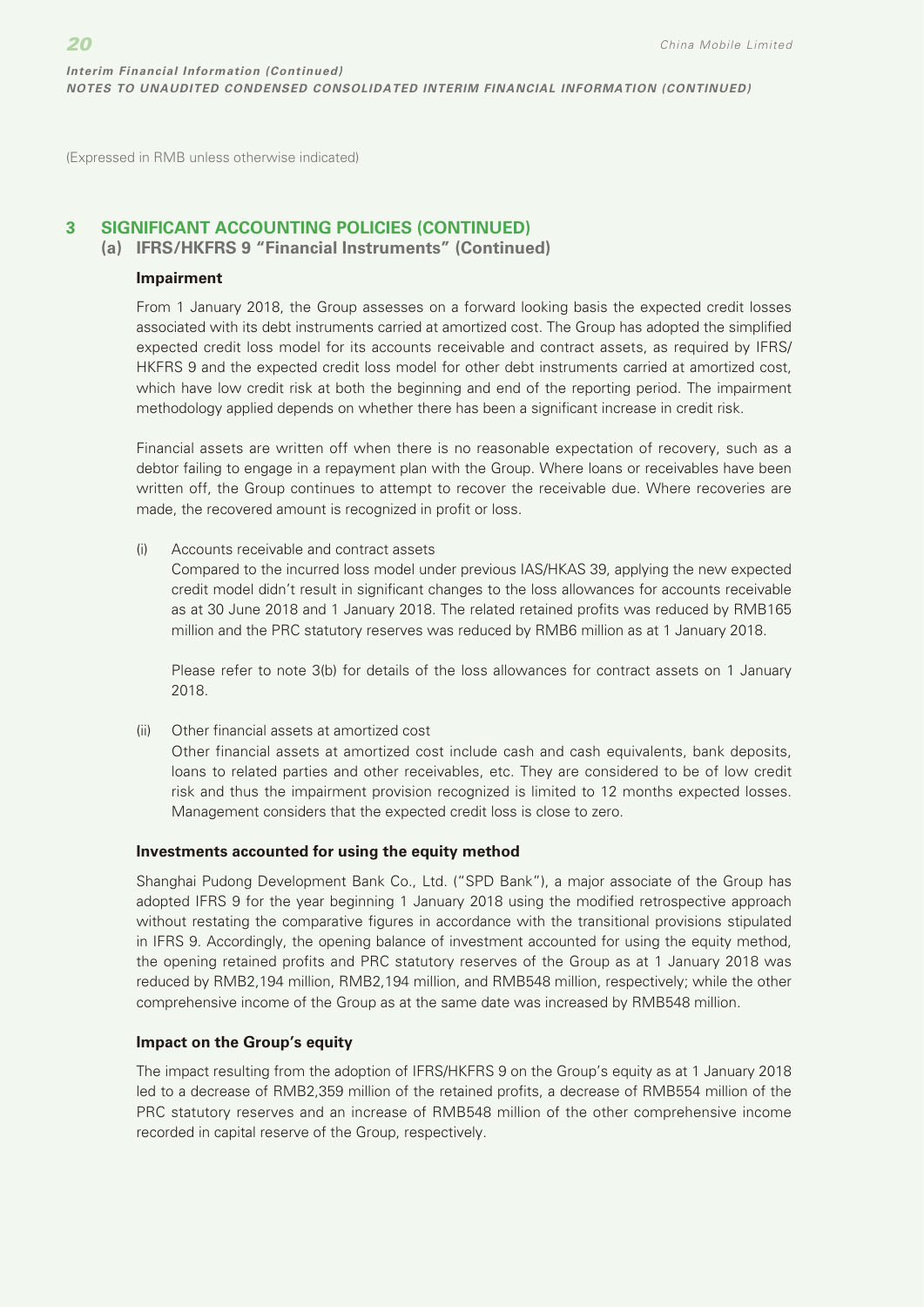### **3 SIGNIFICANT ACCOUNTING POLICIES (CONTINUED)**

### **(b) IFRS/HKFRS 15 "Revenue from Contracts with Customers"**

In accordance with IFRS/HKFRS 15, revenue is measured at the transaction price which is the amount of consideration to which the Group entitled in exchange for transferring promised services or goods to the customer. For offerings which included the provision of multiple performance obligations, such as telecommunications services (such as voice and data services), telecommunication related products (such as handsets), customer point rewards and/or other promotional goods/services, the Group allocates the transaction price received/receivable from customers to each performance obligation based on the relative stand-alone selling prices.

Revenue for each performance obligation is then recognized when the Group satisfies the performance obligation by transferring the promised goods or services to a customer. Revenue is recognized when the customer obtains the control of the telecommunications services over the time of provision of the services. Revenue is recognized when a customer obtains the control of the product at a point of time.

When the Group is acting as agent in satisfying a performance obligation, the revenue is recognized in the net amount of any fee or commission to which it expects to be entitled from another party. The Group is acting as an agent when the Group does not obtain the control of a specified good/service before it is transferred to the customer, after considering the primary obligor in the arrangement, the establishment of selling price, and the inventory risks.

The excess of the cumulative revenue recognized over the cumulative consideration received and due from the contracted customer is recognized as a contract asset on the consolidated balance sheet. On the contrary, the excess of the cumulative consideration received from the contracted customer over the cumulative revenue recognized is recognized as a contract liability recorded in deferred revenue. The contract asset and the contract liability are calculated on a contract-bycontract basis and are classified as current and non-current portions based on their respective recovery or settlement periods. Non-current portion of contract assets are presented in other noncurrent assets.

Incremental costs incurred to obtain a contract, which mainly comprise certain types of sales commissions, are capitalized as other non-current assets and subsequently amortized on a straightline basis, if recoverable.

The previous accounting policy for the sales of multiple performance obligations was disclosed in note 2(r) and note 40 in the annual financial statements for the year ended 31 December 2017.

The Group has adopted IFRS/HKFRS 15 from 1 January 2018 which resulted in changes in accounting policies and adjustments to the amounts recognized in the financial statements. In accordance with the transition provisions in IFRS/HKFRS 15, the Group has adopted the new rule under the modified retrospective approach and the comparative figures have not been restated.

To reflect this change in accounting policy, as at 1 January 2018 the Group recognized contract assets of RMB5,654 million, net of a related impairment provision amounting to RMB303 million, and contract costs of RMB4,954 million, reduced its contract liabilities by RMB1,167 million, respectively. Accordingly, the overall impact on the Group's equity as at the same date were an increase of RMB7,161 million of retained profits, and an increase of RMB1,735 million of the PRC statutory reserves, respectively.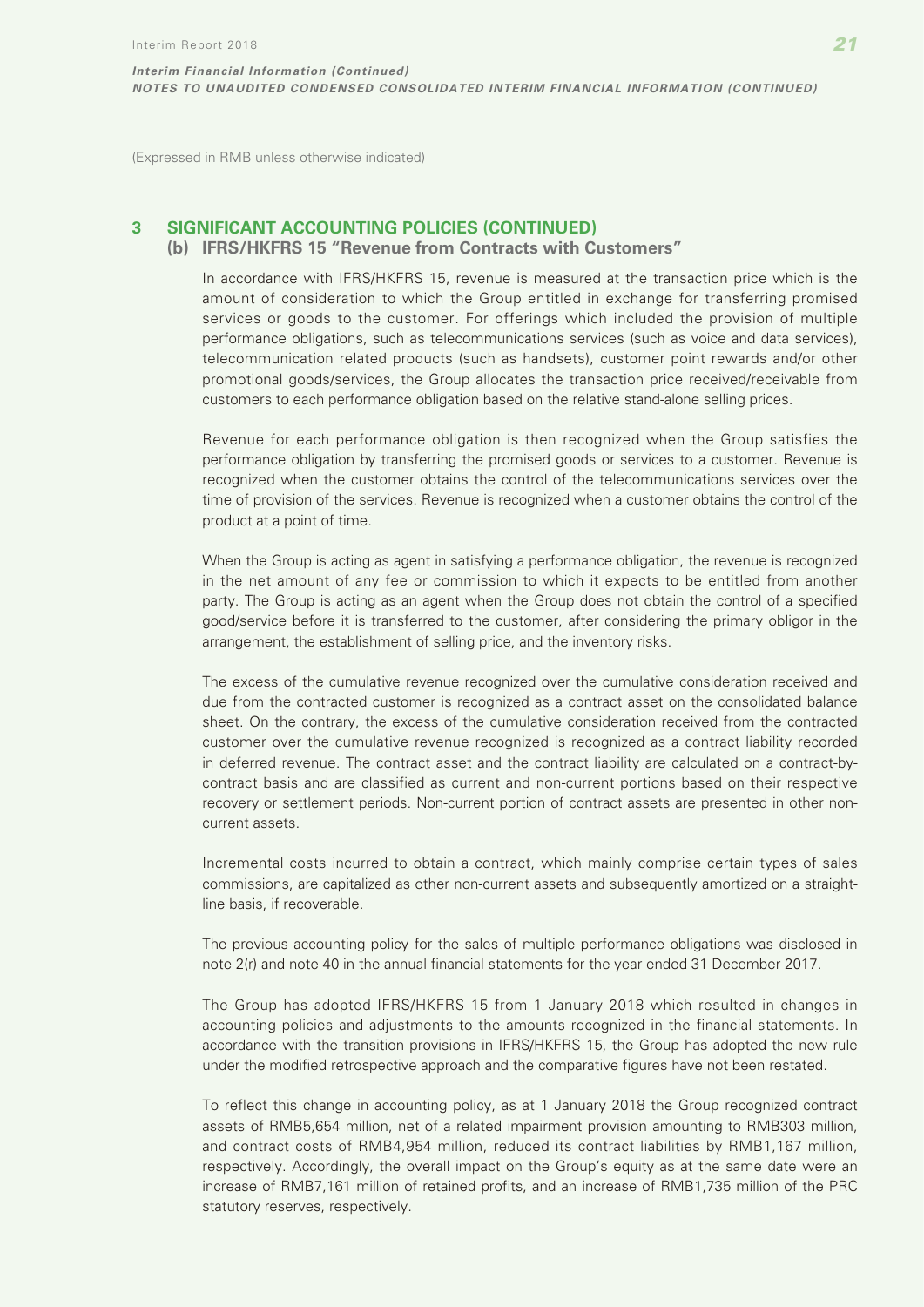# **3 SIGNIFICANT ACCOUNTING POLICIES (CONTINUED)**

# **(c) Impact of standards issued but not yet applied by the Group**

In addition, the IASB and HKICPA also published a number of new standards, amendments to standards and interpretations which are effective for the financial year beginning on or after 1 January 2019 and have not been early adopted by the Group. Management is assessing the impact of such new standards and amendments to standards and will adopt the relevant standards and amendments to standards in the subsequent periods as required.

# **IFRS/HKFRS 16 "Leasing"**

The Group is currently performing a detailed assessment of the effects of applying IFRS/HKFRS 16. The scopes and areas of the impact by IFRS/HKFRS 16 were set out in the Company's 2017 Annual Report. In order to adopt IFRS/HKFRS 16 upon the mandatory effective date, the Group has started to update its business processes and will continue to assess the impact on the Group's consolidated financial statements. The quantitative impact of IFRS/HKFRS 16 cannot be reasonably estimated before the update and the respective detailed review are completed. The Group does not intend to adopt IFRS/HKFRS 16 before its mandatory effective date.

# **4 SEGMENT REPORTING**

An operating segment is a component of the Group that engages in business activities from which the Group may earn revenue and incur expenses, and is identified on the basis of the internal financial reports that are provided to and regularly reviewed by the Group's Chief Operating Decision Maker (the "CODM") in order to allocate resource and assess performance of the segment. The CODM has been identified as the Executive Directors of the Company. For the periods presented, the Group as a whole is an operating segment since the Group is only engaged in telecommunications and related businesses. No geographical information has been disclosed as the majority of the Group's operating activities are carried out in Mainland China. The Group's assets located and operating revenue derived from activities outside of Mainland China are less than 5% of the Group's assets and operating revenue, respectively.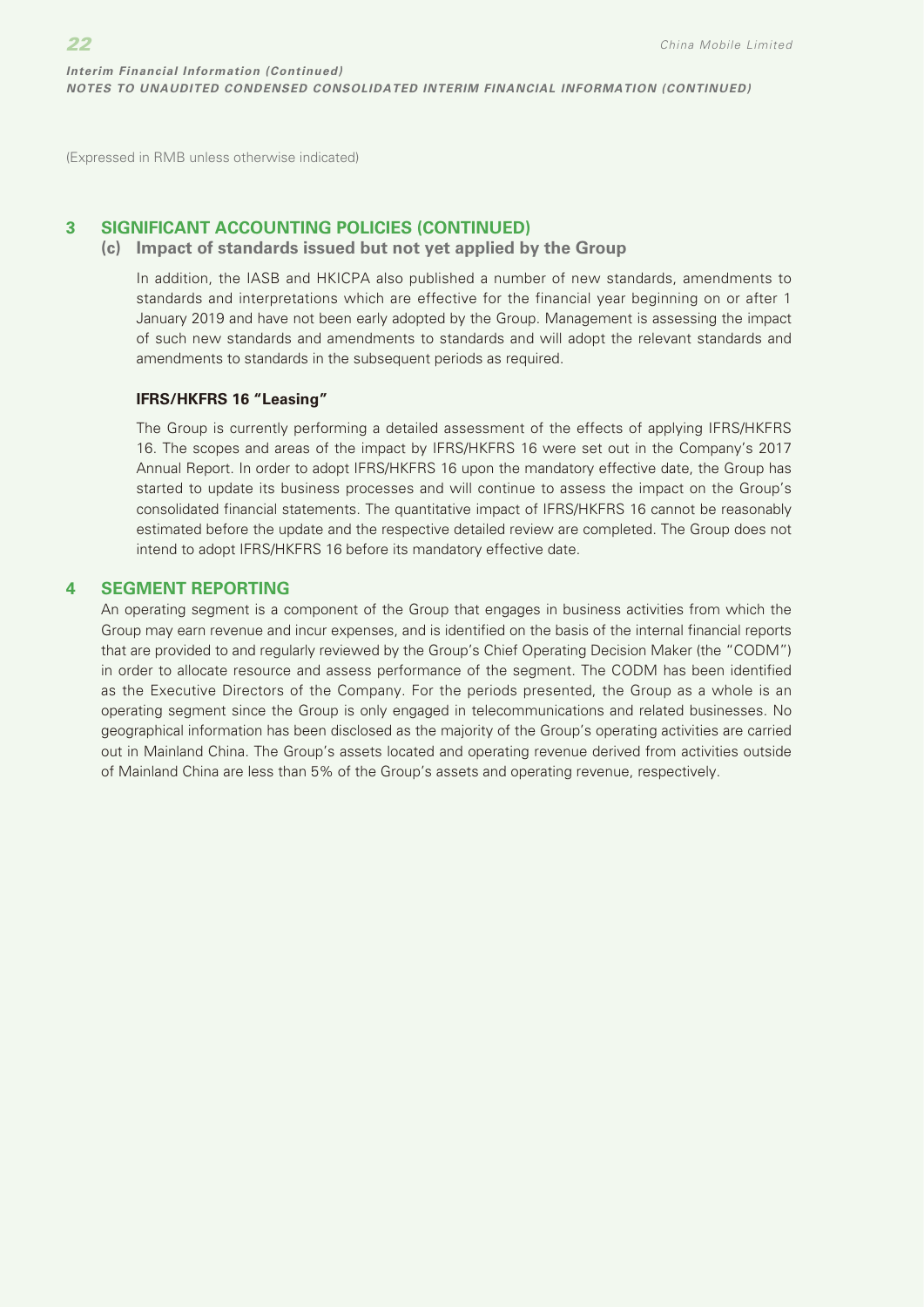# **5 OPERATING REVENUE**

|                                                 | Six months ended 30 June |                |  |
|-------------------------------------------------|--------------------------|----------------|--|
|                                                 | 2018                     | 2017           |  |
|                                                 | <b>Million</b>           | <b>Million</b> |  |
| <b>Revenue from telecommunications services</b> |                          |                |  |
| Voice services                                  | 62,914                   | 88,127         |  |
| Data services                                   | 283,121                  | 250,540        |  |
| <b>Others</b>                                   | 10,085                   | 9,283          |  |
|                                                 | 356,120                  | 347,950        |  |
| Revenue from sales of products and others       | 35,712                   | 40,921         |  |
|                                                 | 391,832                  | 388,871        |  |

The majority of the Group's operating revenue is from contracts with customers, the remaining is not material.

Based on the static calculation, with the adoption of IFRS/HKFRS 15 for the six months ended 30 June 2017, operating revenue and revenue from telecommunications services would have decreased by RMB8,158 million and RMB10,446 million, respectively; revenue from sales of products and others would have increased by RMB2,288 million.

Without the adoption of IFRS/HKFRS 15 for the six months ended 30 June 2018, operating revenue and revenue from telecommunications services would have increased by RMB2,870 million and RMB4,711 million, respectively; revenue from sales of products and others would have decreased by RMB1,841 million.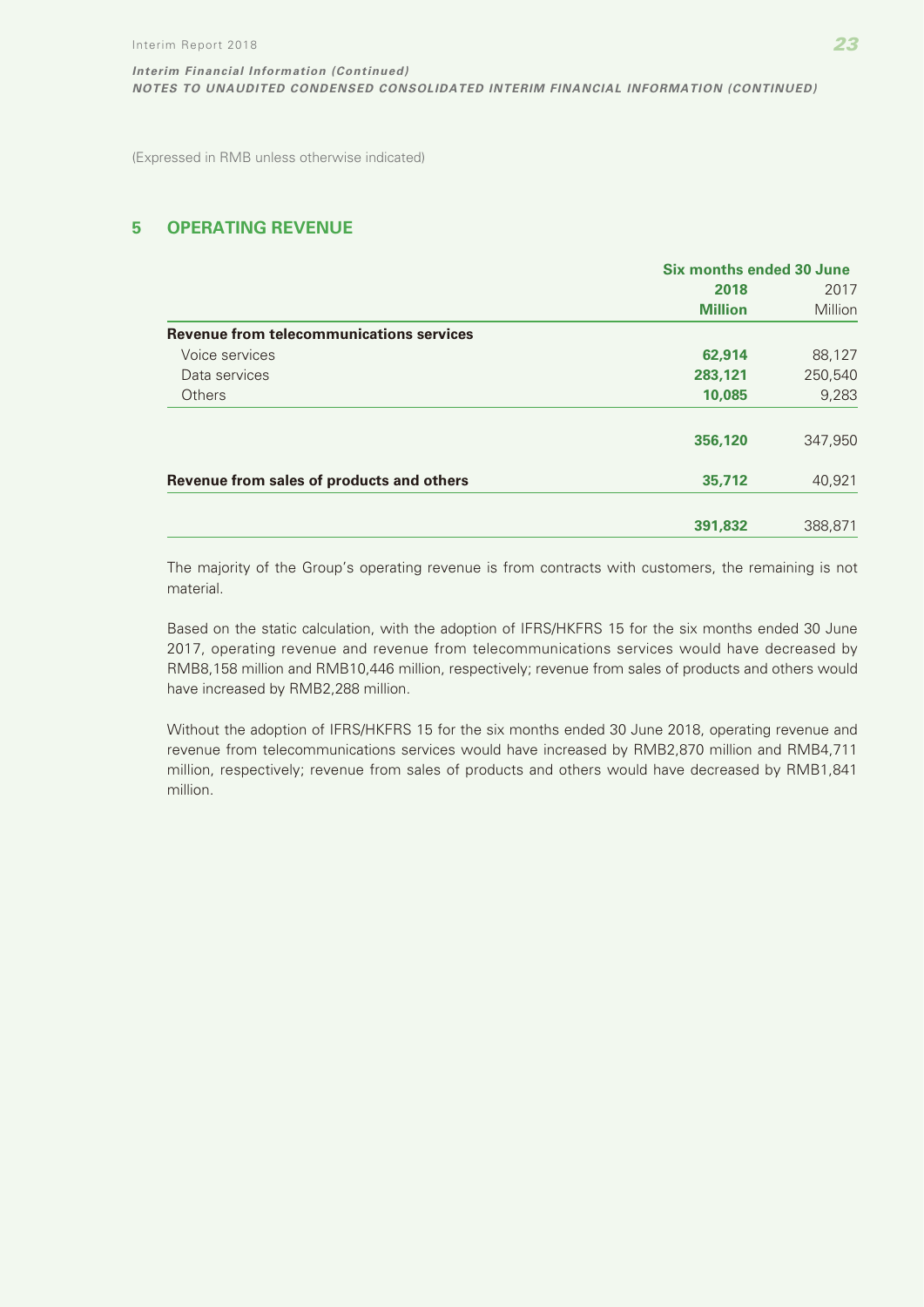# **6 EMPLOYEE BENEFIT AND RELATED EXPENSES**

|                                             | <b>Six months ended 30 June</b> |         |  |
|---------------------------------------------|---------------------------------|---------|--|
|                                             | 2018                            | 2017    |  |
|                                             | <b>Million</b>                  | Million |  |
| Salaries, wages, labor service expenses and |                                 |         |  |
| other benefits                              | 37,135                          | 35,418  |  |
| Retirement costs: contributions to defined  |                                 |         |  |
| contribution retirement plans               | 5,840                           | 5,293   |  |
|                                             | 42,975                          | 40,711  |  |
|                                             |                                 |         |  |

# **7 INTEREST AND OTHER INCOME**

Interest and other income mainly comprise interest income derived from deposits placed with banks and other income derived from wealth management products issued by banks ("WMP").

For the six months ended 30 June 2018, interest income from bank deposits was RMB6,021 million (for the six months ended 30 June 2017: RMB6,492 million).

For the six months ended 30 June 2018, the income from WMP was the result of changes in fair value of WMP, amounting to RMB2,089 million. Please refer to note 14 for the measurement of the respective fair values of the WMP.

# **8 PROFIT BEFORE TAXATION**

Profit before taxation is arrived at after charging the following items included in Other Operating Expenses:

|                                                         |                | <b>Six months ended 30 June</b> |  |  |
|---------------------------------------------------------|----------------|---------------------------------|--|--|
|                                                         | 2018           | 2017                            |  |  |
|                                                         | <b>Million</b> | <b>Million</b>                  |  |  |
| Maintenance                                             | 31,393         | 32,826                          |  |  |
| Impairment loss for doubtful accounts                   | 2,663          | 2,185                           |  |  |
| Amortization of other intangible assets                 | 578            | 150                             |  |  |
| Operating lease charges                                 |                |                                 |  |  |
| - land and buildings                                    | 6,554          | 6,635                           |  |  |
| $-$ others                                              | 2,562          | 2,741                           |  |  |
| Operation support and research and development expenses | 23,311         | 19,064                          |  |  |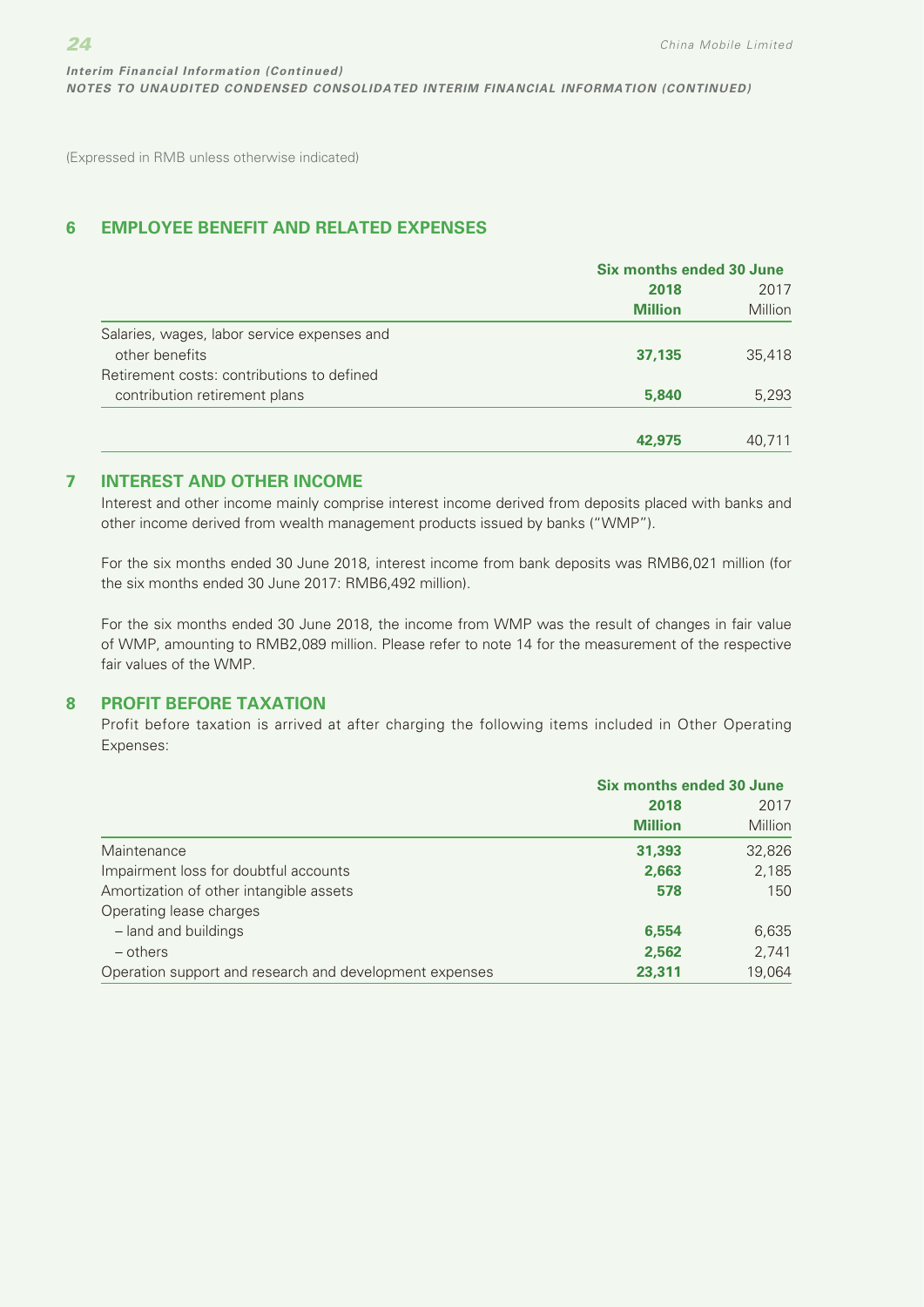### **9 TAXATION**

|                                                        |             | Six months ended 30 June |         |
|--------------------------------------------------------|-------------|--------------------------|---------|
|                                                        |             | 2018                     | 2017    |
|                                                        | <b>Note</b> | <b>Million</b>           | Million |
| <b>Current tax</b>                                     |             |                          |         |
| Provision for Hong Kong profits tax on the             |             |                          |         |
| estimated assessable profits for the period            | (i)         | 183                      | 138     |
| Provision for the PRC enterprise income tax on         |             |                          |         |
| the estimated taxable profits for the period           | (ii)        | 25,294                   | 25,214  |
|                                                        |             | 25,477                   | 25,352  |
| <b>Deferred tax</b>                                    |             |                          |         |
| Origination and reversal of temporary differences, net |             | (7,000)                  | (6,684) |
|                                                        |             | 18,477                   | 18,668  |

Note:

(i) The provision for Hong Kong profits tax is calculated at 16.5% of the estimated assessable profits for the six months ended 30 June 2018 (for the six months ended 30 June 2017: 16.5%).

(ii) The provision for the PRC enterprise income tax is computed based on the statutory tax rate of 25% on the estimated taxable profits determined in accordance with the relevant income tax rules and regulations of the PRC for the six months ended 30 June 2018 (for the six months ended 30 June 2017: 25%). Certain subsidiaries of the Company enjoy a preferential tax rate of 15% (for the six months ended 30 June 2017: 15%).

(iii) On 22 April 2009, SAT issued the "Notice regarding Matters on Determination of Tax Residence Status of Chinese-controlled Offshore Incorporated Enterprises under Rules of Effective Management" ("2009 Notice"). The Company is qualified as a PRC offshoreregistered resident enterprise for the purposes of the 2009 Notice. In accordance with the provisions under the 2009 Notice and the PRC enterprise income tax law, the dividend income of the Company received/receivable from its subsidiaries in the PRC is exempt from PRC enterprise income tax.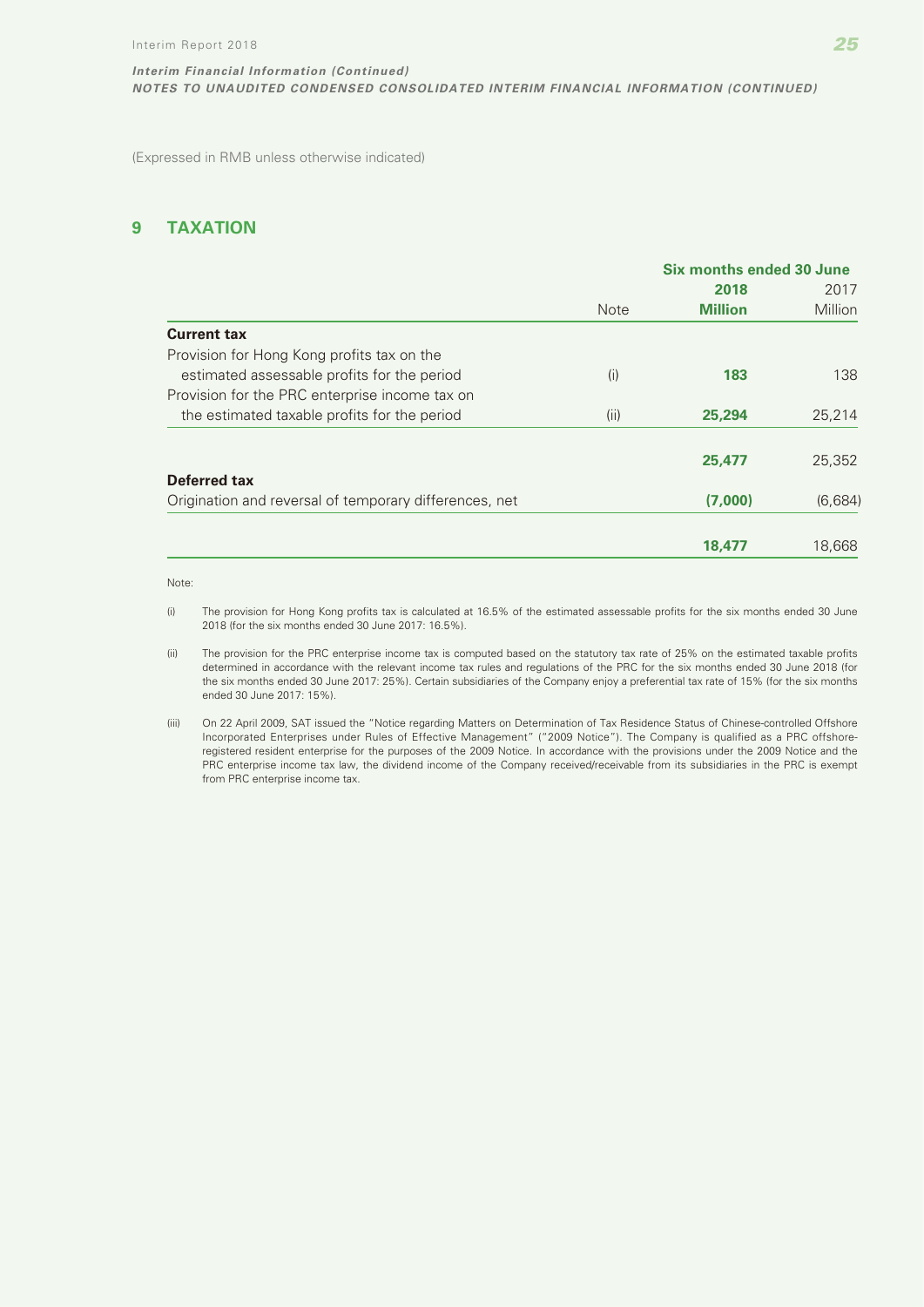# **10 DIVIDENDS**

# **(a) Dividends attributable to the period**

|                                                          | Six months ended 30 June |         |
|----------------------------------------------------------|--------------------------|---------|
|                                                          | 2018                     | 2017    |
|                                                          | <b>Million</b>           | Million |
| Ordinary interim dividend declared after the             |                          |         |
| balance sheet date of HK\$1.826 (equivalent to           |                          |         |
| approximately RMB1.540) (2017: HK\$1.623                 |                          |         |
| (equivalent to approximately RMB1.409)) per share        | 31,522                   | 28.842  |
| Special dividend declared after the                      |                          |         |
| balance sheet date of HK\$3.200                          |                          |         |
| (equivalent to approximately RMB2.777) per share in 2017 |                          | 56.867  |
|                                                          | 31,522                   | 85.709  |

The 2018 ordinary interim dividend, which is declared in Hong Kong dollars, is translated into RMB with reference to the rate HK\$1=RMB0.8431, being the rate announced by the State Administration of Foreign Exchange in the PRC on 29 June 2018. As the ordinary interim dividend was declared after the balance sheet date, such dividend had not been recognized as liability as at 30 June 2018.

In accordance with the 2009 Notice and the PRC enterprise income tax law, the Company is required to withhold enterprise income tax equal to 10% of any dividend, when it is distributed to non-resident enterprise shareholders whose names appeared on the Company's register of members, as of the record date for such dividend, and who were not individuals.

**(b) Dividends attributable to the previous financial year, approved and paid during the period**

|                                                                    | Six months ended 30 June |                |
|--------------------------------------------------------------------|--------------------------|----------------|
|                                                                    | 2018                     | 2017           |
|                                                                    | <b>Million</b>           | <b>Million</b> |
| Ordinary final dividend in respect of the previous financial year, |                          |                |
| approved and paid during the period, of HK\$1.582                  |                          |                |
| (equivalent to approximately RMB1.322) (2017: HK\$1.243            |                          |                |
| (equivalent to approximately RMB1.112)) per share                  | 27,060                   | 22.204         |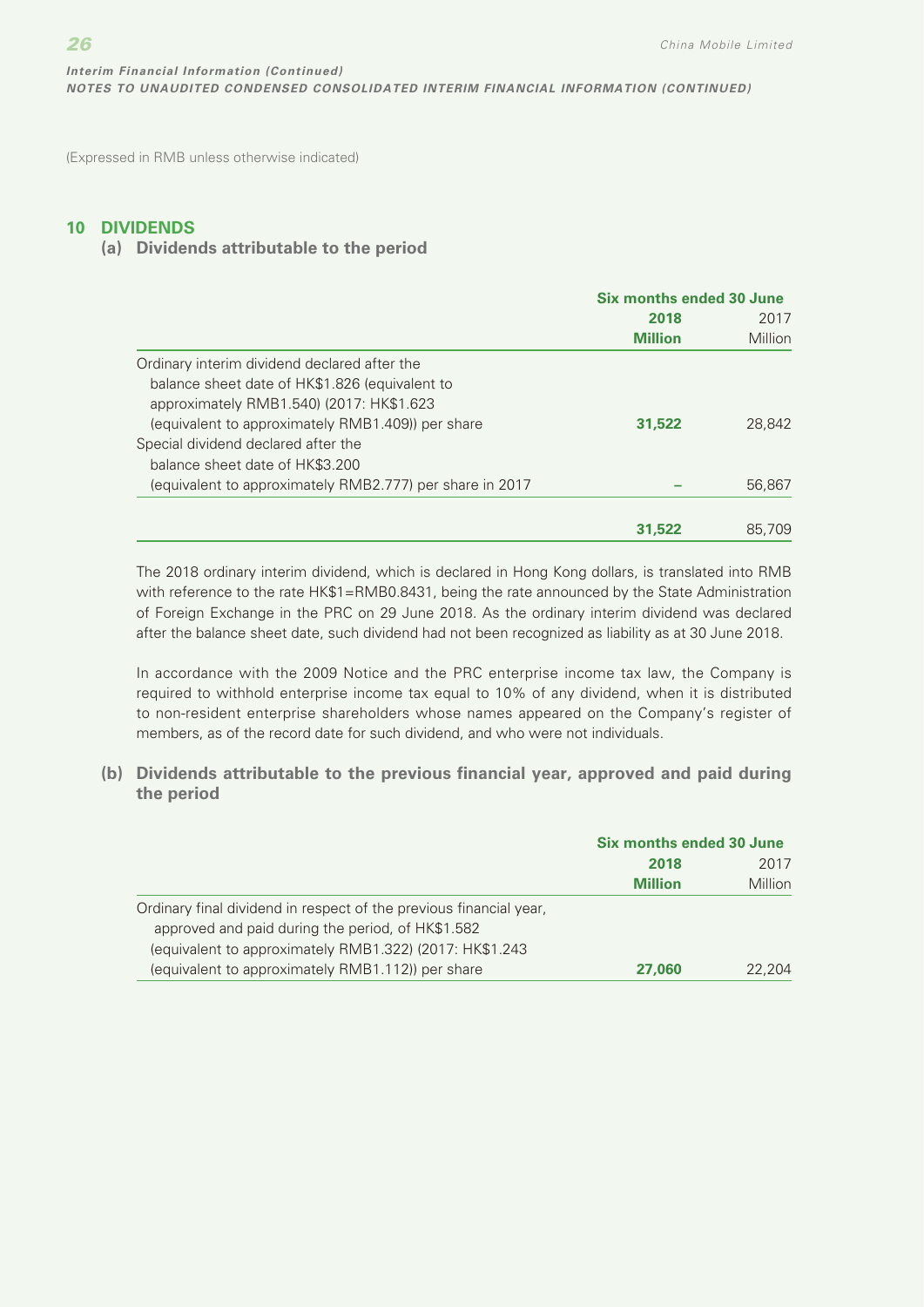# **11 EARNINGS PER SHARE**

The calculation of basic earnings per share for the six months ended 30 June 2018 is based on the profit attributable to equity shareholders of the Company of RMB65,641 million (for the six months ended 30 June 2017: RMB62,675 million) and the weighted average number of 20,475,482,897 shares (for the six months ended 30 June 2017: 20,475,482,897 shares) in issue during the six months ended 30 June 2018.

For the six months ended 30 June 2018 and 2017, there were no dilutive potential ordinary shares of the Company outstanding. Therefore, there was no dilution impact on weighted average number of shares (diluted) of the Company.

# **12 PROPERTY, PLANT AND EQUIPMENT AND CONSTRUCTION IN PROGRESS**

### **(a) Acquisition of property, plant and equipment and construction in progress**

During the six months ended 30 June 2018, the Group acquired items of property, plant and equipment and construction in progress with an aggregate cost of RMB78,831 million (for the six months ended 30 June 2017: RMB85,348 million).

#### **(b) Write off of property, plant and equipment**

Property, plant and equipment with a net book value of approximately RMB372 million were written off during the six months ended 30 June 2018 (for the six months ended 30 June 2017: approximately RMB661 million).

# **13 INVESTMENTS ACCOUNTED FOR USING THE EQUITY METHOD**

The amounts recognized in the unaudited condensed consolidated balance sheet are as follows:

|                   | As at          | As at       |
|-------------------|----------------|-------------|
|                   | 30 June        | 31 December |
|                   | 2018           | 2017        |
|                   | <b>Million</b> | Million     |
| <b>Associates</b> | 135,577        | 131,636     |
| Joint ventures    | 1,148          | 863         |
|                   | 136,725        | 132,499     |

Please refer to the note 3(a) for the impact of adoption of IFRS/HKFRS 9 for SPD Bank.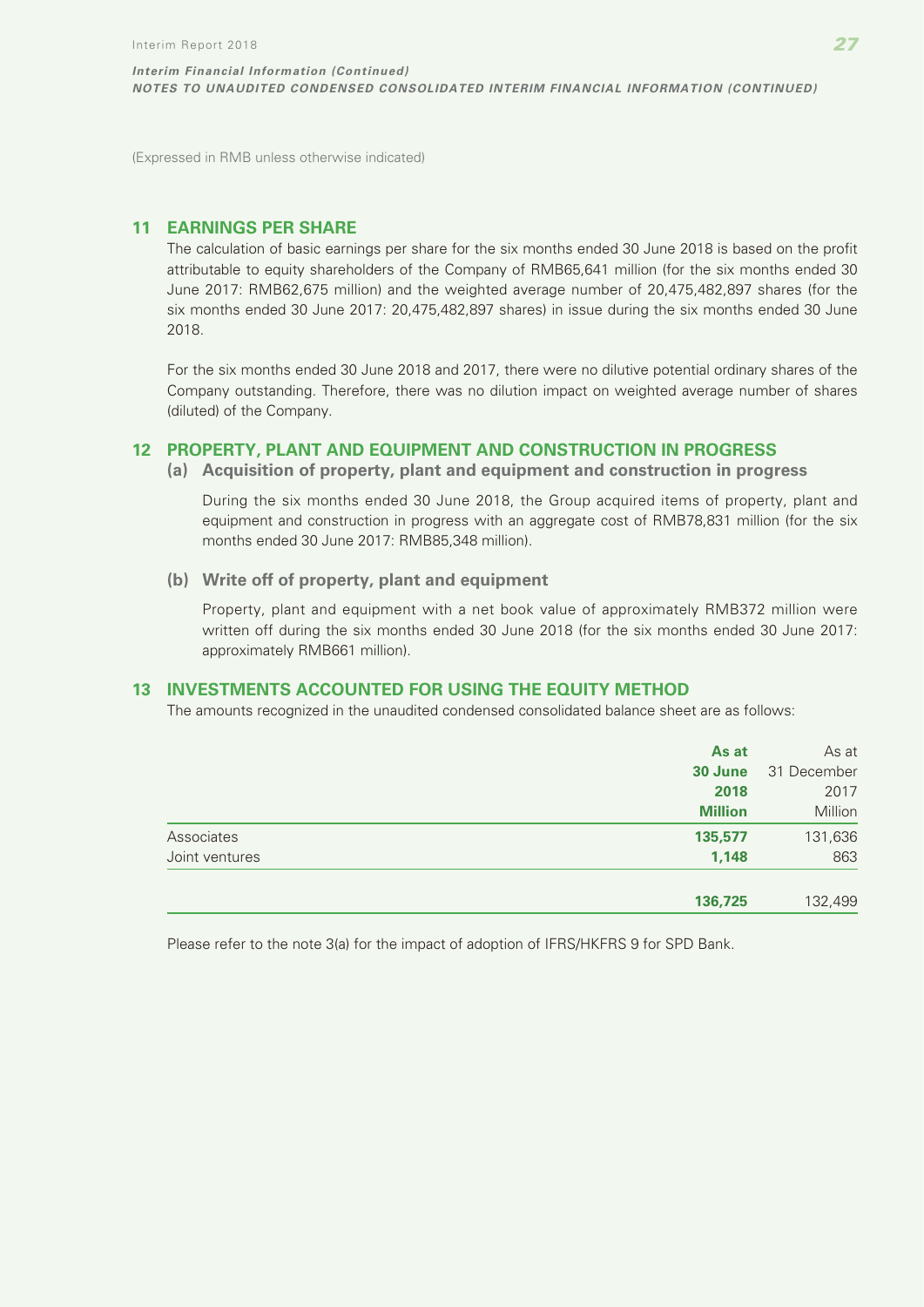# **13 INVESTMENTS ACCOUNTED FOR USING THE EQUITY METHOD (CONTINUED)**

Details of major associates are as follows:

| Name of associate                                               | Place of<br>incorporation/<br>establishment<br>and operations | <b>Proportion</b><br>of ownership<br>interest held by<br>the Company's<br>subsidiary | <b>Principal activity</b>                                                       |
|-----------------------------------------------------------------|---------------------------------------------------------------|--------------------------------------------------------------------------------------|---------------------------------------------------------------------------------|
| <b>Unlisted company</b>                                         |                                                               |                                                                                      |                                                                                 |
| China Tower Corporation Limited<br>("China Tower")              | The PRC                                                       | 38%                                                                                  | Construction, maintenance and<br>operation of telecommunications<br>towers      |
| <b>Listed company</b>                                           |                                                               |                                                                                      |                                                                                 |
| <b>SPD Bank</b>                                                 | The PRC                                                       | 18%                                                                                  | Provision of banking services                                                   |
| IFLYTEK Co., Ltd. ("IFLYTEK")                                   | The PRC                                                       | 13%                                                                                  | Provision of Chinese speech and<br>language technology products<br>and services |
| True Corporation Public Company<br>Limited ("True Corporation") | Thailand                                                      | 18%                                                                                  | Provision of telecommunications<br>services                                     |

(i) The fair values of the interests in SPD Bank, IFLYTEK and True Corporation were assessed based on quoted market prices (level 1: quoted price (unadjusted) in active markets) as at the balance sheet date, without any deduction of transaction costs, and disclosed as follows:

|                               | <b>As at 30 June 2018</b> |                | As at 31 December 2017 |         |
|-------------------------------|---------------------------|----------------|------------------------|---------|
|                               | <b>Carrying</b>           | <b>Fair</b>    | Carrying               | Fair    |
|                               | amount                    | value          | amount                 | value   |
|                               | <b>Million</b>            | <b>Million</b> | <b>Million</b>         | Million |
| Interest in listed associates |                           |                |                        |         |
| - SPD Bank                    | 81,959                    | 51,002         | 78,559                 | 67,166  |
| $-$ IFLYTEK                   | 1.845                     | 8,620          | 1,852                  | 10,598  |
| - True Corporation            | 7,403                     | 6,360          | 7,472                  | 7,450   |
|                               | 91,207                    | 65,982         | 87,883                 | 85,214  |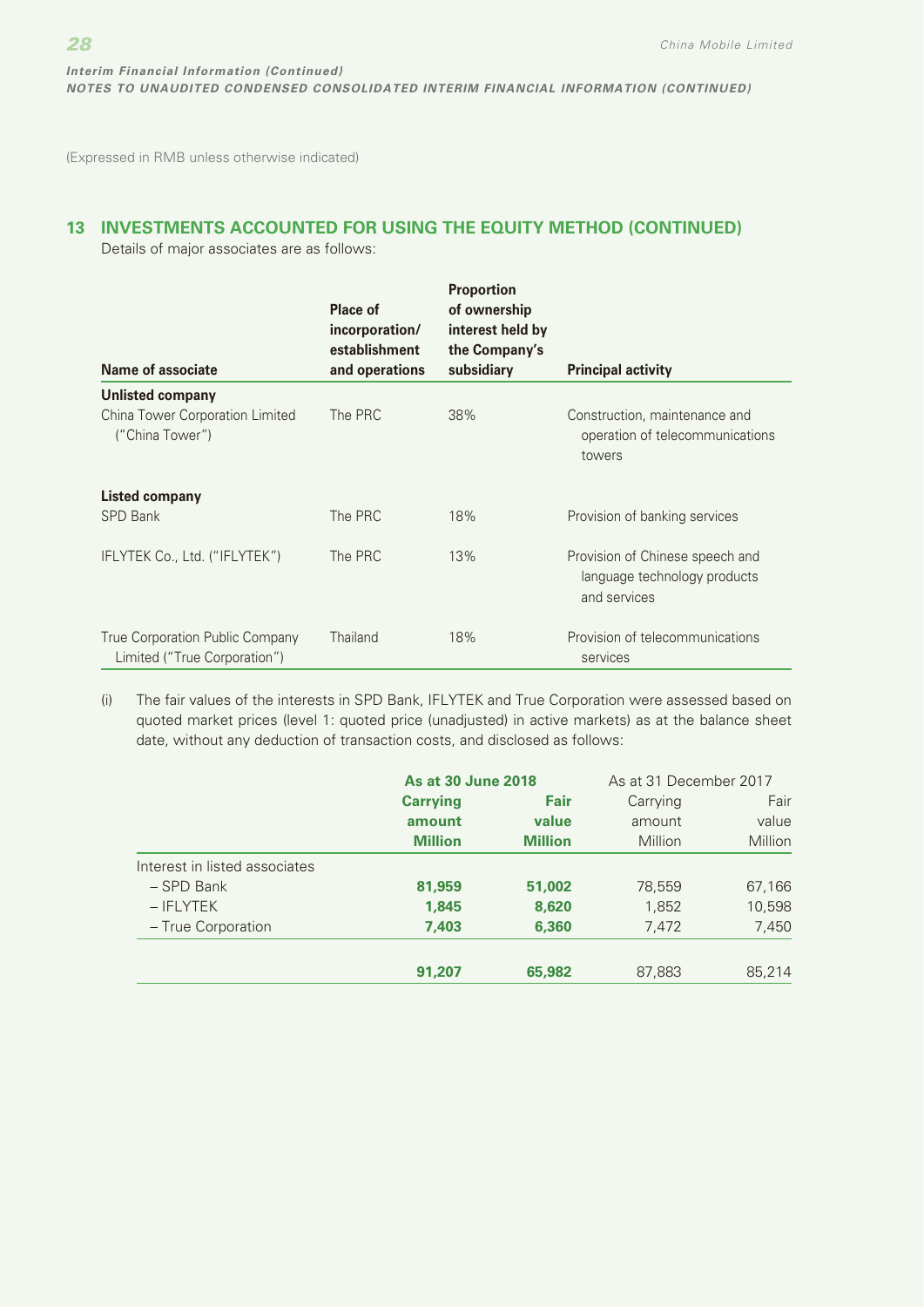# **13 INVESTMENTS ACCOUNTED FOR USING THE EQUITY METHOD (CONTINUED)**

(ii) The Group assesses at the end of each reporting period whether there is objective evidence that interest in associates are impaired.

As at 30 June 2018, the fair value of investment in SPD Bank was assessed to be RMB51,002 million (as at 31 December 2017: RMB67,166 million), which was below its carrying amount by approximately 37.8% (as at 31 December 2017: approximately 14.5%). Management of the Group performed an impairment test and determined the respective recoverable amount of the investment by the adoption of the value-in-use method. The calculation has considered pre-tax cash flow projections of SPD Bank for the five years ending 30 June 2023 with an extrapolation made to perpetuity. The discount rate used to discount the cash flows to their respective net present values was based on cost of capital used to evaluate investments of similar nature in Mainland China. Management judgement is required in estimating the future cash flows of SPD Bank. The key assumptions are determined with reference to external sources of information such as analysts' reports. Based on the management's assessment results and sensitivity analysis performed, there was no impairment of the investment as at 30 June 2018.

As at 30 June 2018, the fair value of investment in True Corporation was assessed to be RMB6,360 million (as at 31 December 2017: RMB7,450 million), which was below its carrying amount by approximately 14.1% (as at 31 December 2017: approximately 0.3%). Management of the Group performed an impairment test by considering fluctuations of True Corporation's share price and its financial performance. Management of the Group concluded that the decline in fair value of interest in True Corporation as at 30 June 2018 was just temporary and being not significant. In addition, the financial performance of True Corporation had met the original expectation. As a result, there was no impairment recognized for the investment as at 30 June 2018.

Other than above, the management has determined that there was no impairment indicator of the Group's interests in other associates as at 30 June 2018 and 31 December 2017.

Details of major joint venture are as follows:

In 2015, China Mobile Communication Co., Ltd. ("CMC"), a wholly-owned subsidiary of the Company, together with State Development & Investment Corporation and China Mobile State Development & Investment Management Company Limited (45% of its registered capital is owned by CMCC), established China Mobile Innovative Business Fund (Shenzhen) Partnership (Limited Partnership) (the "Fund"). CMC committed to invest RMB1,500 million in cash, which represents 50% of the equity interest of the Fund. As at 30 June 2018, CMC had contributed RMB1,112 million (as at 31 December 2017: RMB759 million) to the Fund with an outstanding commitment to further invest RMB388 million (as at 31 December 2017: RMB741 million) to the Fund upon a request lodged by the Fund. There were no contingent liabilities relating to the Group's interest in this joint venture as at 30 June 2018.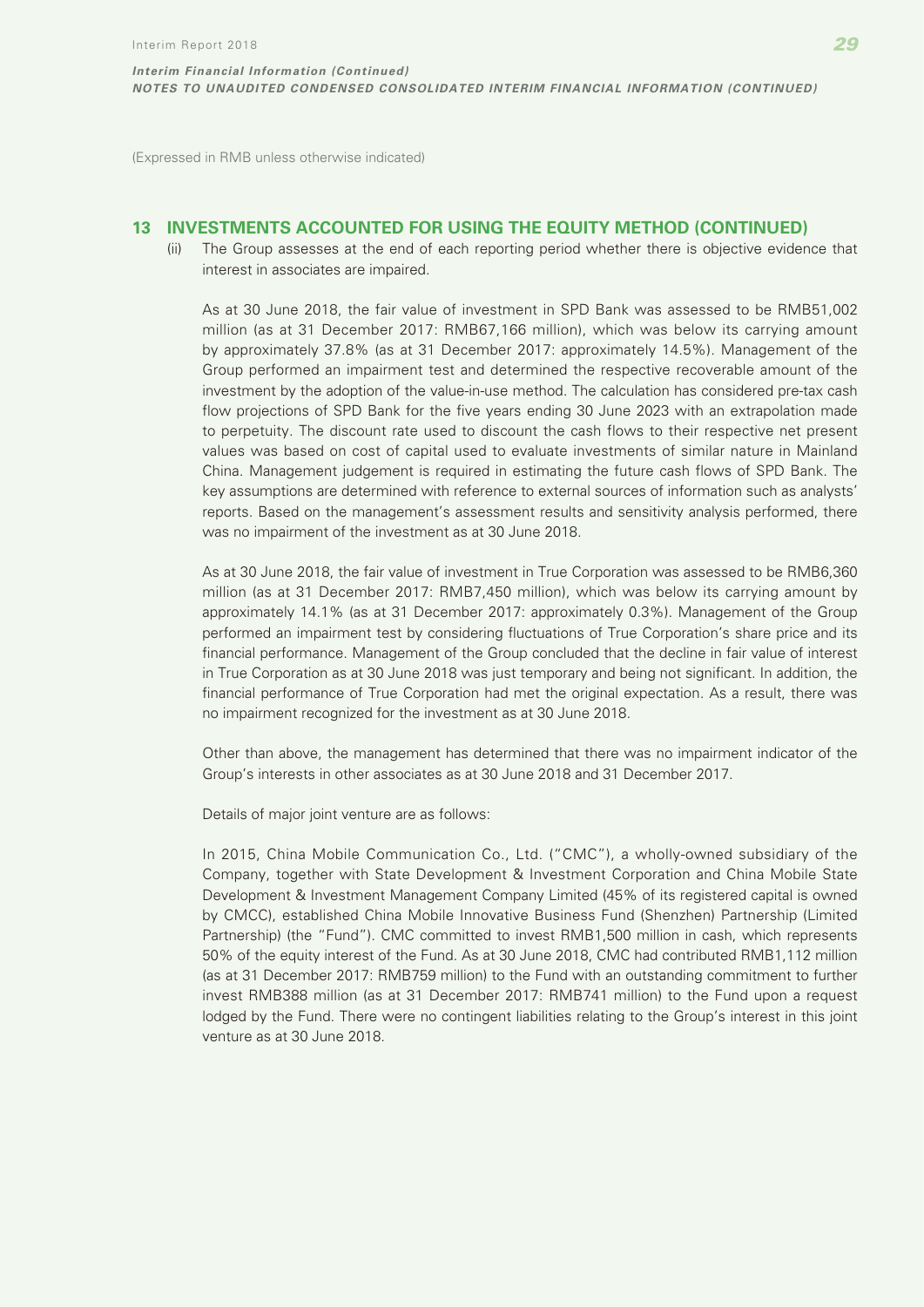# **14 FAIR VALUE MEASUREMENT OF FINANCIAL INSTRUMENTS**

|                                        | <b>Available-for-sale financial</b><br>assets |                              |                                |                               |
|----------------------------------------|-----------------------------------------------|------------------------------|--------------------------------|-------------------------------|
|                                        | <b>Equity</b>                                 |                              |                                |                               |
|                                        | <b>investments</b><br><b>Million</b>          | <b>WMP</b><br><b>Million</b> | <b>FVOCI</b><br><b>Million</b> | <b>FVPL</b><br><b>Million</b> |
| As at 31 December 2017                 |                                               |                              |                                |                               |
| (As previously reported)               | 44                                            | 65,630                       |                                |                               |
| Changes in accounting policies         | (44)                                          | (65, 630)                    | 44                             | 65,630                        |
| As at 1 January 2018                   |                                               |                              |                                |                               |
| (As restated)                          |                                               |                              | 44                             | 65,630                        |
| Purchase                               |                                               |                              | 10                             | 81,390                        |
| Maturity                               |                                               |                              |                                | (62, 287)                     |
| Fair value gains recognized in         |                                               |                              |                                |                               |
| profit or loss                         |                                               |                              |                                | 2,089                         |
| Fair value gains recognized in         |                                               |                              |                                |                               |
| other comprehensive income, before tax |                                               |                              | 3                              |                               |
| As at 30 June 2018                     |                                               |                              | 57                             | 86,822                        |

Note:

(i) The category of FVOCI is the equity investments that are not held for trading. The equity investments represent the Group's investments in other companies at fair values (level 1: quoted price (unadjusted) in active markets; or level 3: inputs for the assets or liability that are not based on observable market data (that is, unobservable inputs)) through other comprehensive income as at 30 June 2018 and 31 December 2017.

(ii) The category of FVPL mainly comprises WMPs. The WMPs will mature within one year with variable return rates indexed to the performance of underlying assets. As at 30 June 2018 and 31 December 2017, they were measured at the fair value as level 3 of fair value hierarchy. The fair values were determined based on cash flow discounted assuming the expected return will be obtained upon maturity.

There were no transfers between the levels of fair value hierarchy for the six months ended 30 June 2018.

The remaining financial instruments were carried at amounts not materially different from their respective fair values at the balance sheet dates.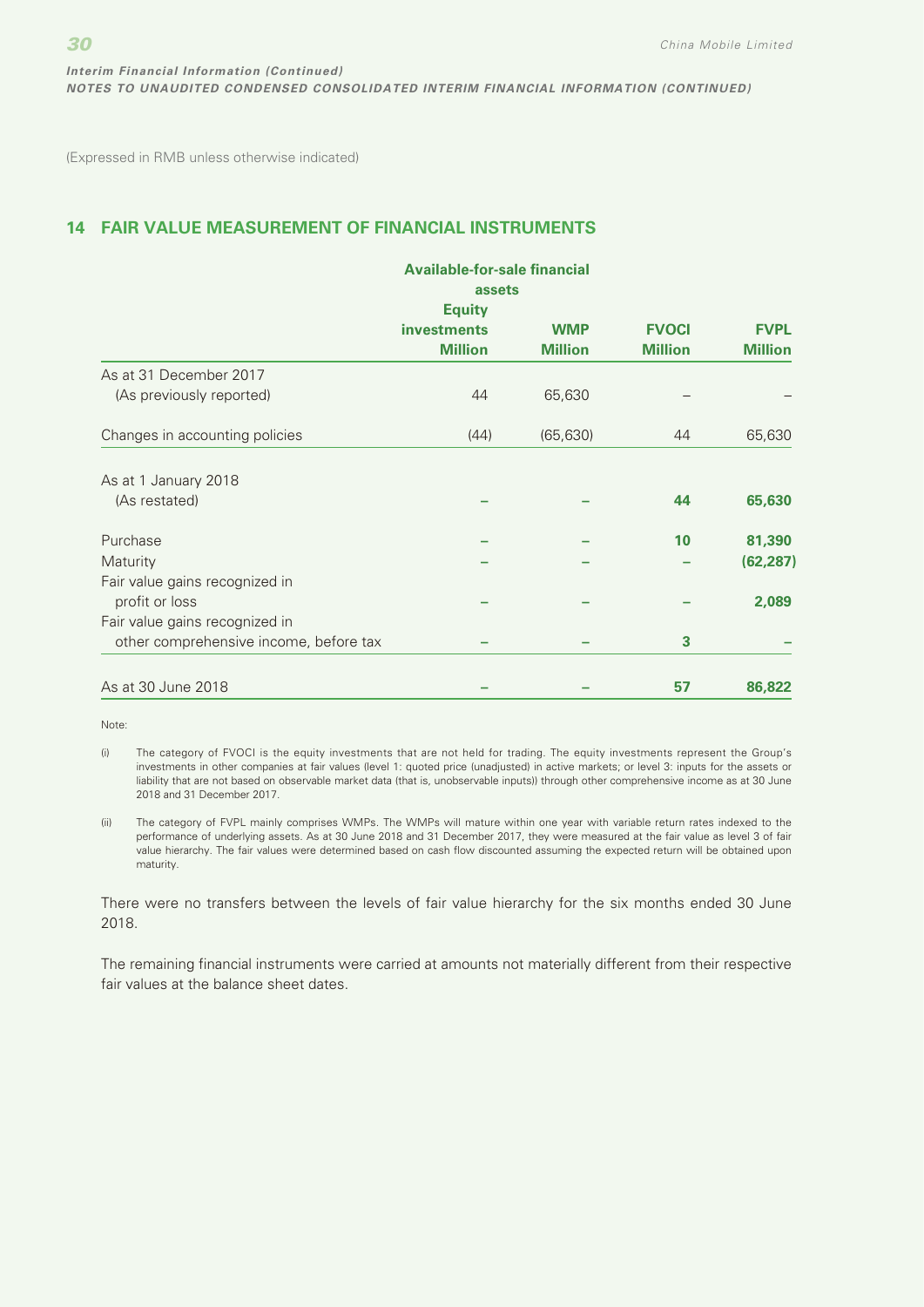# **15 RESTRICTED BANK DEPOSITS**

|                                      | As at 30 June 2018 |                |                | As at 31 December 2017 |         |         |
|--------------------------------------|--------------------|----------------|----------------|------------------------|---------|---------|
|                                      | Non-               |                |                | Non-                   |         |         |
|                                      | current            | <b>Current</b> |                | current                | Current |         |
|                                      | assets             | assets         | <b>Total</b>   | assets                 | assets  | Total   |
|                                      | <b>Million</b>     | <b>Million</b> | <b>Million</b> | Million                | Million | Million |
| Restricted bank deposits             |                    |                |                |                        |         |         |
| - Statutory deposit reserves (Note)  | 4,787              | ۰              | 4.787          | 3,453                  |         | 3,453   |
| - Deposited customer reserves (Note) | 7,746              | -              | 7.746          | 3,047                  | -       | 3,047   |
| - Pledged bank deposits              | 6                  | 331            | 337            | 4                      | 691     | 695     |
|                                      | 12,539             | 331            | 12,870         | 6.504                  | 691     | 7,195   |

Note: The statutory deposit reserves and the deposited customer reserves are deposited by the subsidiaries of the Company, China Mobile Finance Company Limited ("China Mobile Finance") and China Mobile E-Commerce Co., Ltd., respectively, in accordance with relevant requirements of the People's Bank of China ("PBOC"), which are not available for use in the Group's daily operations.

# **16 ACCOUNTS RECEIVABLE**

Aging analysis of accounts receivable, net of allowance for impairment loss of doubtful accounts is as follows:

|                | As at          | As at       |
|----------------|----------------|-------------|
|                | 30 June        | 31 December |
|                | 2018           | 2017        |
|                | <b>Million</b> | Million     |
| Within 30 days | 17,084         | 13,711      |
| 31-60 days     | 3,781          | 3,002       |
| 61-90 days     | 2,432          | 1,798       |
| Over 90 days   | 11,185         | 5,642       |
|                | 34,482         | 24,153      |

Accounts receivable primarily comprise receivables from customers and telecommunications operators. Customers with balances that are overdue or have exceeded credit limits are required to settle all outstanding balances before any further telecommunications services can be provided. The increase of accounts receivable is mainly due to the increase in revenue from corporate markets. Customers from corporate markets normally enjoy longer credit term and have better creditability.

Accounts receivable are expected to be recovered within one year.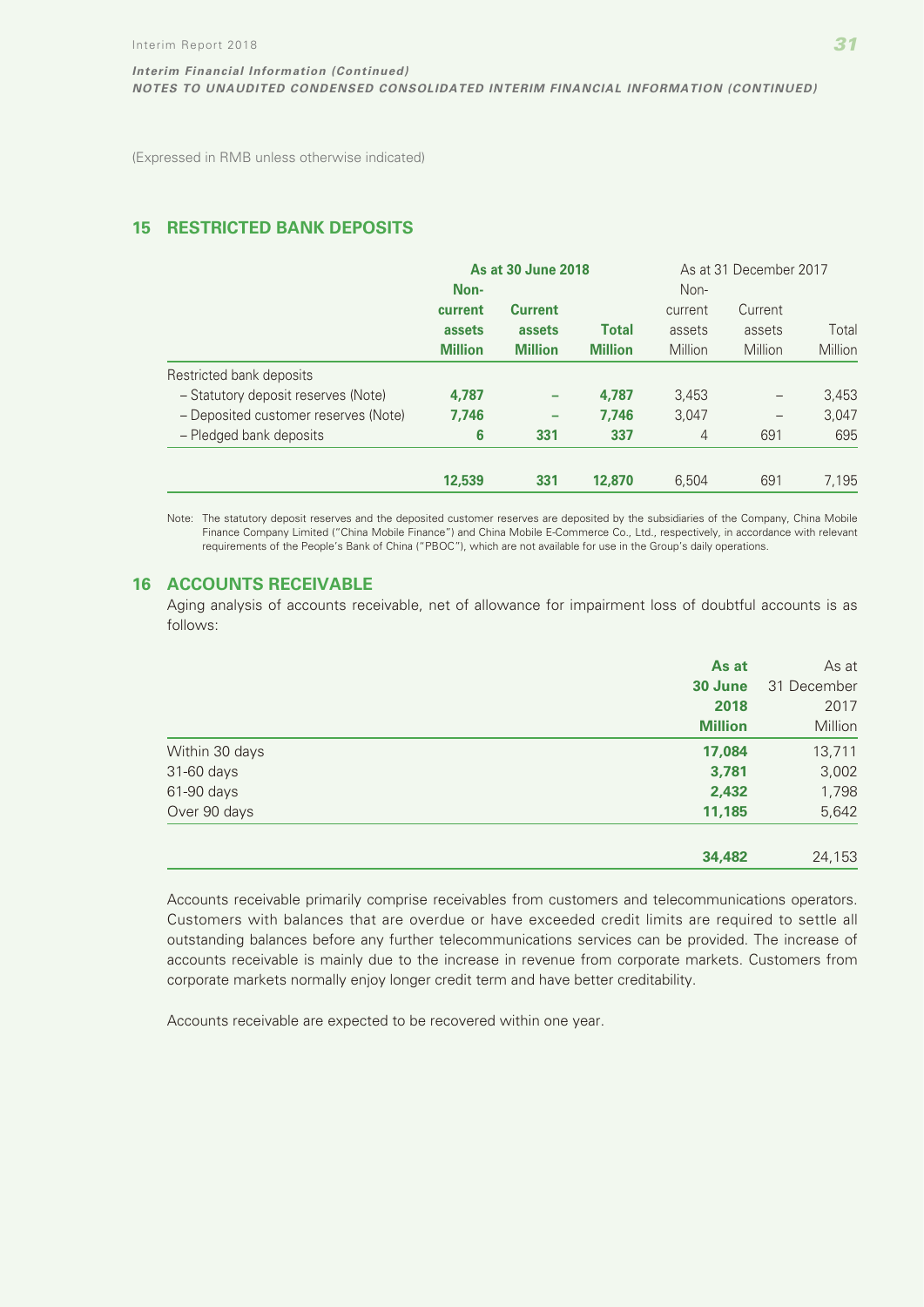# **17 OTHER RECEIVABLES, PREPAYMENTS AND OTHER CURRENT ASSETS**

Other receivables comprise certain items which are expected to be recovered within one year. They primarily include interest receivable from banks, utilities deposits and rental deposits, short-term loans granted to China Tower of RMB6,000 million (as at 31 December 2017: RMB8,050 million) and other short-term loans such as placements with banks and other financial institutions of RMB6,850 million (as at 31 December 2017: RMB5,600 million) through China Mobile Finance at interest rates mutually agreed among the parties with reference to the market interest rates.

Prepayments and other current assets primarily consist of rental prepayments, maintenance prepayments and input VAT to be deducted.

# **18 AMOUNTS DUE FROM/TO ULTIMATE HOLDING COMPANY**

Amount due from ultimate holding company is unsecured, interest free, repayable on demand and the balance arises during the ordinary course of business. They are of low credit risks because there are no history of defaults for this financial assets and hence the loss allowance recognized during the period, if any, was limited to 12 months expected losses.

As at 30 June 2018, amount due to ultimate holding company comprises the short-term deposits of CMCC and its subsidiaries ("CMCC Group") in China Mobile Finance amounting to RMB7,870 million (as at 31 December 2017: RMB8,611 million) and the corresponding interest payable arising from the deposits. The deposits are unsecured and carry interest at prevailing market rate.

# **19 BANK DEPOSITS**

Bank deposits represent term deposits with banks with original maturity exceeding three months. The applicable interest rate is determined mainly in accordance with the benchmark interest rate published by PBOC or with reference to the market interest rate.

# **20 CASH AND CASH EQUIVALENTS**

|                                                          | As at          | As at       |
|----------------------------------------------------------|----------------|-------------|
|                                                          | 30 June        | 31 December |
|                                                          | 2018           | 2017        |
|                                                          | <b>Million</b> | Million     |
| Bank deposits with original maturity within three months | 14,491         | 5,907       |
| Cash at banks and on hand                                | 68,260         | 114,729     |
|                                                          | 82,751         | 120,636     |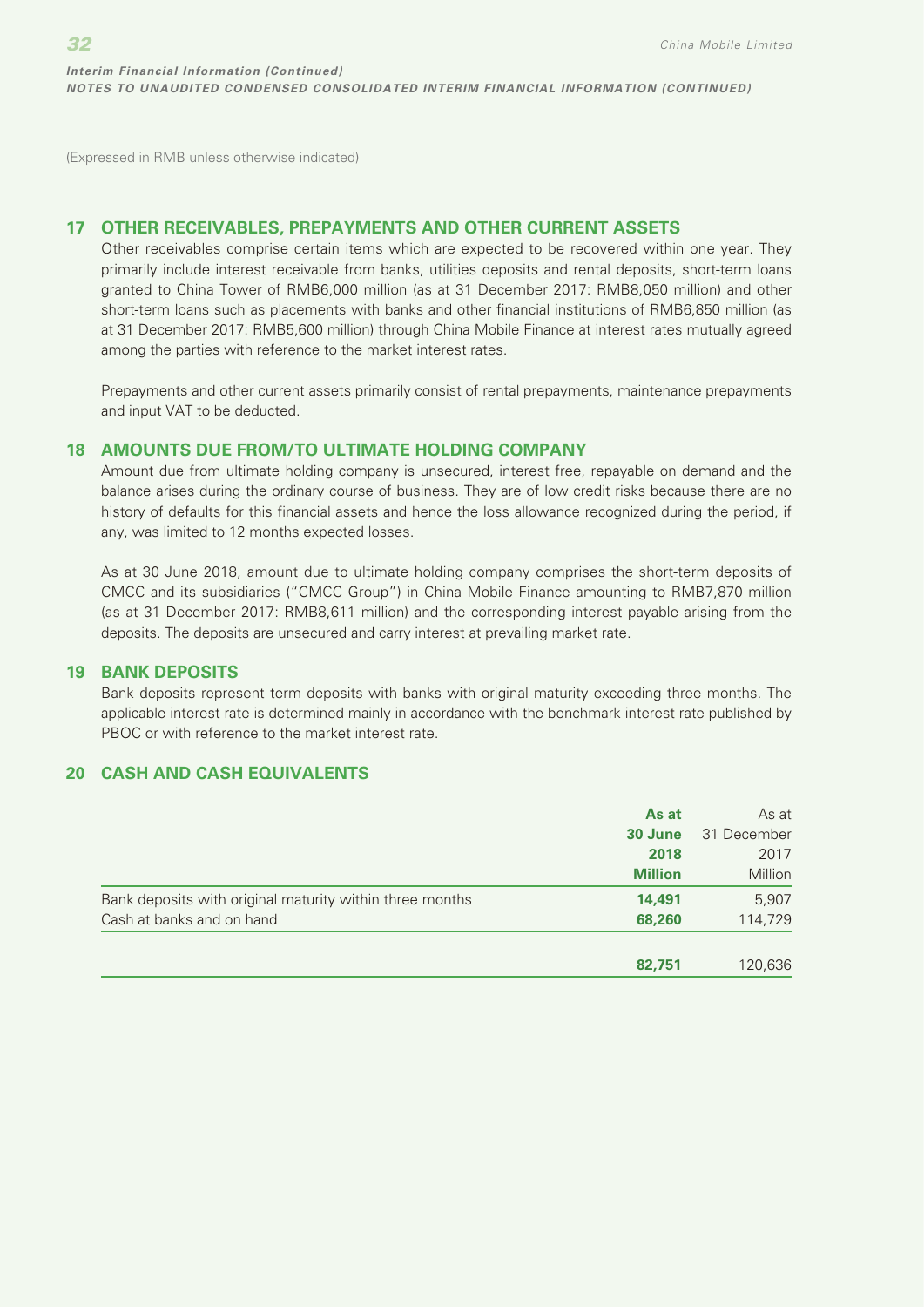*Interim Financial Information (Continued) NOTES TO UNAUDITED CONDENSED CONSOLIDATED INTERIM FINANCIAL INFORMATION (CONTINUED)*

(Expressed in RMB unless otherwise indicated)

# **21 ACCOUNTS PAYABLE**

Accounts payable primarily include payables for expenditure of network expansion, maintenance and interconnection expenses.

The aging analysis of accounts payable is as follows:

|                                     | As at          | As at       |
|-------------------------------------|----------------|-------------|
|                                     | 30 June        | 31 December |
|                                     | 2018           | 2017        |
|                                     | <b>Million</b> | Million     |
| Payable in the periods below:       |                |             |
| Within 1 month or on demand         | 182,761        | 201,429     |
| After 1 month but within 3 months   | 8,709          | 13,086      |
| After 3 months but within 6 months  | 8,530          | 7,660       |
| After 6 months but within 9 months  | 2,285          | 2,761       |
| After 9 months but within 12 months | 6,939          | 8,233       |
|                                     | 209,224        | 233,169     |

All of the accounts payable are expected to be settled within one year or are repayable on demand.

#### **22 SHARE CAPITAL**

Ordinary shares, issued and fully paid:

|                                       | Number of      |                     | <b>Equivalent</b>  |
|---------------------------------------|----------------|---------------------|--------------------|
|                                       | <b>shares</b>  | <b>HK\$</b> million | <b>RMB million</b> |
| As at 1 January 2018 and 30 June 2018 | 20,475,482,897 | 382,263             | 402,130            |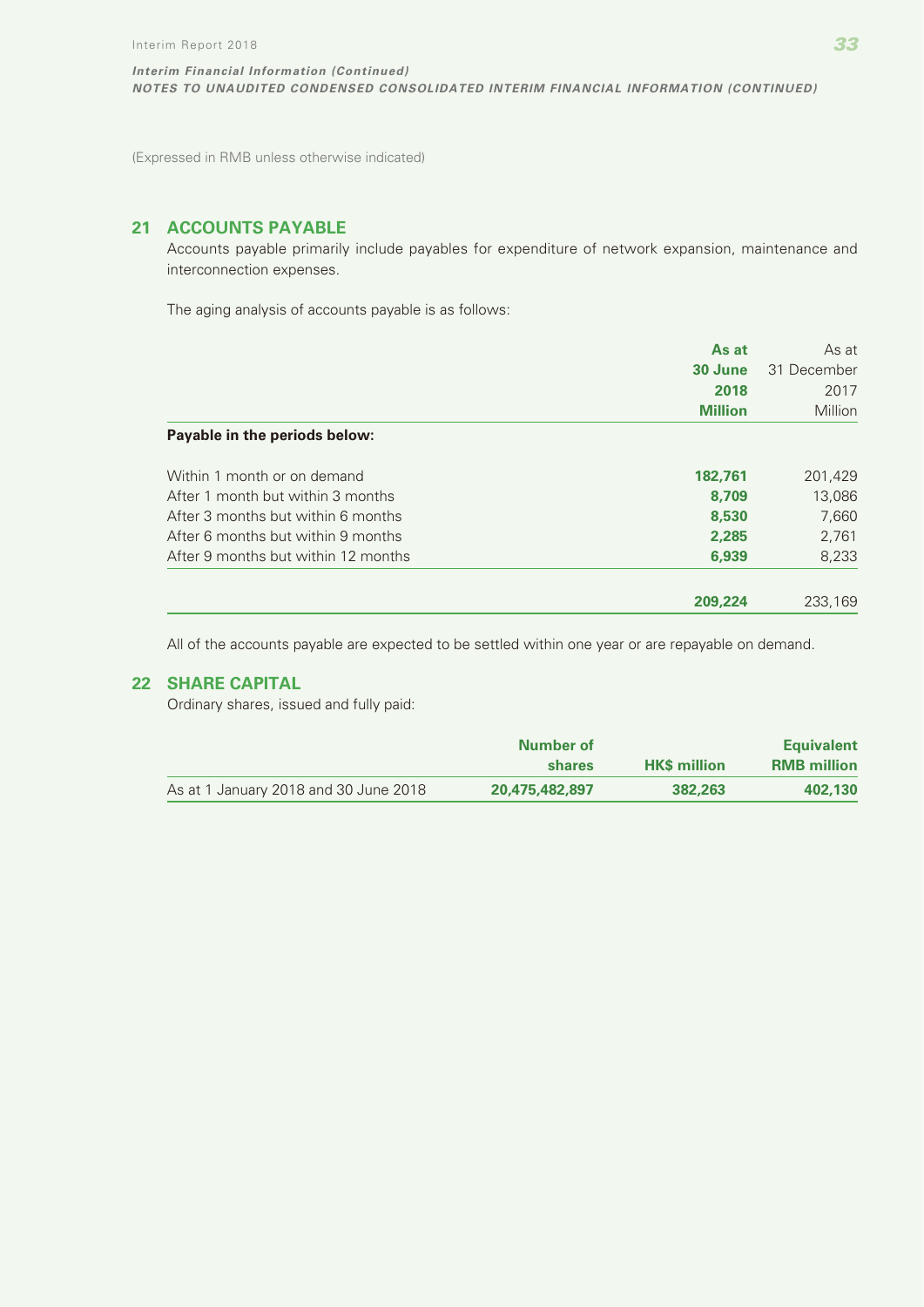# **23 RELATED PARTY TRANSACTIONS**

# **(a) Transactions with CMCC Group**

The following is a summary of principal related party transactions entered into by the Group with CMCC Group for the six months ended 30 June 2018 and 2017. The majority of these transactions also constitute continuing connected transactions as defined under Chapter 14A of the Rules Governing the Listing of Securities on The Stock Exchange of Hong Kong Limited.

|                                                  |             | <b>Six months ended 30 June</b> |                |
|--------------------------------------------------|-------------|---------------------------------|----------------|
|                                                  |             | 2018                            | 2017           |
|                                                  | <b>Note</b> | <b>Million</b>                  | Million        |
| Telecommunications services revenue              | (i)         |                                 | 22             |
| Property leasing and management services revenue | (ii)        | 70                              | 86             |
| Property leasing and management services charges | (ii)        | 441                             | 449            |
| Network assets leasing charges                   | (iii)       | 1.169                           | 1,243          |
| Network capacity leasing charges                 | (iii)       | 264                             | 698            |
| Short-term bank deposits received                | (iv)        | 7.870                           | 136            |
| Short-term bank deposits repaid                  | (iv)        | 8,611                           | 5,552          |
| Interest expenses                                | (iv)        | 74                              | $\overline{4}$ |

Note:

(i) The amount represents telecommunications services settlement received/receivable from CMCC Group for the provision of telecommunications project planning, design and construction services, telecommunications line and pipeline construction services, and telecommunications line maintenance services.

(ii) The amounts represent the rental and property management fees received/receivable from or paid/payable to CMCC Group in respect of offices, retail outlets and warehouses.

(iii) The amounts represent the network assets leasing settlement paid/payable to CMCC Group, and the TD-SCDMA network capacity charges paid/payable to CMCC Group.

(iv) The amounts represent the bank deposits received from or repaid to CMCC Group and interest expenses paid/payable to CMCC Group in respect of the deposits.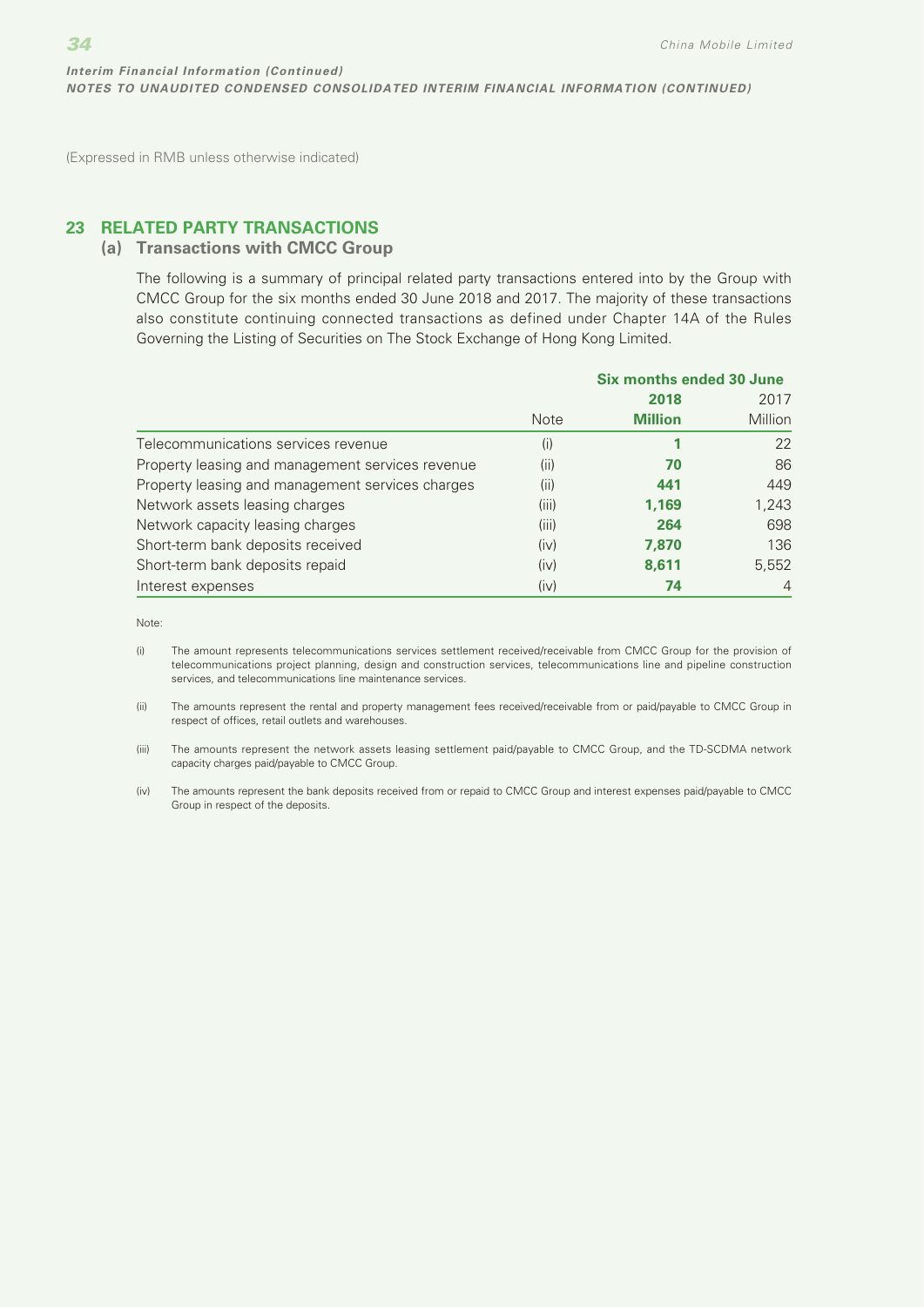# **23 RELATED PARTY TRANSACTIONS (CONTINUED)**

# **(b) Amounts due from/to CMCC Group**

Amounts due from/to CMCC Group, other than amounts due from/to ultimate holding company (note 18), which are included in the following accounts captions, are summarized as follows:

|                                     | As at          |             |
|-------------------------------------|----------------|-------------|
|                                     | 30 June        | 31 December |
|                                     | 2018           | 2017        |
|                                     | <b>Million</b> | Million     |
| Accounts receivable                 | 267            | 301         |
| Other receivables                   | 114            | 116         |
| Accounts payable                    | 5,296          | 4,580       |
| Accrued expenses and other payables | 111            | 131         |

The amounts are unsecured, interest-free, repayable on demand/on contract terms and arise in the ordinary course of business.

# **(c) Significant transactions with associates and joint venture of the Group and of CMCC Group**

The Group has entered into transactions with associates and joint venture of the Group or CMCC. The major transactions entered into by the Group and these companies and amounts due from/to these companies are as follows:

|                                      | As at       |                | As at          |  |
|--------------------------------------|-------------|----------------|----------------|--|
|                                      | 30 June     | 31 December    |                |  |
|                                      |             | 2018           | 2017           |  |
|                                      | <b>Note</b> | <b>Million</b> | <b>Million</b> |  |
| Accounts receivable                  | (i)         | 246            | 313            |  |
| Interest receivable                  | (ii)        | 1,065          | 997            |  |
| Other receivables                    | (iii)       | 9,138          | 12,565         |  |
| Prepayments and other current assets |             | 113            | 51             |  |
| Available-for-sale financial assets  | (iii)       |                | 31.778         |  |
| Financial assets at FVPL             | (iii)       | 47,411         |                |  |
| <b>Bank deposits</b>                 | (iii)       | 76,623         | 62,969         |  |
| Accounts payable                     | (iv)        | 4,265          | 4,479          |  |
| Accrued expenses and other payables  | (iv)        | 9,023          | 5,429          |  |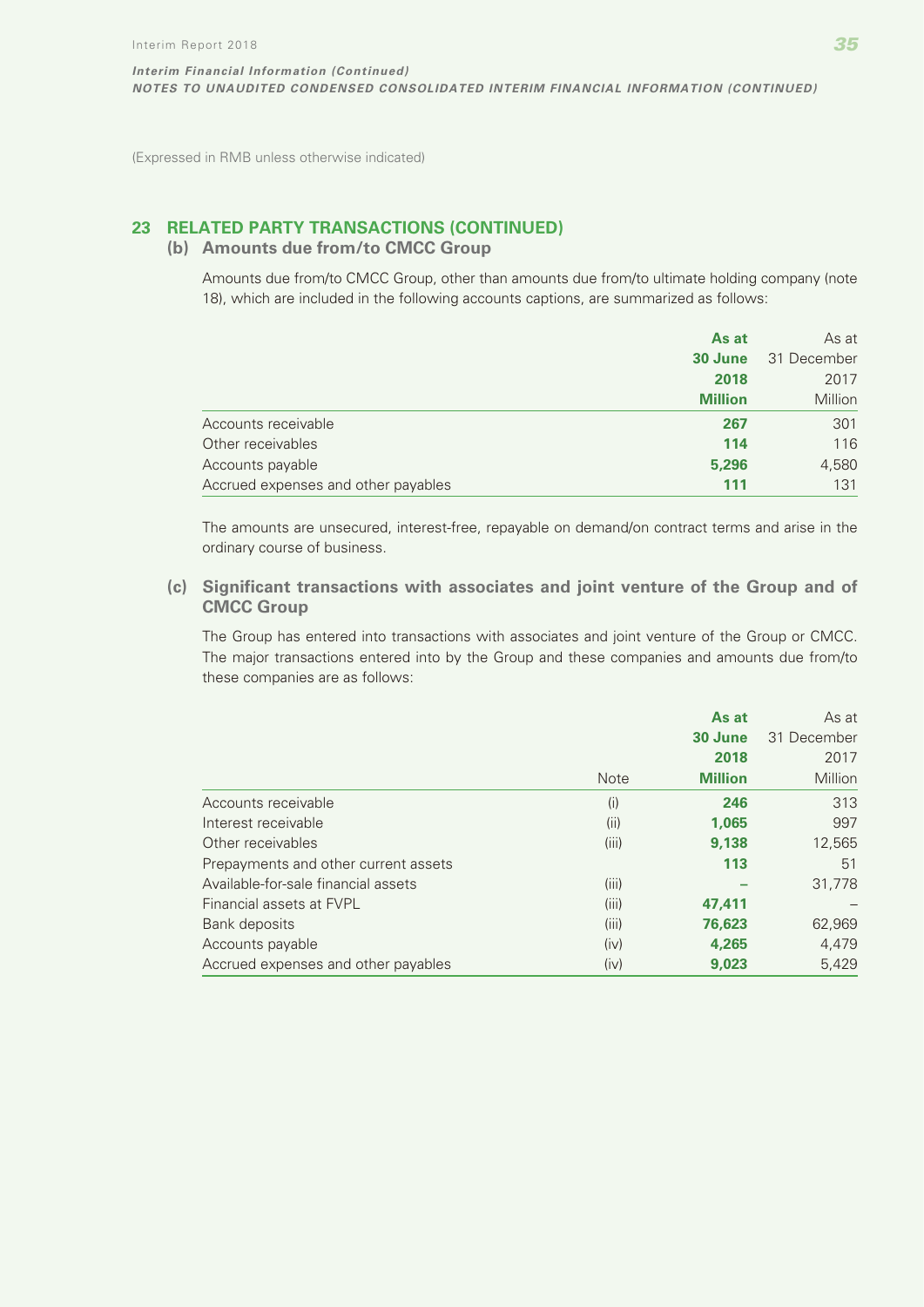#### *Interim Financial Information (Continued) NOTES TO UNAUDITED CONDENSED CONSOLIDATED INTERIM FINANCIAL INFORMATION (CONTINUED)*

(Expressed in RMB unless otherwise indicated)

# **23 RELATED PARTY TRANSACTIONS (CONTINUED)**

# **(c) Significant transactions with associates and joint venture of the Group and of CMCC Group (Continued)**

|                                                  |             | <b>Six months ended 30 June</b> |                |
|--------------------------------------------------|-------------|---------------------------------|----------------|
|                                                  |             | 2018                            | 2017           |
|                                                  | <b>Note</b> | <b>Million</b>                  | <b>Million</b> |
| Telecommunications services revenue              | (i)         | 311                             | 269            |
| Property leasing and management services revenue | (v)         | 23                              |                |
| Charges for use of tower assets                  | (iv)        | 19,420                          | 18.419         |
| Interest and other income                        | (ii)        | 2,347                           | 2.152          |
| Dividend income                                  |             | 156                             | 839            |

Note:

(i) The amounts represent the telecommunications services revenue received/receivable from the Group's associates.

- (ii) The amounts primarily represent interest received/receivable from deposits placed with SPD Bank, short-term loans granted to China Tower and placements with SPD Bank by China Mobile Finance; and represent the income from WMP purchased from SPD Bank. The interest rate of deposits placed with SPD Bank is determined in accordance with the benchmark interest rate published by PBOC.
- (iii) Other receivables primarily represent the short-term loans granted to China Tower and placements with SPD Bank by China Mobile Finance, and withholding power and utilities expenses and lease charges due from China Tower, etc.. The loans will mature by or before June 2019. Available-for-sale financial assets and financial assets at FVPL represent the WMP purchased from SPD Bank and bank deposits represent the deposits placed with SPD Bank.
- (iv) The amounts primarily represent the charges paid/payable to China Tower for the use of telecommunications towers and related assets and the services.

(v) The amount represents the property leasing revenue received/receivable from China Tower.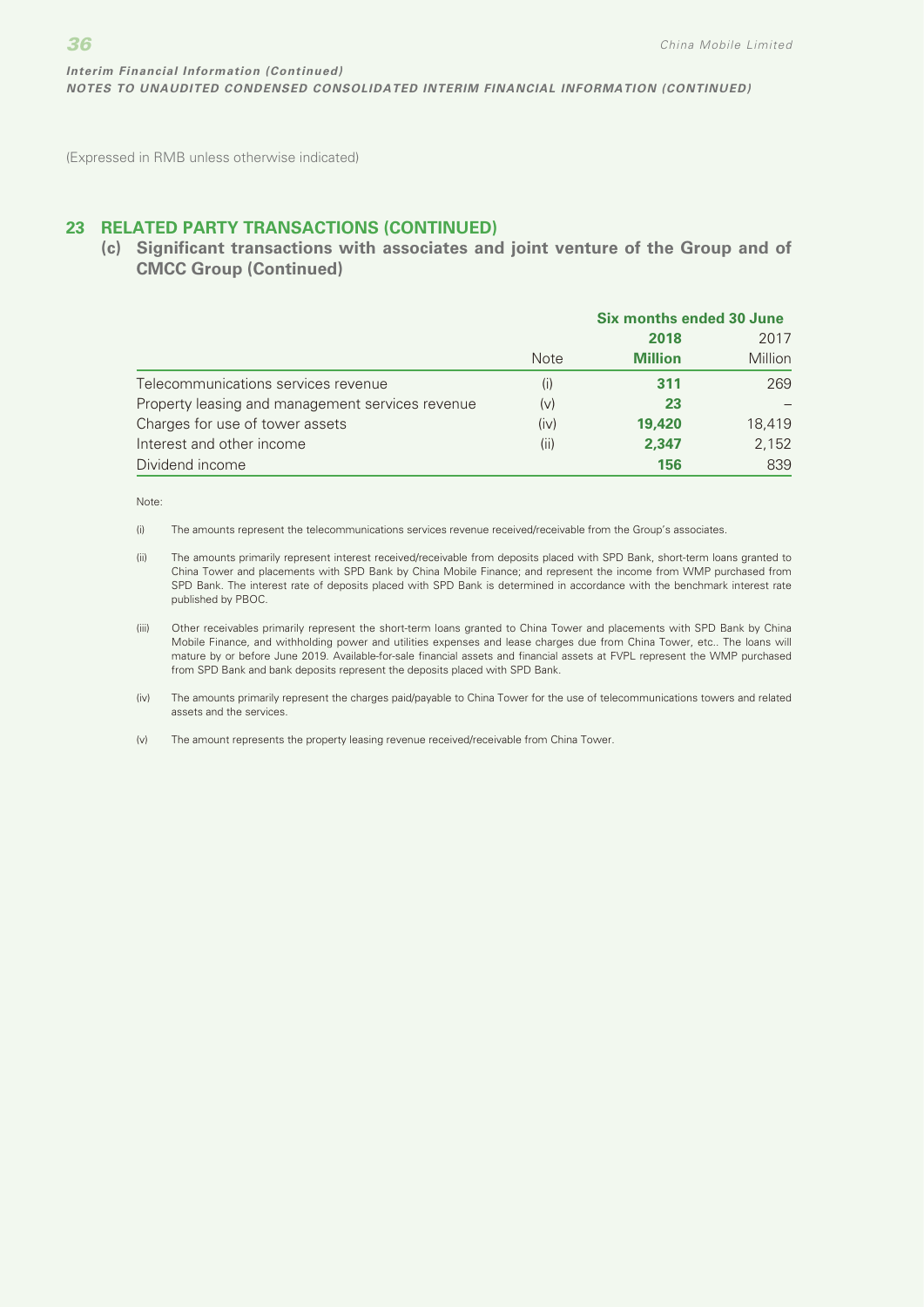# **23 RELATED PARTY TRANSACTIONS (CONTINUED)**

#### **(d) Transactions with other government-related entities in the PRC**

The Group is a government-related enterprise and operates in an economic regime currently dominated by entities directly or indirectly controlled by the PRC government through government authorities, agencies, affiliations and other organization (collectively referred to as "governmentrelated entities").

Apart from transactions with CMCC Group (note 18 and 23(a)), associates and joint venture (note 23(c)) and the transaction to increase contribution to the Fund (note 13), the Group has collectively, but not individually, significant transactions with other government-related entities which include but not limited to the following:

- rendering and receiving telecommunications services, including interconnection revenue/ charges
- purchasing of goods, including use of public utilities
- placing of bank deposits

These transactions are conducted during the ordinary course of the Group's business based on terms comparable to terms of transactions enacted with other entities that are not governmentrelated. The Group prices its telecommunications services and products based on commercial negotiations with reference to rules and regulations stipulated by related authorities of the PRC Government, where applicable. The Group has also established its procurement policies and approval processes for purchases of products and services, which do not depend on whether the counterparties are government-related entities or not.

# **24 COMMITMENTS**

#### **(a) Capital commitments**

The Group's capital expenditure contracted for as at the balance sheet dates but not provided in the unaudited condensed consolidated interim financial information were as follows:

|                              | As at          | As at       |
|------------------------------|----------------|-------------|
|                              | 30 June        | 31 December |
|                              | 2018           | 2017        |
|                              | <b>Million</b> | Million     |
| Land and buildings           | 11,546         | 10,950      |
| Telecommunications equipment | 52,077         | 32,112      |
|                              | 63,623         | 43,062      |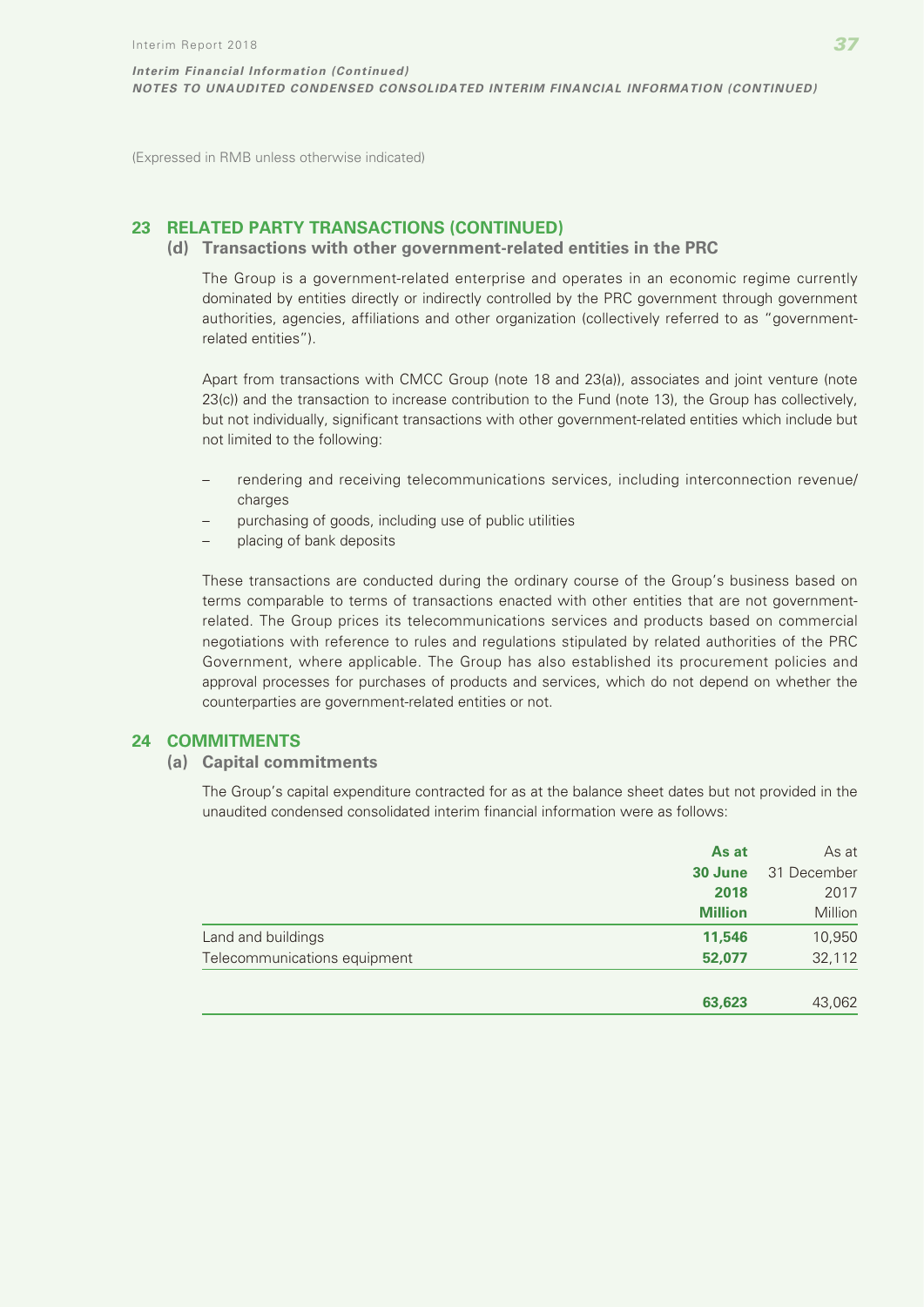*NOTES TO UNAUDITED CONDENSED CONSOLIDATED INTERIM FINANCIAL INFORMATION (CONTINUED)*

(Expressed in RMB unless otherwise indicated)

# **24 COMMITMENTS (CONTINUED)**

# **(b) Operating lease commitments**

The total future minimum lease payments under non-cancellable operating leases as at the balance sheet dates are as follows:

|                        |                 | <b>Leased lines</b> |                |                |
|------------------------|-----------------|---------------------|----------------|----------------|
|                        | <b>Land and</b> | and network         |                |                |
|                        | buildings       | assets              | <b>Others</b>  | <b>Total</b>   |
|                        | <b>Million</b>  | <b>Million</b>      | <b>Million</b> | <b>Million</b> |
| As at 30 June 2018     |                 |                     |                |                |
| Within one year        | 10,647          | 49,927              | 1,032          | 61,606         |
| After one year but     |                 |                     |                |                |
| within five years      | 21,972          | 120,229             | 924            | 143,125        |
| After five years       | 5,170           | 1,973               | 57             | 7,200          |
|                        | 37,789          | 172,129             | 2,013          | 211,931        |
| As at 31 December 2017 |                 |                     |                |                |
| Within one year        | 10,344          | 46,730              | 1,023          | 58,097         |
| After one year but     |                 |                     |                |                |
| within five years      | 20,372          | 112,465             | 961            | 133,798        |
| After five years       | 4,831           | 1,183               | 58             | 6,072          |
|                        | 35,547          | 160,378             | 2,042          | 197,967        |

The Group leases certain land and buildings, leased lines and network assets, motor vehicles, computer and other office equipment under operating leases.

# **(c) Investment commitments**

The Group has an investment commitment to a joint venture (see note 13).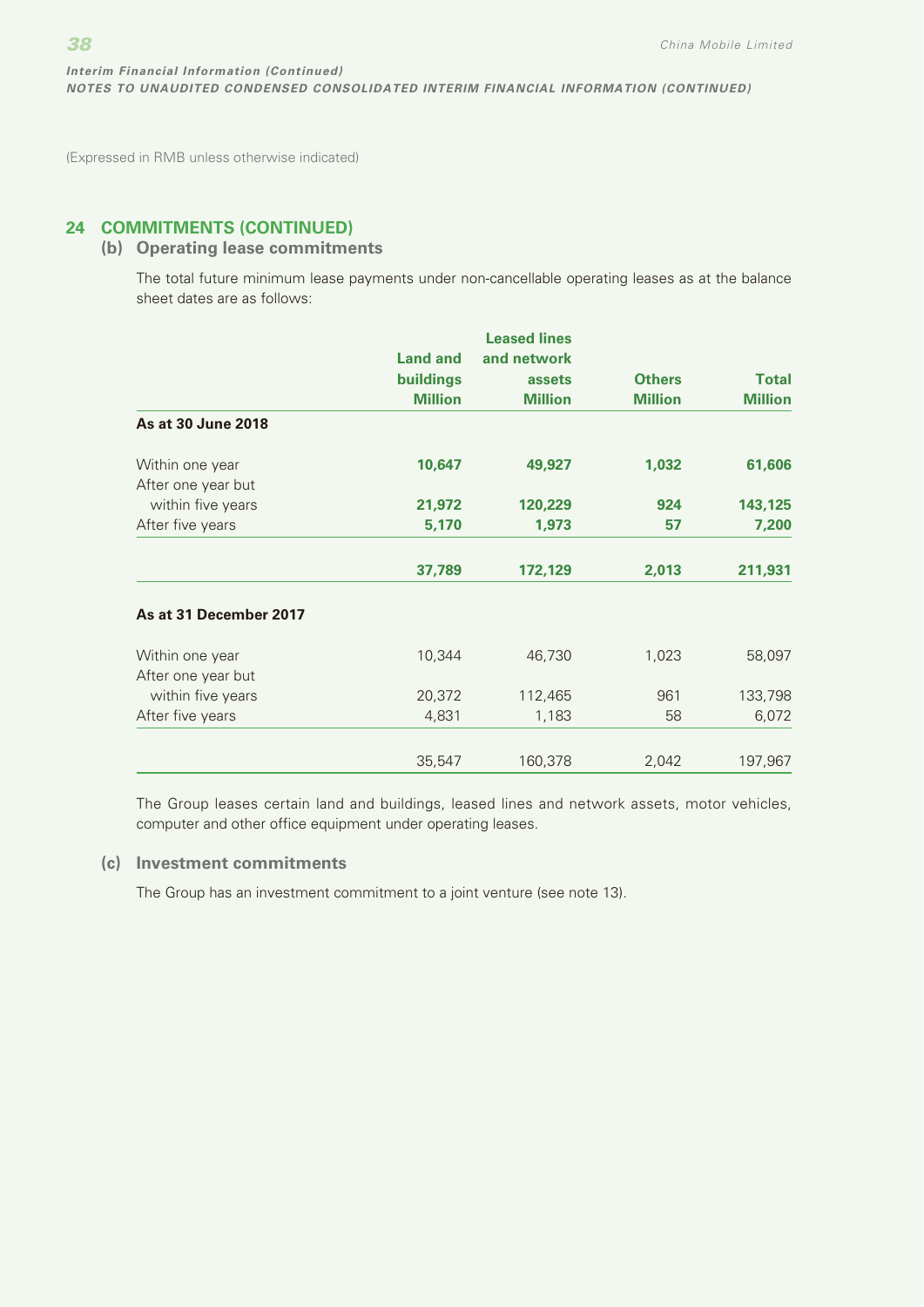# **25 POST BALANCE SHEET EVENTS**

After the balance sheet date, the board of directors proposed an ordinary interim dividend. Further details are disclosed in note 10(a).

On 8 August 2018, China Tower successfully listed on the Main Board of The Stock Exchange of Hong Kong Limited and made an offering of 43,114,800,000 new ordinary shares (including both Hong Kong and International offerings, assuming no exercise of the over-allotment option) at a price of HK\$1.26 (equivalent to approximately RMB1.10) per share. The listing of China Tower led to an increase in the amount of investments accounted for using the equity method of the Group's interest in China Tower.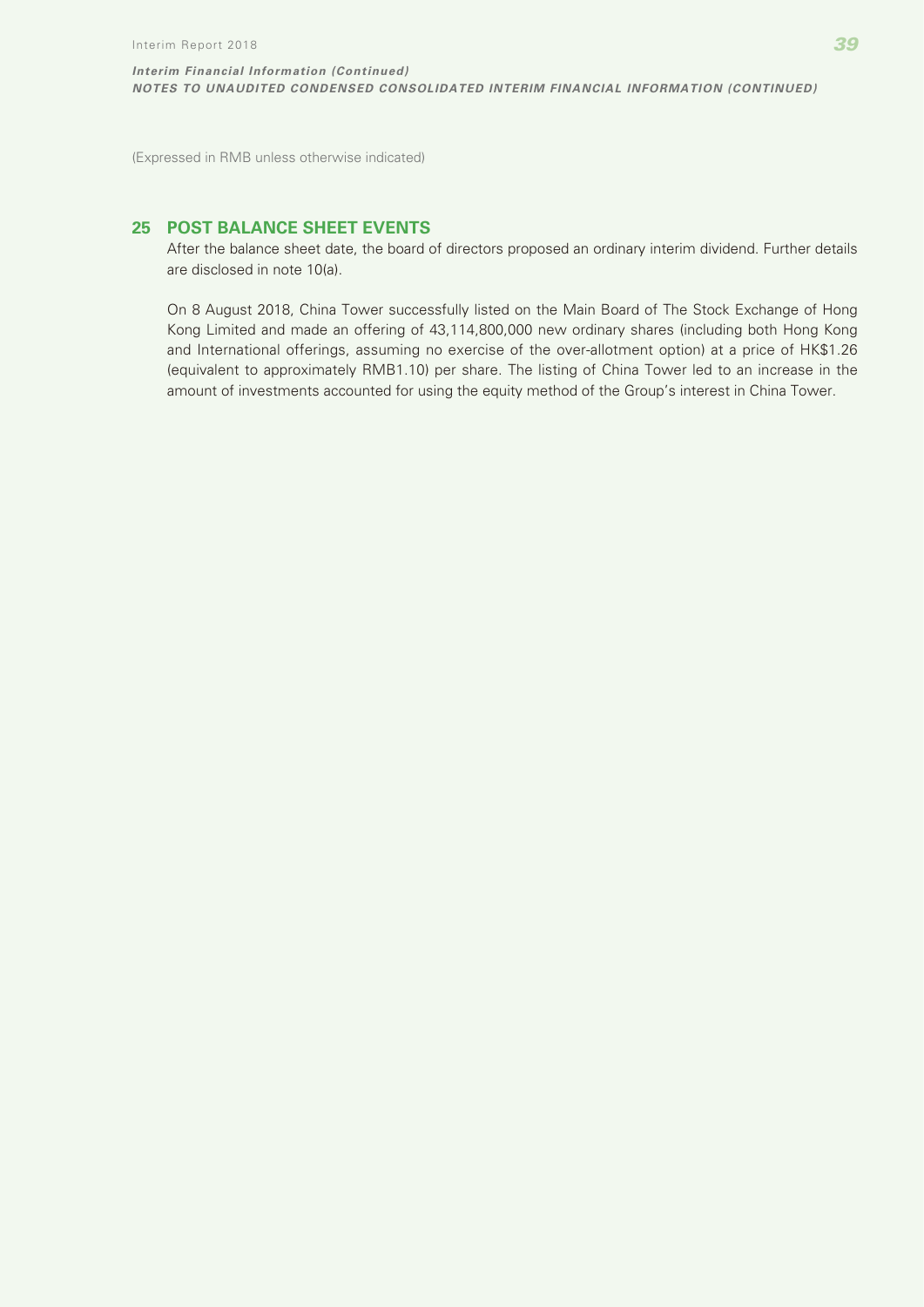# *REPORT ON REVIEW OF INTERIM FINANCIAL INFORMATION*



羅兵咸永道

# **To the Board of Directors of China Mobile Limited**

(Incorporated in Hong Kong with limited liability)

#### **INTRODUCTION**

We have reviewed the condensed interim financial information set out on pages 11 to 39, which comprises the condensed consolidated balance sheet of China Mobile Limited (the "Company") and its subsidiaries (together, the "Group") as at 30 June 2018 and the condensed consolidated statement of comprehensive income, the condensed consolidated statement of changes in equity and the condensed consolidated statement of cash flows for the six-month period then ended, and a summary of significant accounting policies and other explanatory notes. The Rules Governing the Listing of Securities on The Stock Exchange of Hong Kong Limited require the preparation of a report on interim financial information to be in compliance with the relevant provisions thereof, and to be in compliance with either International Accounting Standard 34 "Interim Financial Reporting" ("IAS 34") issued by the International Accounting Standards Board or Hong Kong Accounting Standard 34 "Interim Financial Reporting" ("HKAS 34") issued by the Hong Kong Institute of Certified Public Accountants, depending on whether the issuer's annual financial statements are prepared in accordance with International Financial Reporting Standards ("IFRSs") or Hong Kong Financial Reporting Standards ("HKFRSs") respectively. As the annual financial statements of the Group are prepared in accordance with both IFRSs and HKFRSs, the directors of the Company are responsible for the preparation and presentation of this interim financial information in accordance with both IAS 34 and HKAS 34. Our responsibility is to express a conclusion on this interim financial information based on our review and to report our conclusion solely to you, as a body, in accordance with our agreed terms of engagement and for no other purpose. We do not assume responsibility towards or accept liability to any other person for the contents of this report.

#### **SCOPE OF REVIEW**

We conducted our review in accordance with Hong Kong Standard on Review Engagements 2410, "Review of Interim Financial Information Performed by the Independent Auditor of the Entity" issued by the Hong Kong Institute of Certified Public Accountants. A review of interim financial information consists of making inquiries, primarily of persons responsible for financial and accounting matters, and applying analytical and other review procedures. A review is substantially less in scope than an audit conducted in accordance with Hong Kong Standards on Auditing and consequently does not enable us to obtain assurance that we would become aware of all significant matters that might be identified in an audit. Accordingly, we do not express an audit opinion.

### **CONCLUSION**

Based on our review, nothing has come to our attention that causes us to believe that the interim financial information of the Group is not prepared, in all material respects, in accordance with International Accounting Standard 34 "Interim Financial Reporting" and Hong Kong Accounting Standard 34 "Interim Financial Reporting".

**PricewaterhouseCoopers** Certified Public Accountants

Hong Kong, 9 August 2018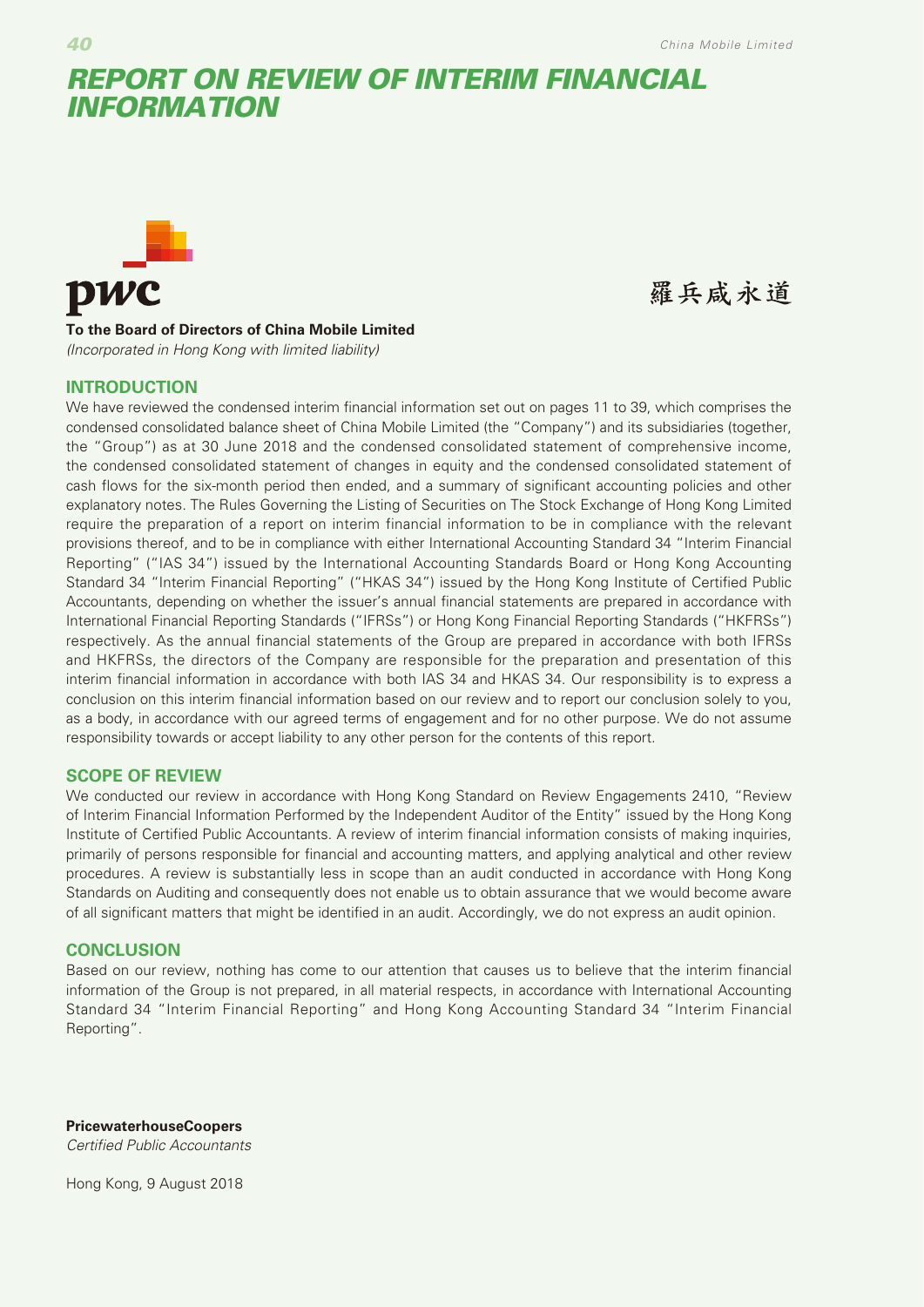# *OTHER INFORMATION*

# **DIRECTORS' AND CHIEF EXECUTIVE'S INTERESTS AND SHORT POSITIONS IN SHARES, UNDERLYING SHARES AND DEBENTURES**

One of the directors of the Company personally held ordinary shares of the Company. Details of the director's holding of ordinary shares of the Company as at 30 June 2018 are as follows:

#### **Long Positions in the Shares and Underlying Shares of the Company**

|                        |                  |             | <b>Percentage of</b> |  |
|------------------------|------------------|-------------|----------------------|--|
|                        |                  |             | the total            |  |
|                        |                  | Ordinary    | number of            |  |
| <b>Director</b>        | <b>Capacity</b>  | shares held | issued shares*       |  |
| Dr. Moses CHENG Mo Chi | Beneficial owner | 300,000     | $0.00\%$             |  |

The calculation is based on the total number of issued ordinary shares of the Company (i.e. 20,475,482,897 ordinary shares) as at 30 June 2018, and rounded off to two decimal places.

Apart from those disclosed herein, as at 30 June 2018, none of the directors nor the chief executive of the Company had any interests or short positions in any of the shares, underlying shares or debentures of the Company or any of its associated corporations (within the meaning of Part XV of the Securities and Futures Ordinance (Chapter 571 of Laws of Hong Kong) ("SFO")) that is recorded in the register required to be kept under section 352 of the SFO or any interests otherwise notified to the Company and The Stock Exchange of Hong Kong Limited (the "Stock Exchange") pursuant to the Model Code for Securities Transactions by Directors of Listed Issuers (the "Model Code").

#### **DIRECTORS', CHIEF EXECUTIVE'S AND EMPLOYEES' RIGHTS TO ACQUIRE SHARES**

At no time during the six months ended 30 June 2018 was the Company, any of its holding companies or subsidiaries, or any of its holding companies' subsidiaries a party for any arrangement to enable the directors or chief executive of the Company or any of their spouses or children under eighteen years of age to acquire benefits by means of the acquisition of shares in or debentures of the Company or any other body corporate.

# **SUBSTANTIAL SHAREHOLDERS' AND OTHER PERSONS' INTERESTS AND SHORT POSITIONS IN SHARES AND UNDERLYING SHARES**

The Company has been notified of the following interests in the Company's issued shares as at 30 June 2018 amounting to 5% or more of the ordinary shares in issue:

# **Long Positions in the Shares and Underlying Shares of the Company**

|       |                                                         | <b>Ordinary shares held</b> |                | Percentage of the<br>total number of |  |
|-------|---------------------------------------------------------|-----------------------------|----------------|--------------------------------------|--|
|       |                                                         | directly                    | indirectly     | issued shares                        |  |
| (i)   | China Mobile Communications Group Co., Ltd. (formerly   |                             |                |                                      |  |
|       | known as China Mobile Communications Corporation)       | -                           | 14,890,116,842 | 72.72%                               |  |
| (ii)  | China Mobile (Hong Kong) Group Limited ("CMHK (Group)") |                             | 14.890.116.842 | 72.72%                               |  |
| (iii) | China Mobile Hong Kong (BVI) Limited ("CMHK (BVI)")     | 14,890,116,842              |                | 72.72%                               |  |

Note: In light of the fact that China Mobile Communications Group Co., Ltd. and CMHK (Group) directly or indirectly control one-third or more of the voting rights in the shareholders' meetings of CMHK (BVI), in accordance with the SFO, the interests of CMHK (BVI) are deemed to be, and have therefore been included in, the interests of China Mobile Communications Group Co., Ltd. and CMHK (Group).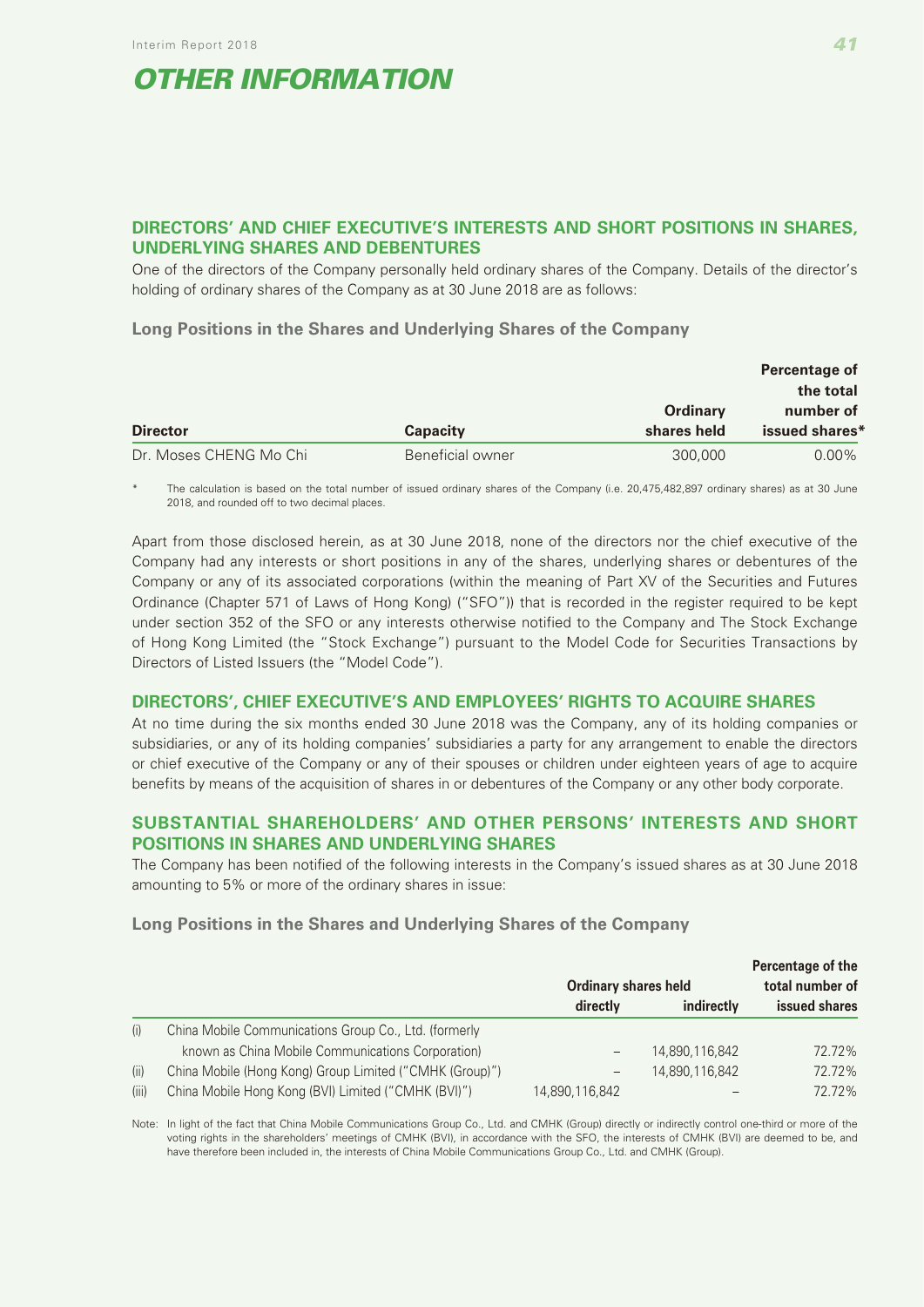# **SUBSTANTIAL SHAREHOLDERS' AND OTHER PERSONS' INTERESTS AND SHORT POSITIONS IN SHARES AND UNDERLYING SHARES (CONTINUED)**

Apart from the foregoing, as at 30 June 2018, no other person (other than a director or the chief executive of the Company) had any interests or short positions in the shares and underlying shares of the Company as recorded in the register required to be kept under section 336 of the SFO, or as otherwise notified to the Company and the Stock Exchange.

# **CHANGES IN DIRECTORS' BIOGRAPHICAL DETAILS**

Changes in directors' biographical details since the date of the Company's 2017 Annual Report are set out below:

On 17 May 2018, (i) Mr. Sha Yuejia resigned from his positions as an Executive Director and a Vice President of the Company by reason of retirement; (ii) Mr. Frank Wong Kwong Shing resigned from his positions as an Independent Non-Executive Director, the Chairman of the Audit Committee, a member of the Nomination Committee and a member of the Remuneration Committee of the Company by reason of retirement; and (iii) Dr. Yang Qiang was appointed as an Independent Non-Executive Director and a member of the Audit Committee of the Company. The biographical details of Dr. Yang Qiang were set out in the Company's announcement dated 17 May 2018.

In May 2018, Mr. Dong Xin was appointed as a non-executive director of China Tower Corporation Limited (a company listed in Hong Kong since 8 August 2018).

In June 2018, Mr. Yiu Kin Wah Stephen was appointed as an independent non-executive director of ANTA Sports Products Limited (a company listed in Hong Kong).

Dr. Yang Qiang is currently an artificial intelligence consultant to WeBank Co., Ltd., and has resigned from his position as an independent director of the same company.

Save as disclosed above, there is no other information required to be disclosed pursuant to Rule 13.51B(1) of the Rules Governing the Listing of Securities on The Stock Exchange of Hong Kong Limited (the "Listing Rules").

# **PURCHASE, SALE OR REDEMPTION OF THE COMPANY'S LISTED SECURITIES**

During the six months ended 30 June 2018, neither the Company nor any of its subsidiaries purchased, sold or redeemed any of the Company's listed securities.

# **AUDIT COMMITTEE**

The Audit Committee reviewed with management the unaudited condensed consolidated interim financial information for the six months ended 30 June 2018 and the accounting principles and practices adopted by the Group, and discussed auditing, internal control and financial report matters.

# **COMPLIANCE WITH THE CODE PROVISIONS OF THE CORPORATE GOVERNANCE CODE**

For the six months ended 30 June 2018, the Company complied with all the code provisions of the Corporate Governance Code as set out in Appendix 14 to the Listing Rules, except that the Company and its directors (including independent non-executive directors) have not entered into any service contract with a specific term. All directors are subject to retirement by rotation and re-election at the annual general meetings every three years.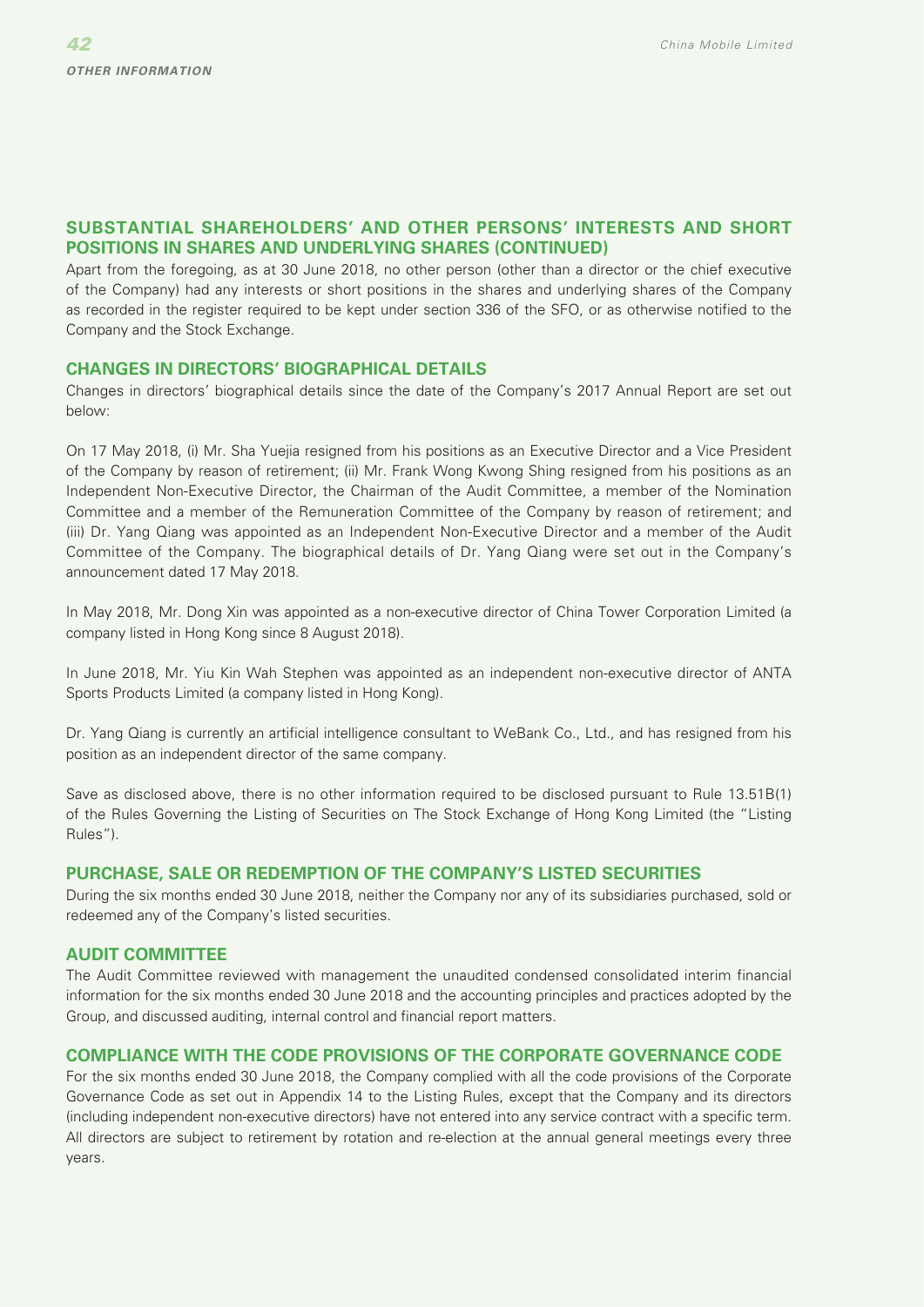# **COMPLIANCE WITH THE MODEL CODE**

The Company has adopted the Model Code as set out in Appendix 10 to the Listing Rules to regulate the directors' securities transactions. All directors have confirmed, following specific enquiry by the Company, that they had complied with the required standard set out in the Model Code throughout the period from 1 January 2018 to 30 June 2018.

# **APPENDIX 16 TO THE LISTING RULES**

According to paragraph 40 of Appendix 16 to the Listing Rules headed "Disclosure of Financial Information", save as disclosed herein, the Company confirms that the Company's current information in relation to those matters set out in paragraph 32 of Appendix 16 has not been changed significantly from the information disclosed in the Company's 2017 Annual Report.

#### **CLOSURE OF REGISTER OF MEMBERS**

The Board of Directors of the Company declared an interim dividend for the six months ended 30 June 2018 of HK\$1.826 per share (before withholding and payment of PRC enterprise income tax) (the "2018 Interim Dividend") to the shareholders of the Company.

The register of members of the Company will be closed from Monday, 3 September 2018 to Wednesday, 5 September 2018 (both days inclusive). During this period, no transfer of shares will be registered. In order to qualify for the 2018 Interim Dividend, all transfers of shares accompanied by the relevant share certificates must be lodged with the Company's share registrar, Hong Kong Registrars Limited, at Shops 1712–1716, 17th Floor, Hopewell Centre, 183 Queen's Road East, Wan Chai, Hong Kong not later than 4:30 p.m. on Friday, 31 August 2018. The 2018 Interim Dividend will be paid on or about Thursday, 27 September 2018 to those shareholders on the register of members on Wednesday, 5 September 2018 (the "Record Date").

# **WITHHOLDING AND PAYMENT OF ENTERPRISE INCOME TAX FOR NON-RESIDENT ENTERPRISES IN RESPECT OF 2018 INTERIM DIVIDEND**

Pursuant to the "Enterprise Income Tax Law of the People's Republic of China" (the "Enterprise Income Tax Law"), the "Detailed Rules for the Implementation of the Enterprise Income Tax Law of the People's Republic of China" and the "Notice regarding Matters on Determination of Tax Residence Status of Chinese-controlled Offshore Incorporated Enterprises under Rules of Effective Management", the Company is required to withhold and pay 10 per cent. enterprise income tax on the distribution of the 2018 Interim Dividend to its nonresident enterprise shareholders. The withholding and payment obligation lies with the Company. In respect of all shareholders whose names appear on the Company's register of members as at the Record Date who are not individuals (including HKSCC Nominees Limited ("HKSCC"), corporate nominees or trustees such as securities companies and banks, and other entities or organizations, which are all considered as non-resident enterprise shareholders), the Company will distribute the 2018 Interim Dividend after deducting enterprise income tax of 10 per cent.. The Company will not withhold and pay the income tax in respect of the 2018 Interim Dividend payable to any natural person shareholders whose names appear on the Company's register of members as at the Record Date. Investors who invest in the shares in the Company listed on the Main Board of the Stock Exchange through the Shanghai Stock Exchange or the Shenzhen Stock Exchange (the Shanghai-Hong Kong Stock Connect or the Shenzhen-Hong Kong Stock Connect investors) are investors who hold shares through HKSCC and in accordance with the above requirements, the Company will pay to HKSCC the amount of the 2018 Interim Dividend after withholding for payment the 10 per cent. enterprise income tax.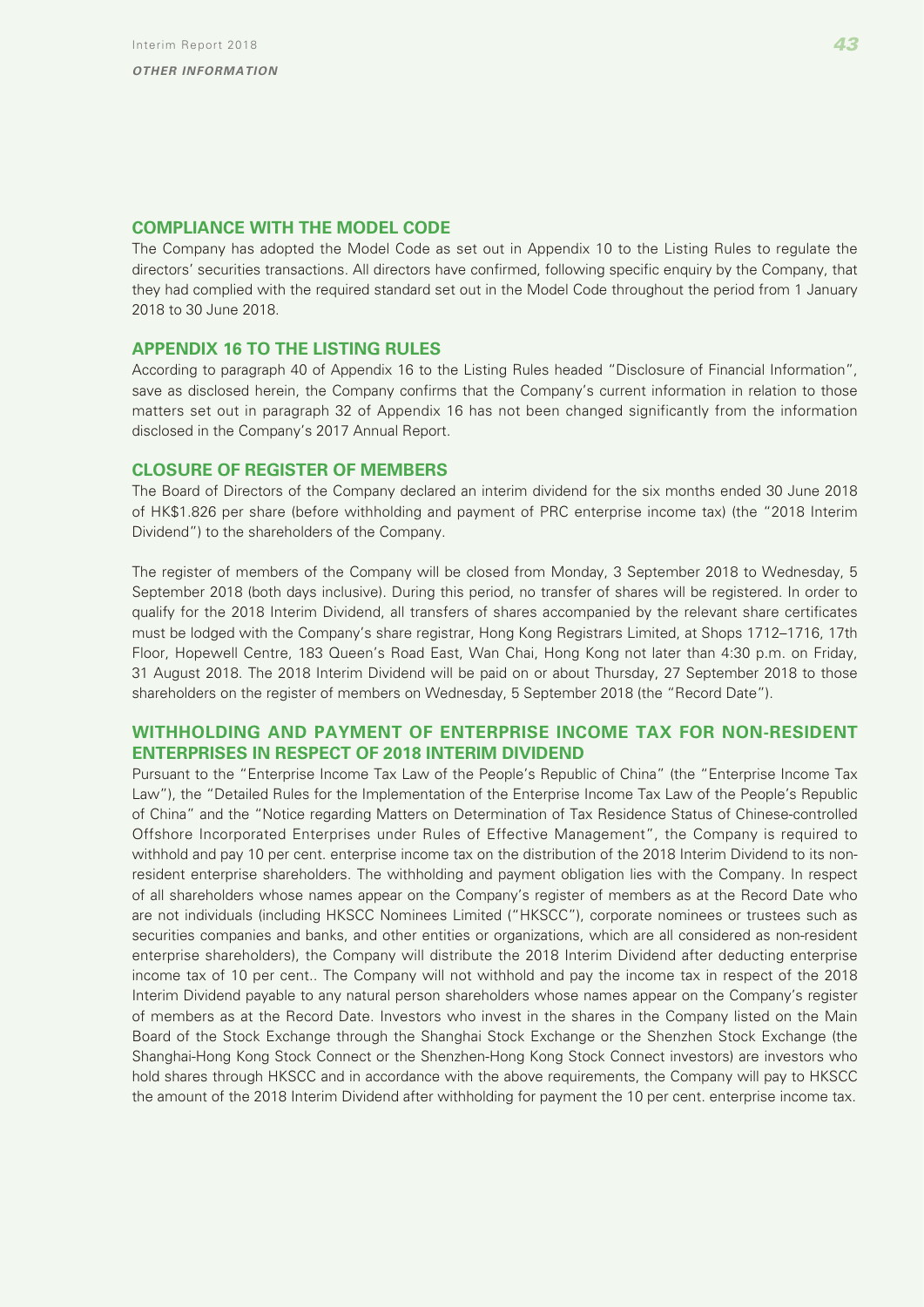# **WITHHOLDING AND PAYMENT OF ENTERPRISE INCOME TAX FOR NON-RESIDENT ENTERPRISES IN RESPECT OF 2018 INTERIM DIVIDEND (CONTINUED)**

If any resident enterprise (as defined in the Enterprise Income Tax Law) listed on the Company's register of members which is duly incorporated in the PRC or under the laws of a foreign country (or a region) but with a PRC-based de facto management body, does not desire to have the Company withhold and pay the said 10 per cent. enterprise income tax, it shall lodge with Hong Kong Registrars Limited documents from its governing tax authority confirming that the Company is not required to withhold and pay enterprise income tax in respect of the dividend to which it is entitled not later than 4:30 p.m. on Friday, 31 August 2018.

If anyone would like to change the identity of the holders in the register of members, please enquire about the relevant procedures with the nominees or trustees. The Company will withhold for payment of the enterprise income tax for its non-resident enterprise shareholders strictly in accordance with the relevant laws and requirements of the relevant government departments and adhere strictly to the information set out in the Company's register of members on the Record Date. The Company assumes no liability whatsoever in respect of and will not entertain any claims arising from any delay in, or inaccurate determination of, the status of the shareholders or any disputes over the mechanism of withholding.